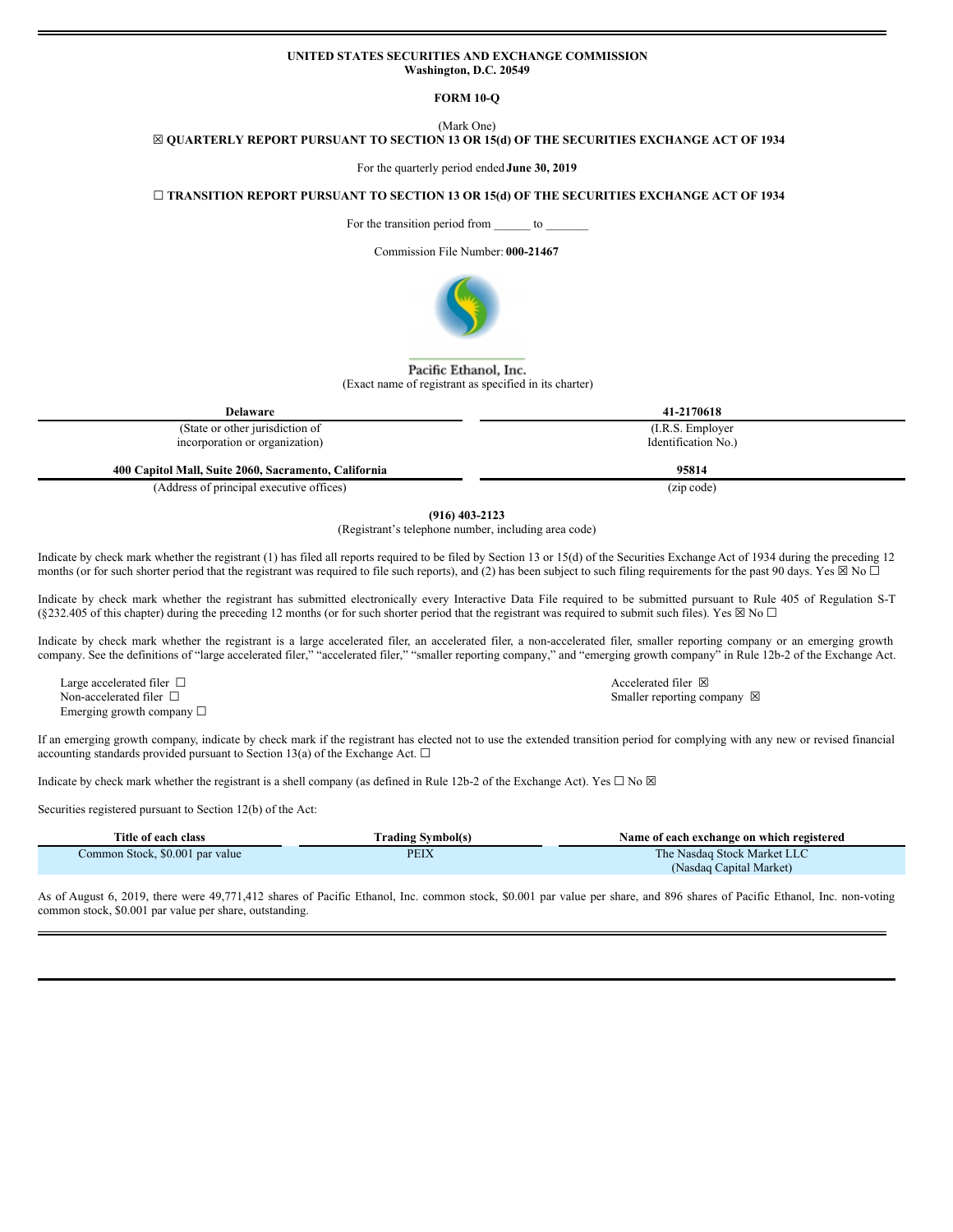#### **PART I FINANCIAL INFORMATION**

| ITEM 1.           | FINANCIAL STATEMENTS.                                                                                                 |                |
|-------------------|-----------------------------------------------------------------------------------------------------------------------|----------------|
|                   | Consolidated Balance Sheets as of June 30, 2019 (unaudited) and December 31, 2018                                     | $\mathbf{1}$   |
|                   | Consolidated Statements of Operations for the Three and Six Months Ended June 30, 2019 and 2018 (unaudited)           | $\overline{3}$ |
|                   | Consolidated Statements of Cash Flows for the Six Months Ended June 30, 2019 and 2018 (unaudited)                     | $\overline{4}$ |
|                   | Consolidated Statements of Stockholders' Equity for the Three and Six Months Ended June 30, 2019 and 2018 (unaudited) | 5              |
|                   | Notes to Consolidated Financial Statements (unaudited)                                                                | 6              |
| ITEM 2.           | MANAGEMENT'S DISCUSSION AND ANALYSIS OF FINANCIAL CONDITION AND RESULTS OF OPERATIONS.                                | 19             |
| ITEM 3.           | QUANTITATIVE AND QUALITATIVE DISCLOSURES ABOUT MARKET RISK.                                                           | 32             |
| ITEM 4.           | <b>CONTROLS AND PROCEDURES.</b>                                                                                       | 32             |
|                   | <b>PART II</b>                                                                                                        |                |
|                   | <b>OTHER INFORMATION</b>                                                                                              |                |
| ITEM 1.           | LEGAL PROCEEDINGS.                                                                                                    | 34             |
| ITEM 1A.          | <b>RISK FACTORS.</b>                                                                                                  | 34             |
| ITEM 2.           | UNREGISTERED SALES OF EQUITY SECURITIES AND USE OF PROCEEDS.                                                          | 44             |
| ITEM 3.           | DEFAULTS UPON SENIOR SECURITIES.                                                                                      | 45             |
| ITEM 4.           | MINE SAFETY DISCLOSURES.                                                                                              | 45             |
| ITEM 5.           | OTHER INFORMATION.                                                                                                    | 45             |
|                   |                                                                                                                       |                |
| ITEM 6.           | <b>EXHIBITS.</b>                                                                                                      | 45             |
| <b>SIGNATURES</b> |                                                                                                                       | 46             |

-i-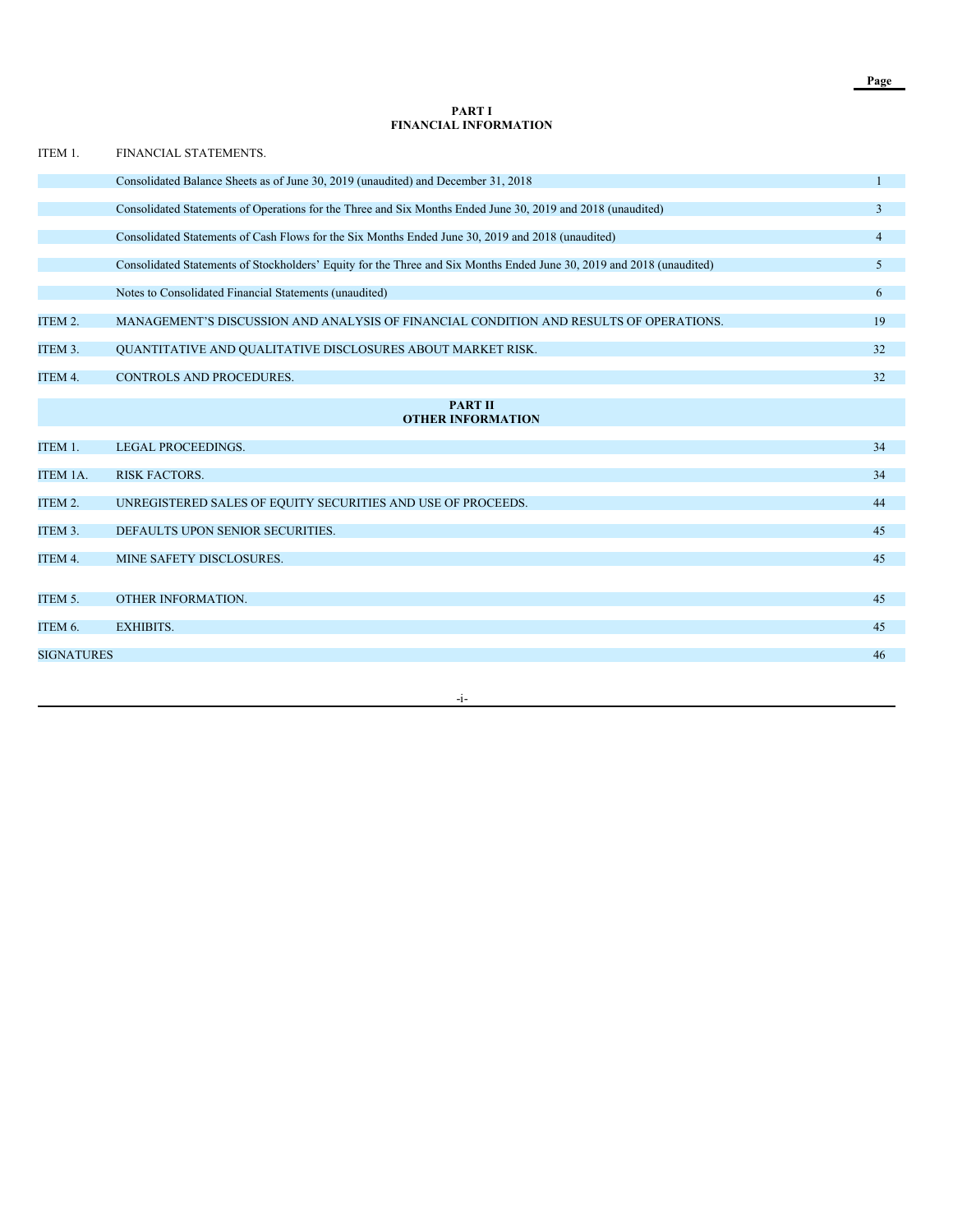# **PART I - FINANCIAL INFORMATION**

# **ITEM 1. FINANCIAL STATEMENTS.**

## **PACIFIC ETHANOL, INC. CONSOLIDATED BALANCE SHEETS (in thousands)**

|                                                                                                  |              | <b>June 30,</b><br>2019 |              | December 31,<br>2018 |
|--------------------------------------------------------------------------------------------------|--------------|-------------------------|--------------|----------------------|
|                                                                                                  | (unaudited)  |                         |              | $\star$              |
| <b>ASSETS</b>                                                                                    |              |                         |              |                      |
| <b>Current Assets:</b>                                                                           |              |                         |              |                      |
| Cash and cash equivalents                                                                        | $\mathbb{S}$ | 16,513                  | $\mathbb{S}$ | 26,627               |
| Accounts receivable, net (net of allowance for doubtful accounts of \$39 and \$12, respectively) |              | 68,014                  |              | 67,636               |
| Inventories                                                                                      |              | 77,490                  |              | 57,820               |
| Prepaid inventory                                                                                |              | 3,262                   |              | 3,090                |
| Income tax receivable                                                                            |              | 612                     |              | 612                  |
| Derivative instruments                                                                           |              | 5,437                   |              | 1,765                |
| Other current assets                                                                             |              | 3,131                   |              | 11,254               |
| Total current assets                                                                             |              | 174,459                 |              | 168,804              |
| Property and equipment, net                                                                      |              | 462,534                 |              | 482,657              |
|                                                                                                  |              |                         |              |                      |
| <b>Other Assets:</b>                                                                             |              |                         |              |                      |
| Right of use operating lease assets, net                                                         |              | 40,177                  |              |                      |
| Intangible assets                                                                                |              | 2,678                   |              | 2,678                |
| Other assets                                                                                     |              | 5,972                   |              | 5,842                |
| Total other assets                                                                               |              | 48,827                  |              | 8,520                |
| <b>Total Assets</b>                                                                              |              | 685,820                 |              | 659,981              |

**\*** Amounts derived from the audited consolidated financial statements for the year ended December 31, 2018.

See accompanying notes to consolidated financial statements.

## -1-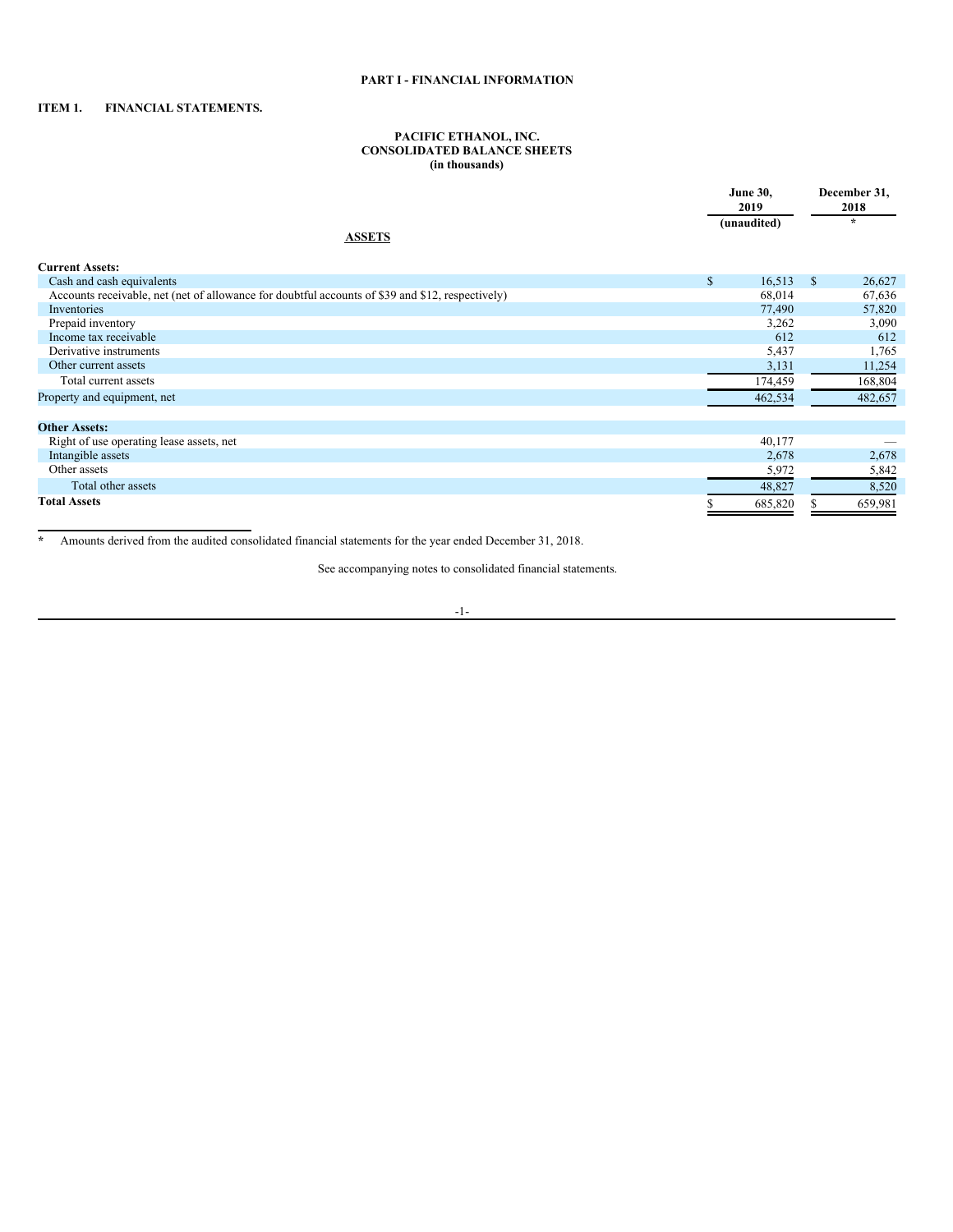## **PACIFIC ETHANOL, INC. CONSOLIDATED BALANCE SHEETS (CONTINUED) (in thousands, except par value)**

|                                                                                                                                                                                                                                                                     |              | <b>June 30,</b><br>2019 |              | December 31,<br>2018 |
|---------------------------------------------------------------------------------------------------------------------------------------------------------------------------------------------------------------------------------------------------------------------|--------------|-------------------------|--------------|----------------------|
| <b>LIABILITIES AND STOCKHOLDERS' EQUITY</b>                                                                                                                                                                                                                         |              | (unaudited)             |              | $\star$              |
| <b>Current Liabilities:</b>                                                                                                                                                                                                                                         |              |                         |              |                      |
| Accounts payable – trade                                                                                                                                                                                                                                            | $\mathbb{S}$ | 45,093                  | $\mathbb{S}$ | 48,176               |
| Accrued liabilities                                                                                                                                                                                                                                                 |              | 18,718                  |              | 23,421               |
| Current portion – operating leases                                                                                                                                                                                                                                  |              | 7.272                   |              |                      |
| Current portion - long-term debt                                                                                                                                                                                                                                    |              | 143,379                 |              | 146,671              |
| Derivative instruments                                                                                                                                                                                                                                              |              | 684                     |              | 6,309                |
| Other current liabilities                                                                                                                                                                                                                                           |              | 11,194                  |              | 7,282                |
| Total current liabilities                                                                                                                                                                                                                                           |              | 226,340                 |              | 231.859              |
| Long-term debt, net of current portion                                                                                                                                                                                                                              |              | 102,747                 |              | 84,767               |
| Operating leases, net of current portion                                                                                                                                                                                                                            |              | 31,517                  |              |                      |
| Assessment financing                                                                                                                                                                                                                                                |              | 9,342                   |              | 9,342                |
| Other liabilities                                                                                                                                                                                                                                                   |              | 14,554                  |              | 14,648               |
|                                                                                                                                                                                                                                                                     |              |                         |              |                      |
| <b>Total Liabilities</b>                                                                                                                                                                                                                                            |              | 384,500                 |              | 340,616              |
| Commitments and Contingencies (Note 7)                                                                                                                                                                                                                              |              |                         |              |                      |
| <b>Stockholders' Equity:</b>                                                                                                                                                                                                                                        |              |                         |              |                      |
| Pacific Ethanol, Inc. Stockholders' Equity:                                                                                                                                                                                                                         |              |                         |              |                      |
| Preferred stock, \$0.001 par value; 10,000 shares authorized; Series A: 1,684 shares authorized; no shares issued and outstanding as<br>of June 30, 2019 and December 31, 2018; Series B: 1,581 shares authorized; 927 shares issued and outstanding as of June 30, |              |                         |              |                      |
| 2019 and December 31, 2018; liquidation preference of \$18,075 as of June 30, 2019                                                                                                                                                                                  |              |                         |              |                      |
| Common stock, \$0.001 par value; 300,000 shares authorized; 49,838 and 45,771 shares issued and outstanding as of June 30, 2019<br>and December 31, 2018, respectively                                                                                              |              | 50                      |              | 46                   |
| Non-voting common stock, \$0.001 par value; 3,553 shares authorized; 1 share issued and outstanding as of June 30, 2019 and<br>December 31, 2018, respectively                                                                                                      |              |                         |              |                      |
| Additional paid-in capital                                                                                                                                                                                                                                          |              | 937.208                 |              | 932,179              |
| Accumulated other comprehensive loss                                                                                                                                                                                                                                |              | (2, 459)                |              | (2, 459)             |
| Accumulated deficit                                                                                                                                                                                                                                                 |              | (651, 163)              |              | (630,000)            |
| Total Pacific Ethanol, Inc. Stockholders' Equity                                                                                                                                                                                                                    |              |                         |              | 299,767              |
|                                                                                                                                                                                                                                                                     |              | 283,637                 |              |                      |
| Noncontrolling interests                                                                                                                                                                                                                                            |              | 17,683                  |              | 19,598               |
| Total Stockholders' Equity                                                                                                                                                                                                                                          |              | 301,320                 |              | 319,365              |
| <b>Total Liabilities and Stockholders' Equity</b>                                                                                                                                                                                                                   | $\mathbf S$  | 685,820                 | $\mathbf{s}$ | 659.981              |

**\*** Amounts derived from the audited consolidated financial statements for the year ended December 31, 2018.

See accompanying notes to consolidated financial statements.

## -2-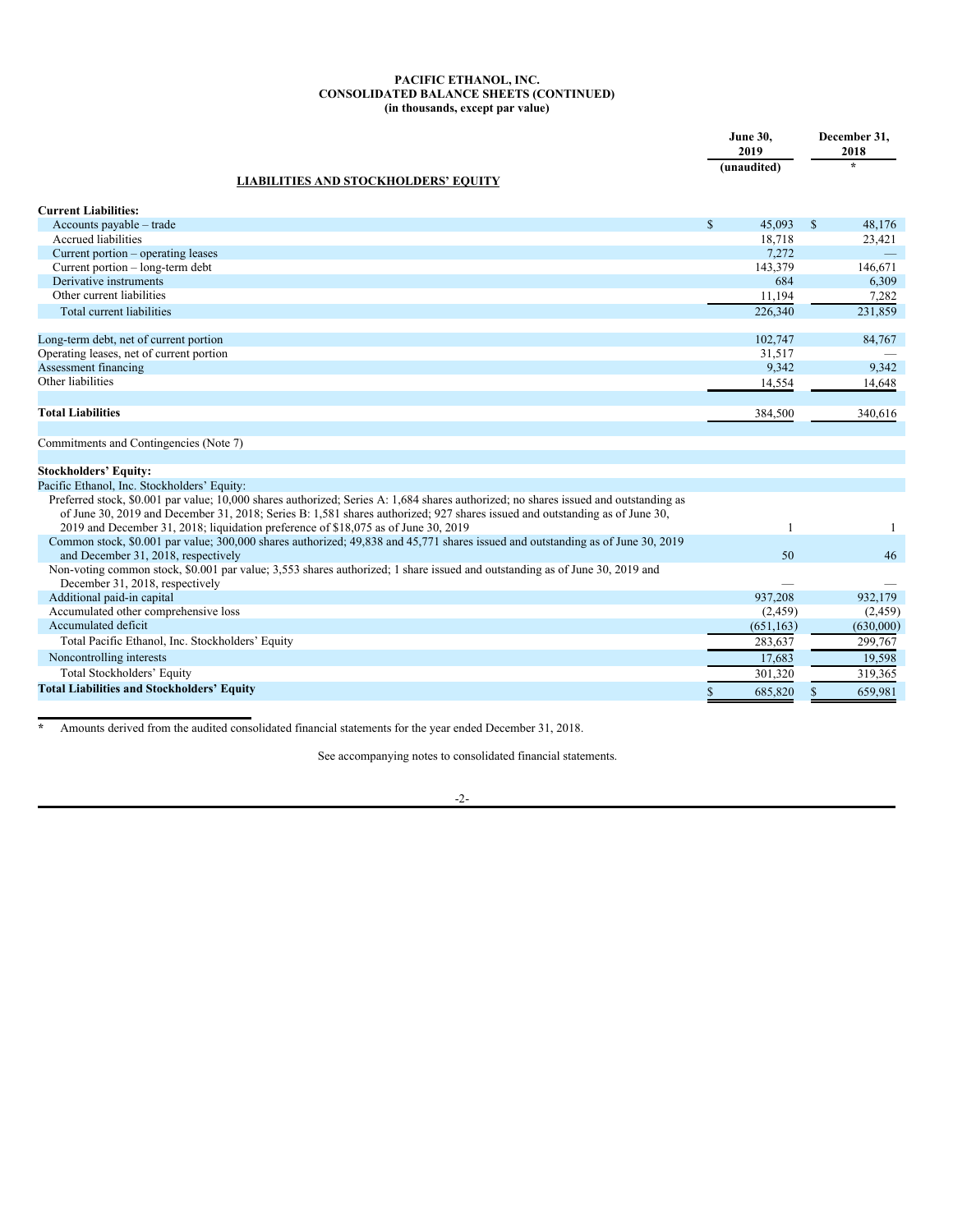### **PACIFIC ETHANOL, INC. CONSOLIDATED STATEMENTS OF OPERATIONS (unaudited, in thousands, except per share data)**

|                                                        |    | <b>Three Months Ended</b><br><b>June 30,</b> |              |           |               | <b>Six Months Ended</b><br><b>June 30,</b> |               |           |  |
|--------------------------------------------------------|----|----------------------------------------------|--------------|-----------|---------------|--------------------------------------------|---------------|-----------|--|
|                                                        |    | 2019                                         |              | 2018      |               | 2019                                       |               | 2018      |  |
| Net sales                                              | S. | 346,301                                      | $\mathbb{S}$ | 410,522   | <sup>\$</sup> | 702,104                                    | <sup>\$</sup> | 810,549   |  |
| Cost of goods sold                                     |    | 342,330                                      |              | 411,795   |               | 700,422                                    |               | 808,460   |  |
| Gross profit (loss)                                    |    | 3,971                                        |              | (1,273)   |               | 1,682                                      |               | 2,089     |  |
| Selling, general and administrative expenses           |    | 6,708                                        |              | 8,898     |               | 14,943                                     |               | 18,213    |  |
| Loss from operations                                   |    | (2, 737)                                     |              | (10, 171) |               | (13,261)                                   |               | (16, 124) |  |
| Interest expense, net                                  |    | (5,115)                                      |              | (4,177)   |               | (9,851)                                    |               | (8,682)   |  |
| Other income (expense), net                            |    | (438)                                        |              | (256)     |               | 661                                        |               | 142       |  |
| Loss before benefit for income taxes                   |    | (8,290)                                      |              | (14,604)  |               | (22, 451)                                  |               | (24, 664) |  |
| Benefit for income taxes                               |    |                                              |              |           |               |                                            |               | 563       |  |
| Consolidated net loss                                  |    | (8,290)                                      |              | (14, 604) |               | (22, 451)                                  |               | (24, 101) |  |
| Net loss attributed to noncontrolling interests        |    | 644                                          |              | 1,696     |               | 1,915                                      |               | 3,352     |  |
| Net loss attributed to Pacific Ethanol, Inc.           |    | (7,646)                                      |              | (12,908)  |               | (20, 536)                                  |               | (20,749)  |  |
| Preferred stock dividends                              |    | (315)                                        |              | (315)     |               | (627)                                      |               | (627)     |  |
| Net loss available to common stockholders              |    | (7,961)                                      |              | (13,223)  |               | (21, 163)                                  |               | (21, 376) |  |
| Net loss per share, basic and diluted                  |    | (0.17)                                       |              | (0.31)    |               | (0.45)                                     |               | (0.50)    |  |
| Weighted-average shares outstanding, basic and diluted |    | 47,771                                       |              | 43,285    |               | 46,651                                     |               | 43,098    |  |

See accompanying notes to consolidated financial statements.

-3-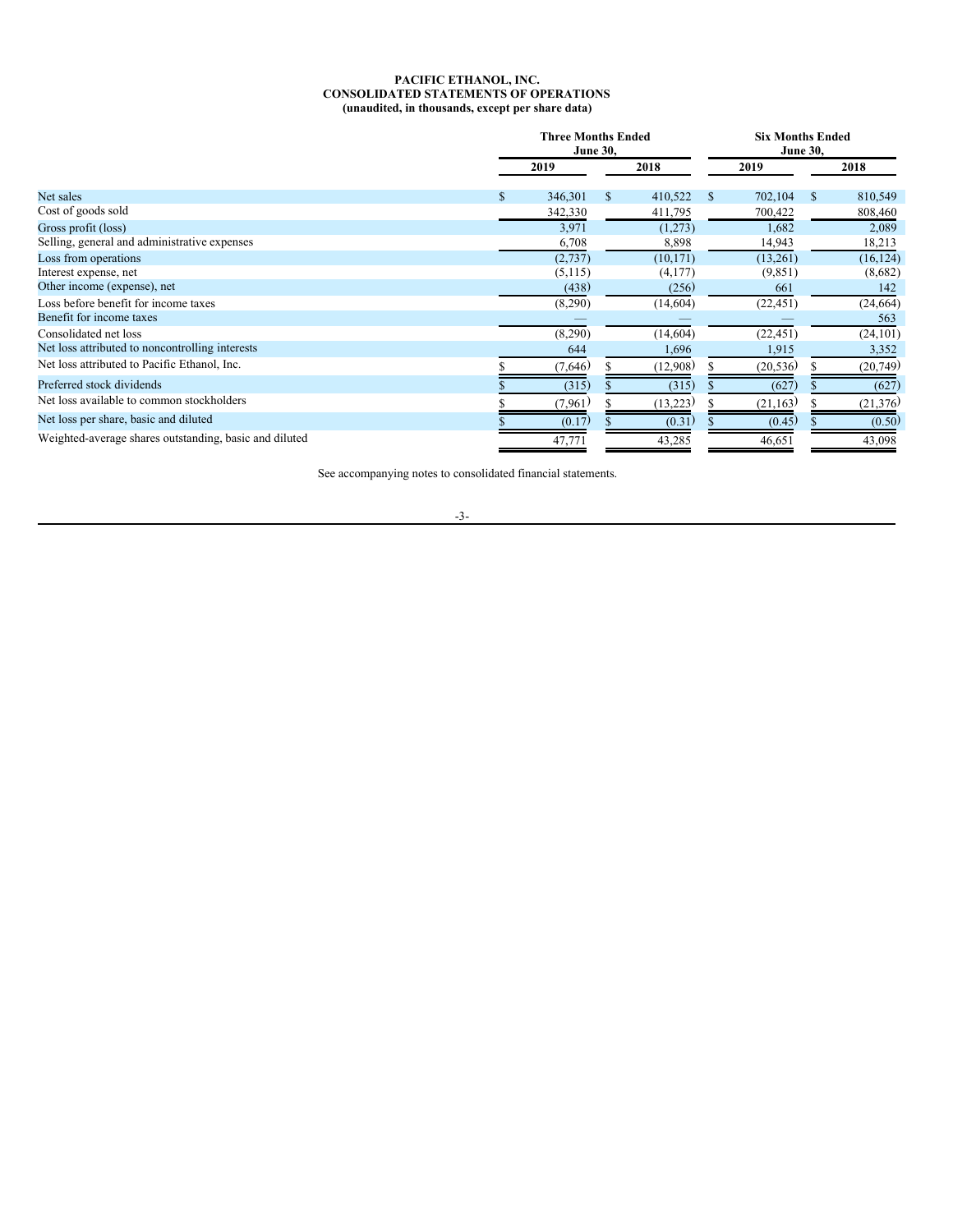### **PACIFIC ETHANOL, INC. CONSOLIDATED STATEMENTS OF CASH FLOWS (unaudited, in thousands)**

|                                                                                                        |   | <b>Six Months Ended</b><br><b>June 30.</b> |               |           |
|--------------------------------------------------------------------------------------------------------|---|--------------------------------------------|---------------|-----------|
|                                                                                                        |   | 2019                                       |               | 2018      |
| <b>Operating Activities:</b>                                                                           |   |                                            |               |           |
| Consolidated net loss                                                                                  | S | (22, 451)                                  | $\mathcal{S}$ | (24, 101) |
| Adjustments to reconcile consolidated net loss to net cash provided by (used in) operating activities: |   |                                            |               |           |
| Depreciation and amortization of intangibles                                                           |   | 23,915                                     |               | 20,418    |
| Deferred income taxes                                                                                  |   |                                            |               | (563)     |
| Amortization of debt discount                                                                          |   | 357                                        |               | 357       |
| Amortization of deferred financing fees                                                                |   | 272                                        |               | 608       |
| Non-cash compensation                                                                                  |   | 1,518                                      |               | 1,695     |
| (Gain) loss on derivative instruments                                                                  |   | (4,885)                                    |               | 3,370     |
| Bad debt expense                                                                                       |   | 27                                         |               | 45        |
| Changes in operating assets and liabilities:                                                           |   |                                            |               |           |
| Accounts receivable                                                                                    |   | 913                                        |               | 7,781     |
| Inventories                                                                                            |   | (19,670)                                   |               | (5,755)   |
| Prepaid expenses and other assets                                                                      |   | 7,994                                      |               | (1, 437)  |
| Prepaid inventory                                                                                      |   | (172)                                      |               | 1,485     |
| Operating leases                                                                                       |   | (5,169)                                    |               |           |
| Accounts payable and accrued expenses                                                                  |   | (8, 403)                                   |               | 1,003     |
| Net cash provided by (used in) operating activities                                                    |   | (25, 754)                                  |               | 4,906     |
| <b>Investing Activities:</b>                                                                           |   |                                            |               |           |
| Additions to property and equipment                                                                    |   | (1, 536)                                   |               | (7,340)   |
| Net cash used in investing activities                                                                  |   | (1, 536)                                   |               | (7,340)   |
| <b>Financing Activities:</b>                                                                           |   |                                            |               |           |
| Net proceeds from Kinergy's line of credit                                                             |   | 20,881                                     |               | 22,551    |
| Proceeds from issuance of common stock                                                                 |   | 3.670                                      |               |           |
| Proceeds from assessment financing                                                                     |   |                                            |               | 728       |
| Principal payments on borrowings                                                                       |   | (6,748)                                    |               | (6,500)   |
| Payments on capital leases                                                                             |   |                                            |               | (626)     |
| Preferred stock dividends paid                                                                         |   | (627)                                      |               | (627)     |
| Net cash provided by financing activities                                                              |   | 17,176                                     |               | 15,526    |
| Net change in cash and cash equivalents                                                                |   | (10, 114)                                  |               | 13,092    |
| Cash and cash equivalents at beginning of period                                                       |   | 26,627                                     |               | 49,489    |
| Cash and cash equivalents at end of period                                                             |   |                                            |               |           |
|                                                                                                        |   | 16,513                                     | \$            | 62,581    |
| <b>Supplemental Cash Flow Information:</b>                                                             |   |                                            |               |           |
| Interest paid                                                                                          | S | 9,088                                      | \$            | 7,598     |
| Income tax refunds received                                                                            |   |                                            |               | 168       |
| Noncash financing and investing activities:                                                            |   |                                            |               |           |
| Initial right of use assets and liabilities recorded under ASC 842                                     | S | 43,753                                     | \$            |           |
|                                                                                                        |   |                                            |               |           |

See accompanying notes to consolidated financial statements.

-4-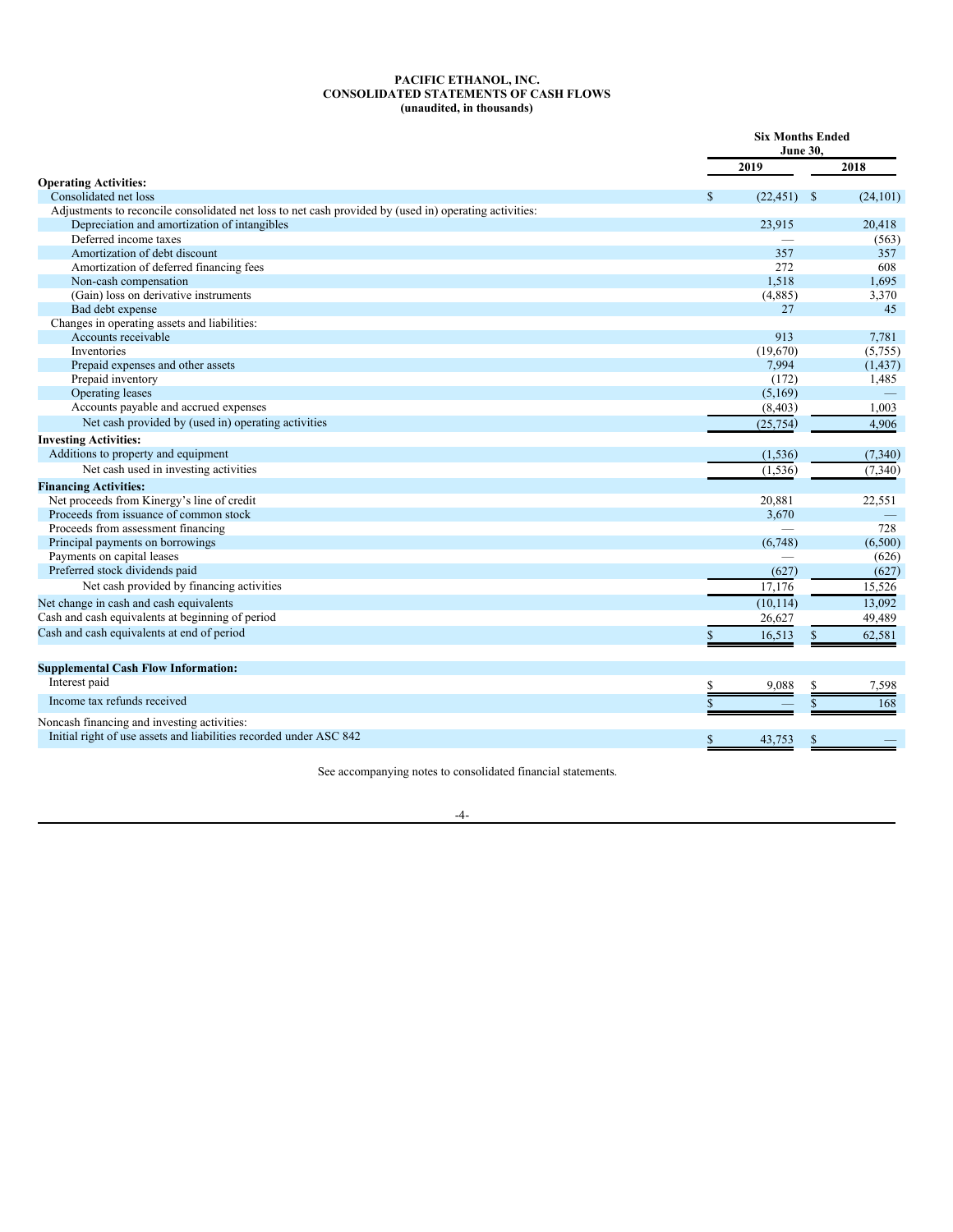### **PACIFIC ETHANOL, INC. CONSOLIDATED STATEMENTS OF STOCKHOLDERS' EQUITY (unaudited, in thousands)**

|                                                                                                                           | <b>Preferred Stock</b> |   |        | <b>Common Stock</b> |          |    | <b>Additional</b><br>Paid-In | Accumulated |               | <b>Accum. Other</b><br>Comprehensive |   | Non-<br>Controlling |              |
|---------------------------------------------------------------------------------------------------------------------------|------------------------|---|--------|---------------------|----------|----|------------------------------|-------------|---------------|--------------------------------------|---|---------------------|--------------|
|                                                                                                                           | <b>Shares</b>          |   | Amount | <b>Shares</b>       | Amount   |    | Capital                      | Deficit     |               | Income (Loss)                        |   | <b>Interests</b>    | <b>Total</b> |
| Balances, January 1, 2019                                                                                                 | 927                    |   |        | 45,771              | <b>S</b> | 46 | 932,179<br>S                 | (630,000)   | \$            | (2, 459)                             | S | 19,598              | \$319,365    |
| Stock-based compensation expense -<br>restricted stock issued to employees and<br>directors, net of cancellations and tax |                        |   |        | (24)                |          |    | 797                          |             |               |                                      |   |                     | 797          |
| Issuances of common stock                                                                                                 |                        |   |        | 3,137               |          | 3  | 3.667                        |             |               |                                      |   |                     | 3,670        |
| Preferred stock dividends                                                                                                 |                        |   |        |                     |          |    |                              | (312)       |               |                                      |   |                     | (312)        |
| Net loss                                                                                                                  |                        |   |        |                     |          |    |                              | (12,890)    |               |                                      |   | (1,271)             | (14, 161)    |
| Balances, March 31, 2019                                                                                                  | 927                    |   |        | 48,884              | S        | 49 | 936,643<br>S                 | (643,202)   |               | (2, 459)                             |   | 18,327              | \$309,359    |
| Stock-based compensation expense -<br>restricted stock issued to employees and<br>directors, net of cancellations and tax |                        |   |        | 954                 |          |    | 565                          |             |               |                                      |   |                     | 566          |
| Preferred stock dividends                                                                                                 |                        |   |        |                     |          |    |                              | (315)       |               |                                      |   |                     | (315)        |
| Net loss                                                                                                                  |                        |   |        |                     |          |    |                              | (7,646)     |               |                                      |   | (644)               | (8,290)      |
| Balances, June 30, 2019                                                                                                   | 927                    |   |        | 49,838              |          | 50 | 937,208<br>S                 | (651, 163)  |               | (2, 459)                             |   | 17,683              | \$301,320    |
|                                                                                                                           | <b>Preferred Stock</b> |   |        | <b>Common Stock</b> |          |    | <b>Additional</b><br>Paid-In | Accumulated |               | <b>Accum. Other</b><br>Comprehensive |   | Non-<br>Controlling |              |
|                                                                                                                           | <b>Shares</b>          |   | Amount | <b>Shares</b>       | Amount   |    | Capital                      | Deficit     |               | Income (Loss)                        |   | <b>Interests</b>    | Total        |
| Balances, January 1, 2018                                                                                                 | 927                    |   |        | 43,986              | \$       | 44 | 927,090<br>\$                | (568, 462)  | $\mathcal{S}$ | (2, 234)                             |   | 27,261              | \$383,700    |
| Stock-based compensation expense -<br>restricted stock issued to employees and<br>directors, net of cancellations and tax |                        |   |        | (31)                |          |    | 735                          |             |               |                                      |   |                     | 735          |
| Preferred stock dividends                                                                                                 |                        |   |        |                     |          |    | -                            | (312)       |               |                                      |   |                     | (312)        |
| Net loss                                                                                                                  |                        |   |        |                     |          |    |                              | (7, 841)    |               |                                      |   | (1,656)             | (9, 497)     |
| Balances, March 31, 2018                                                                                                  | 927                    |   |        | 43,955              | S        | 44 | 927,825<br>\$                | (576, 615)  | <b>S</b>      | (2,234)                              |   | 25,605              | \$374,626    |
| Stock-based compensation expense -<br>restricted stock issued to employees and<br>directors, net of cancellations and tax |                        |   |        | 1,006               |          |    | 553                          |             |               |                                      |   |                     | 554          |
| Preferred stock dividends                                                                                                 |                        |   |        |                     |          |    |                              | (315)       |               |                                      |   |                     | (315)        |
| Net loss                                                                                                                  |                        |   |        |                     |          |    |                              | (12,908)    |               |                                      |   | (1,696)             | (14, 604)    |
| Balances, June 30, 2018                                                                                                   | 927                    | S |        | 44,961              | \$       | 45 | 928,378<br>\$                | (589, 838)  | \$            | (2,234)                              |   | 23.909              | 360,261      |

See accompanying notes to consolidated financial statements.

-5-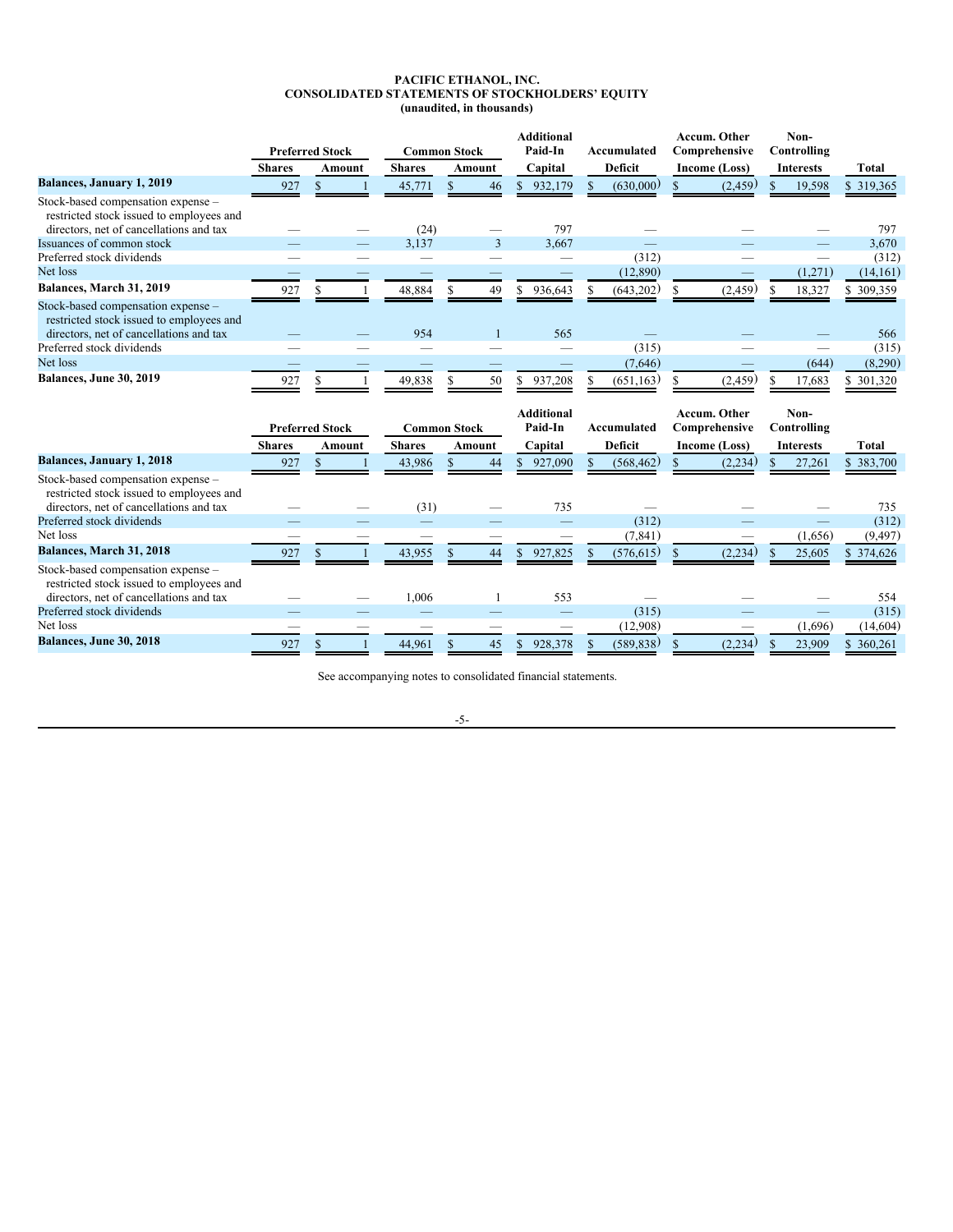### **PACIFIC ETHANOL, INC. NOTES TO CONSOLIDATED FINANCIAL STATEMENTS (UNAUDITED)**

## 1. ORGANIZATION AND BASIS OF PRESENTATION.

*Organization and Business* – The consolidated financial statements include, for all periods presented, the accounts of Pacific Ethanol, Inc., a Delaware corporation ("Pacific Ethanol"), and its direct and indirect subsidiaries (collectively, the "Company"), including its subsidiaries, Kinergy Marketing LLC, an Oregon limited liability company ("Kinergy"), Pacific Ag. Products, LLC, a California limited liability company ("PAP"), PE Op Co., a Delaware corporation ("PE Op Co.") and all nine of the Company's ethanol production facilities.

The Company is a leading producer and marketer of low-carbon renewable fuels in the United States.

The Company's four ethanol plants in the Western United States (together with their respective holding companies, the "Pacific Ethanol West Plants") are located in close proximity to both feed and ethanol customers and thus enjoy unique advantages in efficiency, logistics and product pricing.

The Company's five ethanol plants in the Midwest (together with their respective holding companies, the "Pacific Ethanol Central Plants") are located in the heart of the Corn Belt, benefit from low-cost and abundant feedstock production and allow for access to many additional domestic markets. In addition, the Company's ability to load unit trains from these facilities in the Midwest allows for greater access to international markets.

The Company has a combined production capacity of 605 million gallons per year, markets, on an annualized basis, nearly 1.0 billion gallons of ethanol and specialty alcohols, and produces, on an annualized basis, nearly 3.0 million tons of co-products on a dry matter basis, such as wet and dry distillers grains, wet and dry corn gluten feed, condensed distillers solubles, corn gluten meal, corn germ, dried yeast and CO<sub>2</sub>.

As of June 30, 2019, all but one of the Company's production facilities, specifically, the Company's Aurora East facility, were operating. As market conditions change, the Company may increase, decrease or idle production at one or more operating facilities or resume operations at any idled facility.

*Basis of Presentation*–*Interim Financial Statements* – The accompanying unaudited consolidated financial statements and related notes have been prepared in accordance with accounting principles generally accepted in the United States for interim financial information and the instructions to Form 10-Q and Rule 10-01 of Regulation S-X. Results for interim periods should not be considered indicative of results for a full year. These interim consolidated financial statements should be read in conjunction with the consolidated financial statements and related notes contained in the Company's Annual Report on [Form](http://www.sec.gov/Archives/edgar/data/778164/000161577419004168/s116597_10k.htm) 10-K for the year ended December 31, 2018. The accounting policies used in preparing these consolidated financial statements are the same as those described in Note 1 to the consolidated financial statements in the Company's Annual Report on Form 10-K for the year ended December 31, 2018, with the exception of new lease accounting, as discussed further below. In the opinion of [management,](http://www.sec.gov/Archives/edgar/data/778164/000161577419004168/s116597_10k.htm) all adjustments (consisting of normal recurring adjustments) considered necessary for a fair statement of the results for interim periods have been included. All significant intercompany accounts and transactions have been eliminated in consolidation.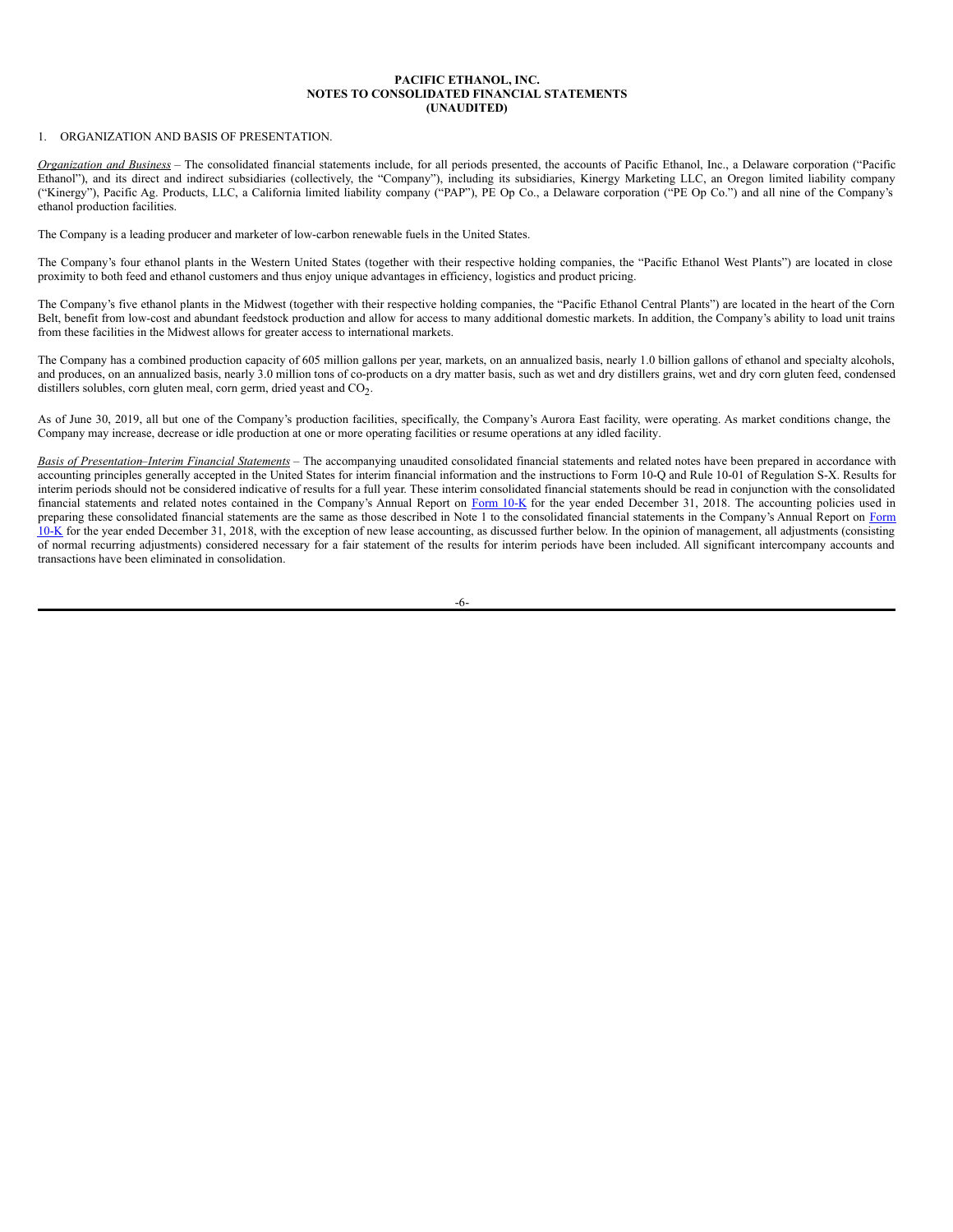*Liquidity* – The accompanying consolidated financial statements have been prepared assuming that the Company will continue as a going concern. The Company and the ethanol industry as a whole experienced significant adverse conditions throughout most of 2018 as a result of industry-wide record low ethanol prices due to reduced demand and high industry inventory levels. These factors resulted in prolonged negative operating margins, significantly lower cash flow from operations and substantial net losses. In response to the low-margin environment, the Company initiated and expects to complete over the next four months strategic initiatives focused on the potential sale of certain production assets, a reduction of its debt levels, a strengthening of its cash and liquidity position, and opportunities for strategic partnerships and capital raising activities, positioning the Company to optimize its business performance. The most significant challenge to the Company in meeting these objectives would be a continued adverse margin environment.

In implementing these strategic initiatives, the Company, as of June 30, 2019, had the following available liquidity and capital resources to achieve its objectives:

- Cash of \$16.5 million and excess availability under Kinergy's line of credit of \$12.6 million; and
- Nine ethanol production facilities with an aggregate of 605 million gallons of annual production capacity, of which plant assets representing 355 million gallons of capacity are either unencumbered, or their entire sales proceeds would be used to repay the Company's senior secured notes. The Company has engaged an independent third party to help facilitate the marketing of certain of these assets.

The Company also will continue working with its lenders to pursue other options to increase liquidity and extend the maturity dates of its debt.

The Company believes that its strategic initiatives will provide sufficient liquidity to meet its anticipated working capital, debt service and other liquidity needs through the next twelve months.

*Accounts Receivable and Allowance for Doubtful Accounts* – Trade accounts receivable are presented at face value, net of the allowance for doubtful accounts. The Company sells ethanol to gasoline refining and distribution companies, sells distillers grains and other feed co-products to dairy operators and animal feedlots and sells corn oil to poultry and biodiesel customers generally without requiring collateral.

The Company maintains an allowance for doubtful accounts for balances that appear to have specific collection issues. The collection process is based on the age of the invoice and requires attempted contacts with the customer at specified intervals. If, after a specified number of days, the Company has been unsuccessful in its collection efforts, a bad debt allowance is recorded for the balance in question. Delinquent accounts receivable are charged against the allowance for doubtful accounts once uncollectibility has been determined. The factors considered in reaching this determination are the apparent financial condition of the customer and the Company's success in contacting and negotiating with the customer. If the financial condition of the Company's customers were to deteriorate, resulting in an impairment of ability to make payments, additional allowances may be required.

Of the accounts receivable balance, approximately \$61,986,000 and \$54,820,000 at June 30, 2019 and December 31, 2018, respectively, were used as collateral under Kinergy's operating line of credit. The allowance for doubtful accounts was \$39,000 and \$12,000 as of June 30, 2019 and December 31, 2018, respectively. The Company recorded a bad debt expense of \$1,000 and a bad debt recovery of \$2,000 for the three months ended June 30, 2019 and 2018, respectively. The Company recorded a bad debt expense of \$27,000 and \$45,000 for the six months ended June 30, 2019 and 2018, respectively.

*Financial Instruments* – The carrying values of cash and cash equivalents, accounts receivable, accounts payable, accrued liabilities, derivative assets and derivative liabilities are reasonable estimates of their fair values because of the short maturity of these items. The Company believes the carrying value of its long-term debt approximates fair value because the interest rates on these instruments are variable, and are considered Level 2 fair value measurements.

*Recent Accounting Pronouncements* – In February 2016, the Financial Accounting Standards Board ("FASB") issued new guidance on accounting for leases under Accounting Standards Codification 842 ("ASC 842"). Under the new guidance, lessees are required to recognize the following for all leases (with the exception of short-term leases) at the commencement date: (1) a lease liability, which is a lessee's obligation to make lease payments arising from a lease, measured on a discounted cash flow basis; and (2) a "right of use" asset, which is an asset that represents the lessee's right to use the specified asset for the lease term. Under the new guidance, lessor accounting is largely unchanged, with some minor exceptions. Lease expense under the new guidance is substantially the same as prior to the adoption. See Note 5 for further information.

*Estimates and Assumptions* – The preparation of the consolidated financial statements in conformity with U.S. generally accepted accounting principles requires management to make estimates and assumptions that affect the reported amounts of assets and liabilities and disclosure of contingent assets and liabilities at the date of the financial statements and the reported amounts of revenues and expenses during the reporting period. Significant estimates are required as part of determining the allowance for doubtful accounts, net realizable value of inventory, estimated lives of property and equipment, long-lived asset impairments, valuation allowances on deferred income taxes and the potential outcome of future tax consequences of events recognized in the Company's financial statements or tax returns, and the valuation of assets acquired and liabilities assumed as a result of business combinations. Actual results and outcomes may materially differ from management's estimates and assumptions.

-7-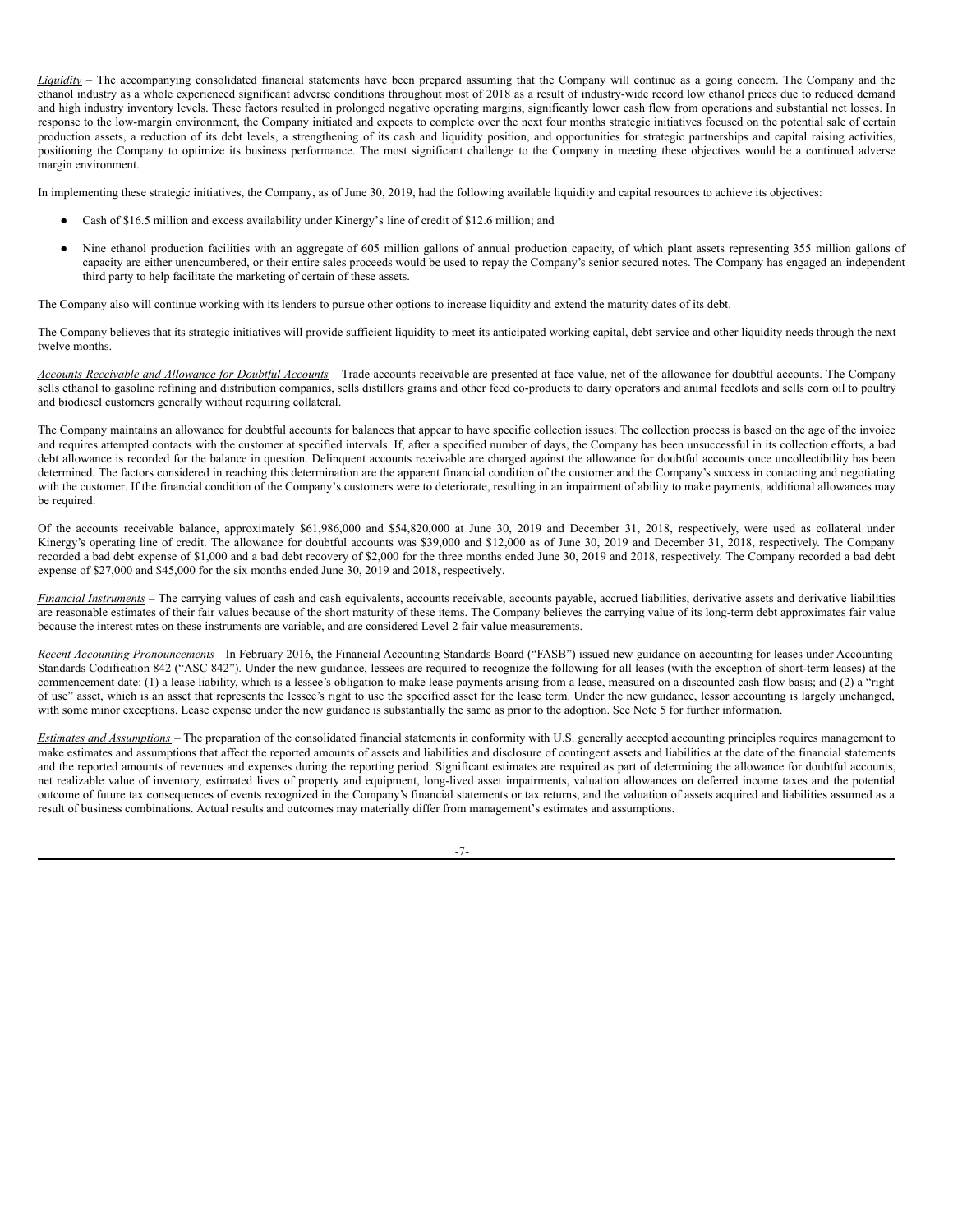## 2. SEGMENTS.

The Company reports its financial and operating performance in two segments: (1) ethanol production, which includes the production and sale of ethanol, specialty alcohols and co-products, with all of the Company's production facilities aggregated, and (2) marketing and distribution, which includes marketing and merchant trading for Companyproduced ethanol, specialty alcohols and co-products and third-party ethanol.

The following tables set forth certain financial data for the Company's operating segments (in thousands):

|                                                |              | <b>Three Months Ended</b><br><b>June 30,</b> |               |           | <b>Six Months Ended</b><br><b>June 30,</b> |           |               |           |
|------------------------------------------------|--------------|----------------------------------------------|---------------|-----------|--------------------------------------------|-----------|---------------|-----------|
|                                                |              | 2019                                         |               | 2018      |                                            | 2019      |               | 2018      |
| <b>Net Sales</b>                               |              |                                              |               |           |                                            |           |               |           |
| Production, recorded as gross:                 |              |                                              |               |           |                                            |           |               |           |
| Ethanol/alcohol sales                          | $\mathbb{S}$ | 194.394                                      | $\mathsf{\$}$ | 233,888   | $\mathsf{\$}$                              | 373,783   | $\mathsf{\$}$ | 453,517   |
| Co-product sales                               |              | 64,679                                       |               | 78,514    |                                            | 133,485   |               | 153,048   |
| Intersegment sales                             |              | 421                                          |               | 539       |                                            | 784       |               | 1,013     |
| Total production sales                         |              | 259,494                                      |               | 312,941   |                                            | 508,052   |               | 607,578   |
| Marketing and distribution:                    |              |                                              |               |           |                                            |           |               |           |
| Ethanol/alcohol sales, gross                   | $\mathbb{S}$ | 86,754                                       | \$            | 97,634    | $\mathsf{\$}$                              | 193,908   | $\mathbb{S}$  | 203.063   |
| Ethanol/alcohol sales, net                     |              | 474                                          |               | 486       |                                            | 928       |               | 921       |
| Intersegment sales                             |              | 1,942                                        |               | 2,330     |                                            | 3,760     |               | 4,555     |
| Total marketing and distribution sales         |              | 89,170                                       |               | 100,450   |                                            | 198,596   |               | 208,539   |
| Intersegment eliminations                      |              | (2,363)                                      |               | (2,869)   |                                            | (4, 544)  |               | (5,568)   |
| Net sales as reported                          | \$           | 346,301                                      | \$            | 410,522   | \$                                         | 702,104   | \$            | 810,549   |
| Cost of goods sold:                            |              |                                              |               |           |                                            |           |               |           |
| Production                                     | \$           | 257,187                                      | \$            | 320,631   | \$                                         | 515,782   | \$            | 619,064   |
| Marketing and distribution                     |              | 87,741                                       |               | 94,203    |                                            | 189,569   |               | 195,135   |
| Intersegment eliminations                      |              | (2, 598)                                     |               | (3,039)   |                                            | (4,929)   |               | (5,739)   |
| Cost of goods sold as reported                 | S            | 342,330                                      | \$            | 411,795   | \$                                         | 700,422   | S             | 808,460   |
| Income (loss) before benefit for income taxes: |              |                                              |               |           |                                            |           |               |           |
| Production                                     | \$           | (7, 117)                                     | \$            | (17, 339) | \$                                         | (24, 683) | $\mathbb{S}$  | (29,609)  |
| Marketing and distribution                     |              | (129)                                        |               | 4,929     |                                            | 5,989     |               | 10,677    |
| Corporate activities                           |              | (1,044)                                      |               | (2, 194)  |                                            | (3,757)   |               | (5, 732)  |
|                                                | S            | (8,290)                                      | $\mathbb{S}$  | (14,604)  | $\mathsf{\$}$                              | (22, 451) | \$            | (24, 664) |
| Depreciation and amortization:                 |              |                                              |               |           |                                            |           |               |           |
| Production                                     | $\mathbb{S}$ | 10,199                                       | \$            | 10,045    | \$                                         | 23,681    | \$            | 19,977    |
| Corporate activities                           |              | 113                                          |               | 208       |                                            | 234       |               | 441       |
|                                                | \$           | 10,312                                       | \$            | 10,253    | \$                                         | 23,915    | \$            | 20,418    |
| Interest expense:                              |              |                                              |               |           |                                            |           |               |           |
| Production                                     | $\mathbb{S}$ | 2,048                                        | $\mathsf{\$}$ | 1,700     | $\mathsf{\$}$                              | 3,755     | $\mathbb S$   | 3,724     |
| Marketing and distribution                     |              | 774                                          |               | 336       |                                            | 1,362     |               | 699       |
| Corporate activities                           |              | 2,293                                        |               | 2,141     |                                            | 4,734     |               | 4,259     |
|                                                | \$           | 5,115                                        | \$            | 4,177     | \$                                         | 9.851     | \$            | 8,682     |

The following table sets forth the Company's total assets by operating segment (in thousands):

|                            | <b>June 30,</b><br>2019 |  | December 31,<br>2018 |
|----------------------------|-------------------------|--|----------------------|
| <b>Total assets:</b>       |                         |  |                      |
| Production                 | 550,004                 |  | 532,790              |
| Marketing and distribution | 119,948                 |  | 112,984              |
| Corporate assets           | 15,868                  |  | 14,117               |
|                            | 685.820                 |  | 659,891              |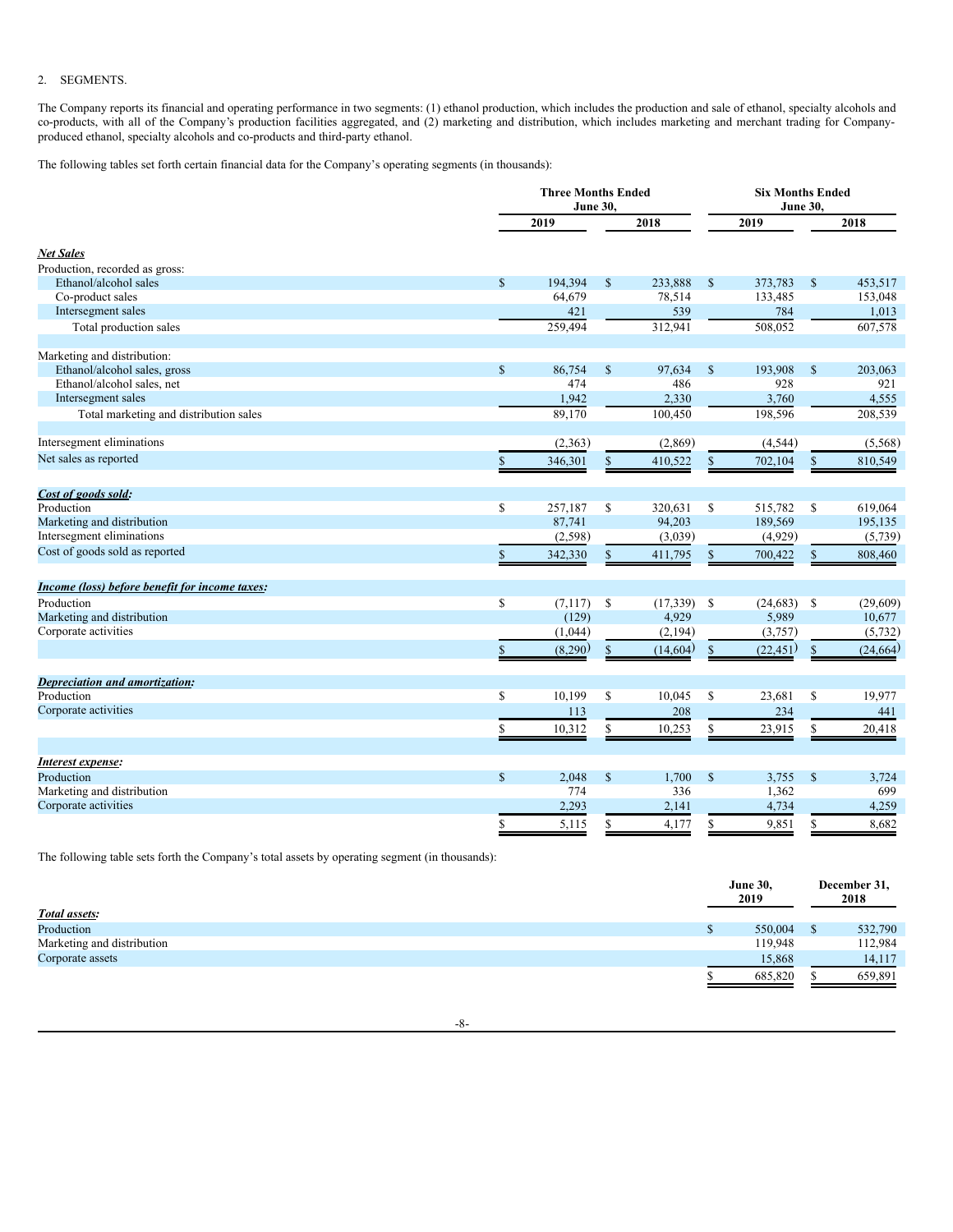## 3. INVENTORIES.

Inventories consisted primarily of bulk ethanol, specialty alcohols, corn, co-products, low-carbon and Renewable Identification Number ("RIN") credits and unleaded fuel, and are valued at the lower-of-cost-or-net realizable value, with cost determined on a first-in, first-out basis. Inventory is net of a \$1,285,000 and \$2,328,000 valuation adjustment as of June 30, 2019 and December 31, 2018, respectively. Inventory balances consisted of the following (in thousands):

|                            | <b>June 30,</b><br>2019 | December 31,<br>2018 |  |
|----------------------------|-------------------------|----------------------|--|
| Finished goods             | 54,602                  | 35,778               |  |
| Work in progress           | 10,144                  | 6,855                |  |
| Raw materials              | 6,702                   | 7,233                |  |
| Low-carbon and RIN credits | 4,029                   | 6,130                |  |
| Other                      | 2,013                   | 1,824                |  |
| Total                      | 77,490                  | 57,820               |  |

### 4. DERIVATIVES.

The business and activities of the Company expose it to a variety of market risks, including risks related to changes in commodity prices. The Company monitors and manages these financial exposures as an integral part of its risk management program. This program recognizes the unpredictability of financial markets and seeks to reduce the potentially adverse effects that market volatility could have on operating results.

*Commodity Risk* – *Cash Flow Hedges* – The Company uses derivative instruments to protect cash flows from fluctuations caused by volatility in commodity prices for periods of up to twelve months in order to protect gross profit margins from potentially adverse effects of market and price volatility on ethanol sale and purchase commitments where the prices are set at a future date and/or if the contracts specify a floating or index-based price for ethanol. In addition, the Company hedges anticipated sales of ethanol to minimize its exposure to the potentially adverse effects of price volatility. These derivatives may be designated and documented as cash flow hedges and effectiveness is evaluated by assessing the probability of the anticipated transactions and regressing commodity futures prices against the Company's purchase and sales prices. Ineffectiveness, which is defined as the degree to which the derivative does not offset the underlying exposure, is recognized immediately in cost of goods sold. For the three and six months ended June 30, 2019 and 2018, the Company did not designate any of its derivatives as cash flow hedges.

*Commodity Risk – Non-Designated Hedges* – The Company uses derivative instruments to lock in prices for certain amounts of corn and ethanol by entering into exchangetraded forward contracts for those commodities. These derivatives are not designated for hedge accounting treatment. The changes in fair value of these contracts are recorded on the balance sheet and recognized immediately in cost of goods sold. The Company recognized gains of \$4,971,000 and losses of \$2,909,000 as the changes in the fair values of these contracts for the three months ended June 30, 2019 and 2018, respectively. The Company recognized gains of \$4,885,000 and losses of \$3,370,000 as the changes in the fair values of these contracts for the six months ended June 30, 2019 and 2018, respectively.

#### -9-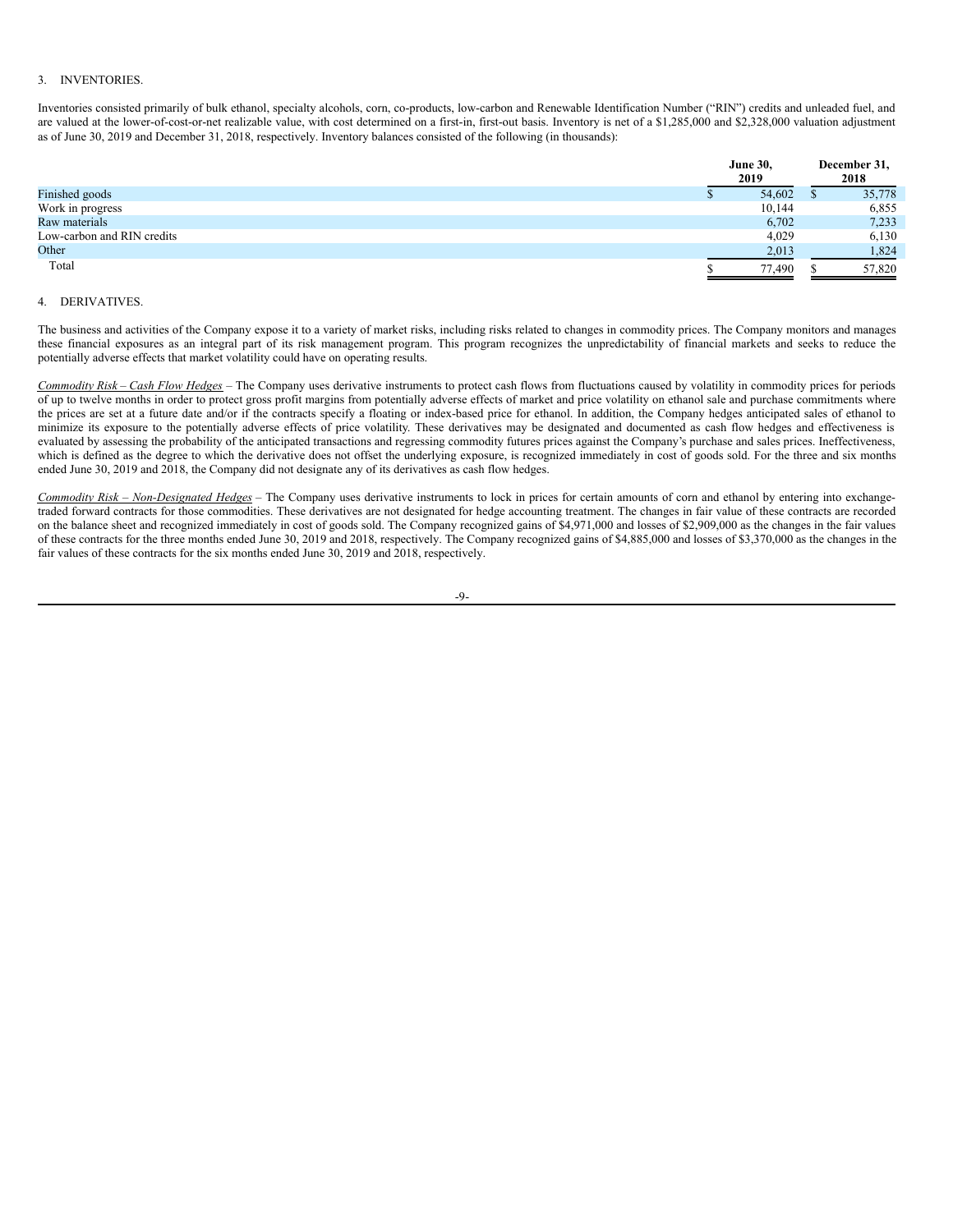*Non Designated Derivative Instruments* – The classification and amounts of the Company's derivatives not designated as hedging instruments, and related cash collateral balances, are as follows (in thousands):

|                           |                               | As of June 30, 2019 |                         |                               |  |               |  |  |  |  |
|---------------------------|-------------------------------|---------------------|-------------------------|-------------------------------|--|---------------|--|--|--|--|
|                           | <b>Assets</b>                 |                     |                         | <b>Liabilities</b>            |  |               |  |  |  |  |
| <b>Type of Instrument</b> | <b>Balance Sheet Location</b> | Fair<br>Value       |                         | <b>Balance Sheet Location</b> |  | Fair<br>Value |  |  |  |  |
| Cash collateral balance   | Other current assets          |                     | 1,008                   |                               |  |               |  |  |  |  |
| Commodity contracts       | Derivative instruments        |                     | 5,437                   | Derivative instruments        |  | 684           |  |  |  |  |
|                           |                               |                     | As of December 31, 2018 |                               |  |               |  |  |  |  |
|                           | <b>Assets</b>                 |                     | <b>Liabilities</b>      |                               |  |               |  |  |  |  |
| <b>Type of Instrument</b> | <b>Balance Sheet Location</b> | Fair<br>Value       |                         | <b>Balance Sheet Location</b> |  | Fair<br>Value |  |  |  |  |
| Cash collateral balance   | Other current assets          |                     | 8,479                   |                               |  |               |  |  |  |  |
| Commodity contracts       | Derivative instruments        |                     | 1,765                   | Derivative instruments        |  | 6,309         |  |  |  |  |

The classification and amounts of the Company's recognized gains (losses) for its derivatives not designated as hedging instruments are as follows (in thousands):

|                           |                                          | <b>Realized Losses</b><br><b>Three Months Ended</b><br><b>June 30,</b> |
|---------------------------|------------------------------------------|------------------------------------------------------------------------|
| <b>Type of Instrument</b> | <b>Statements of Operations Location</b> | 2019<br>2018                                                           |
| Commodity contracts       | Cost of goods sold                       | (3,783)<br>(499)<br><sup>\$</sup>                                      |
|                           |                                          | <b>Unrealized Gains (Losses)</b>                                       |
|                           |                                          | <b>Three Months Ended</b><br><b>June 30,</b>                           |
| <b>Type of Instrument</b> | <b>Statements of Operations Location</b> | 2019<br>2018                                                           |
| Commodity contracts       | Cost of goods sold                       | (2, 410)<br>8,754                                                      |
|                           |                                          | <b>Realized Losses</b>                                                 |
|                           |                                          | <b>Six Months Ended</b><br><b>June 30,</b>                             |
| <b>Type of Instrument</b> | <b>Statements of Operations Location</b> | 2019<br>2018                                                           |
| Commodity contracts       | Cost of goods sold                       | (4, 413)<br>(2,157)                                                    |
|                           |                                          | <b>Unrealized Gains (Losses)</b>                                       |
|                           |                                          | <b>Six Months Ended</b><br><b>June 30,</b>                             |
| <b>Type of Instrument</b> | <b>Statements of Operations Location</b> | 2019<br>2018                                                           |
| Commodity contracts       | Cost of goods sold                       | (1,213)<br>9,298                                                       |

5. LEASES.

As discussed in Note 1, on January 1, 2019, the Company adopted the provisions of ASC 842 using the prospective transition approach, which applies the provisions of ASC 842 upon adoption, with no change to prior periods. This adoption resulted in the Company recognizing initial right of use assets and lease liabilities of \$43,753,000. The adoption did not have a significant impact on the Company's consolidated statements of operations.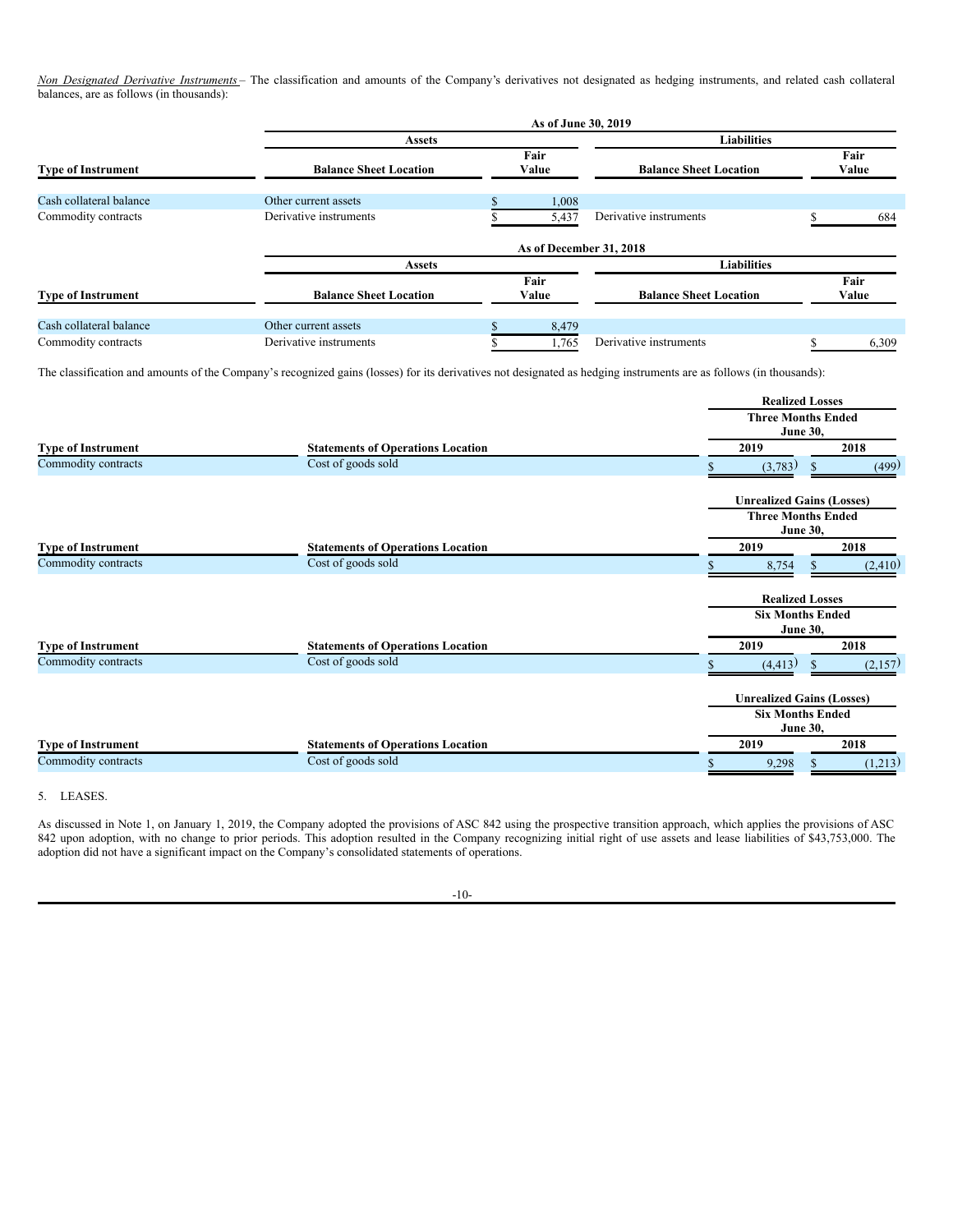Upon the initial adoption of ASC 842, the Company elected the following practical expedients allowable under the guidance: not to reassess whether any expired or existing contracts are or contain leases; not to reassess the lease classification for any expired or existing leases; not to reassess initial direct costs for any existing leases; not to separately identify lease and nonlease components; and not to evaluate historical land easements. Additionally, the Company elected the short-term lease exemption policy, applying the requirements of ASC 842 to only long-term (greater than 1 year) leases.

The Company leases railcar equipment, office equipment and land for certain of its facilities. Operating lease right of use assets and liabilities are recognized at commencement date based on the present value of lease payments over the lease term. The Company uses its estimated incremental borrowing rate, unless an implicit rate is readily determinable, as the discount rate for each lease in determining the present value of lease payments. For the three and six months ended June 30, 2019, the Company's weighted average discount rate was 6.01%. Operating lease expense is recognized on a straight-line basis over the lease term.

The Company determines if an arrangement is a lease or contains a lease at inception. The Company's leases have remaining lease terms of approximately 1 year to 57 years, which may include options to extend the lease when it is reasonably certain the Company will exercise those options. For the three and six months ended June 30, 2019, the weighted average remaining lease terms of equipment and land-related leases were 2.85 years and 12.86 years, respectively. The Company does not have lease arrangements with residual value guarantees, sale leaseback terms or material restrictive covenants. The Company does not have any material finance lease obligations nor sublease agreements.

The following table summarizes the remaining maturities of the Company's operating lease liabilities, assuming all land lease extensions are taken, as of June 30, 2019 (in thousands):

## **Year Ended:**

|         | Equipment | <b>Land Related</b> |
|---------|-----------|---------------------|
| 2019    | 4,441     | 519                 |
| 2020    | 7,349     | 1,054               |
| 2021    | 4,374     | 1,077               |
| 2022    | 4,140     | 1,100               |
| 2023    | 3,500     | 1,013               |
| 2024-43 | 7,889     | 34,674              |
|         | 31,693    | 39,437              |

-11-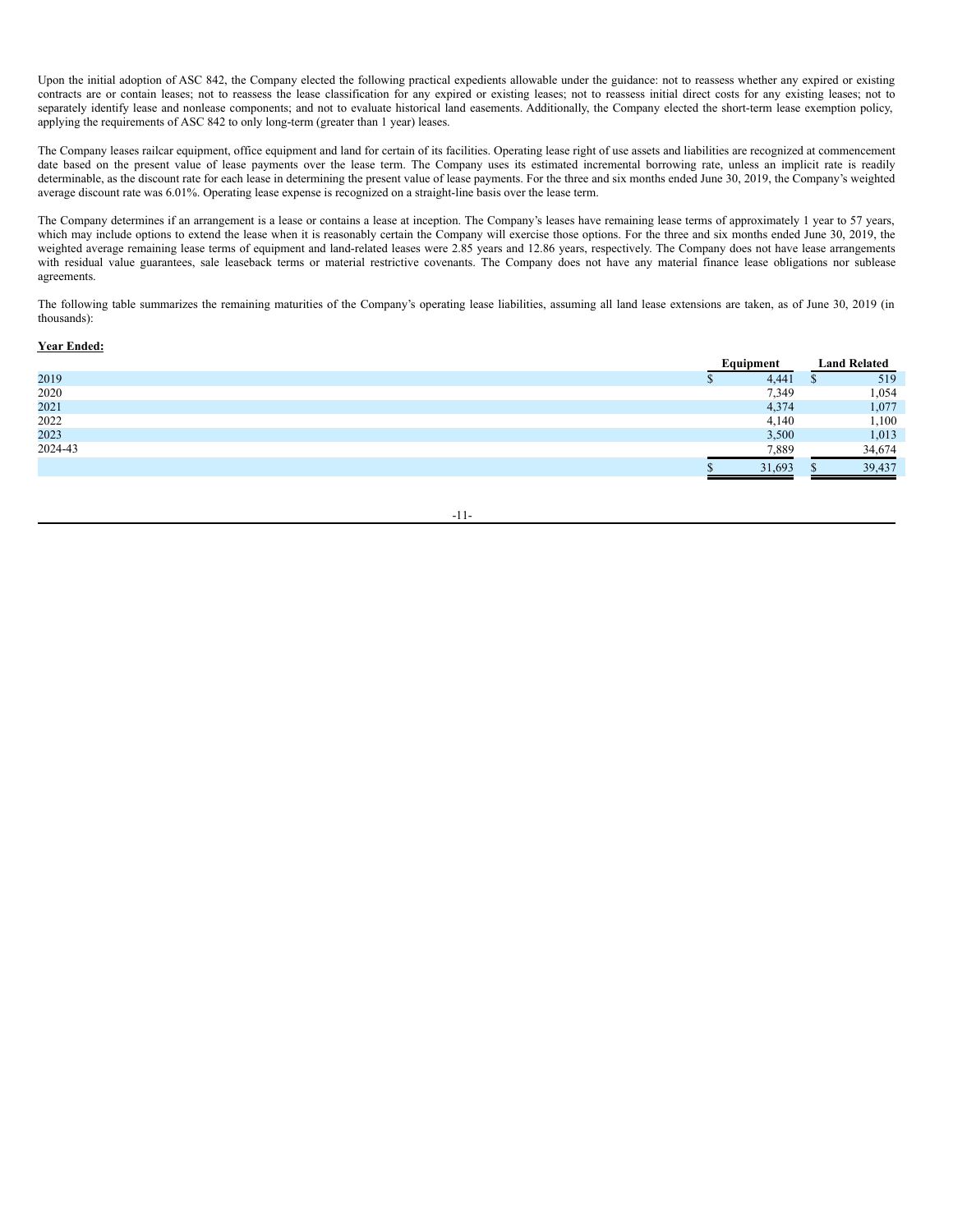For the three and six months ended June 30, 2019, the Company recorded operating lease costs of \$2,069,000 and \$4,332,000 in cost of goods sold, respectively, and \$118,000 and \$236,000 in selling, general and administrative expenses, respectively, in the Company's statements of operations

## 6. DEBT.

Long-term borrowings are summarized as follows (in thousands):

|                                       | <b>June 30,</b><br>2019 | December 31,<br>2018 |
|---------------------------------------|-------------------------|----------------------|
| Kinergy line of credit                | 77.937                  | 57,057               |
| Pekin term loan                       | 43,000                  | 43,000               |
| Pekin revolving loan                  | 32,000                  | 32,000               |
| ICP term loan                         | 13.500                  | 16,500               |
| ICP revolving loan                    | 18,000                  | 18,000               |
| Parent notes payable                  | 63,200                  | 66,948               |
|                                       | 247,637                 | 233,505              |
| Less unamortized debt discount        | (331)                   | (690)                |
| Less unamortized debt financing costs | (1,180)                 | (1,377)              |
| Less short-term portion               | (143, 379)              | (146, 671)           |
| Long-term debt                        | 102,747                 | 84,767               |

*Kinergy Operating Line of Credit* – On July 31, 2019, Kinergy amended its credit facility to continue, until November 30, 2019 or earlier on ten days prior notice from the lender, the borrowing base under the credit facility at 90% of eligible accounts receivable, plus the lesser of (a) \$50,000,000, (b) 80% of eligible inventory, or (c) 95% of the estimated recovery value of eligible inventory. The amendment extends to November 30, 2019 prior credit accommodations that were set to expire September 30, 2019. With respect to these additional borrowings, to the extent outstanding, the additional borrowings will accrue interest at an annual rate equal to the daily three month LIBOR plus an applicable margin of 4.00%. As of June 30, 2019, Kinergy had additional borrowing availability under its credit facility of \$12,641,000, including \$7,804,000 of incremental availability under the aforementioned temporary increase.

*Pekin Term Loan* – On March 30, 2018, Pacific Ethanol Pekin, LLC ("PE Pekin"), one of the Company's subsidiaries, amended its term loan facility by reducing the amount of working capital it is required to maintain to not less than \$13.0 million from March 31, 2018 through November 30, 2018 and not less than \$16.0 million from December 1, 2018 and continuing at all times thereafter. In addition, a principal payment in the amount of \$3.5 million due for May 2018 was deferred until the maturity date of the term loan.

On March 21, 2019, PE Pekin amended its term and revolving credit facilities by agreeing to increase the interest rate under the facilities by 125 basis points to an annual rate equal to the 30-day LIBOR plus 5.00%. PE Pekin and its lender also agreed that it is required to maintain working capital of not less than \$15,000,000 from March 21, 2019 through July15, 2019 and working capital of not less than \$30,000,000 from July 15, 2019 and continuing at all times thereafter. On July 15, 2019, PE Pekin and its lender agreed to a further amendment extending the aforementioned July 15, 2019 dates to November 15, 2019. As of the filing of this report, the Company believes PE Pekin is in compliance with its working capital requirement.

#### -12-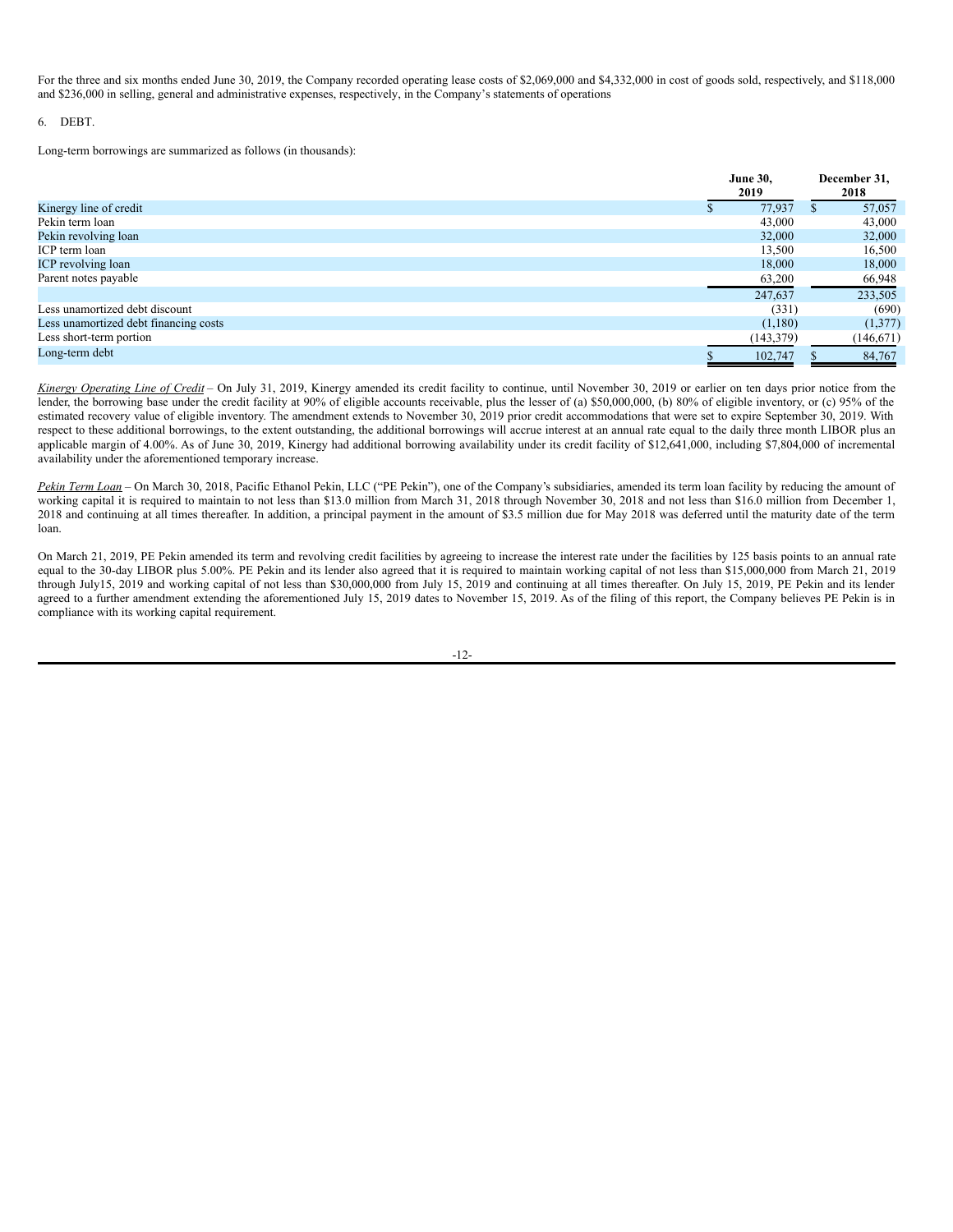Under these amendments, the lenders also agreed to temporarily waive financial covenant violations, working capital maintenance violations and intercompany accounts receivable collections violations that occurred with respect to PE Pekin's credit agreement. In addition, the lenders agreed to defer scheduled principal payments, including further deferral of principal payments in the amount of \$3,500,000 each due on February 20, 2019 and May 20, 2019. On August 6, 2019, the Company paid its \$3,500,000 principal payment scheduled for August 20, 2019.

The waivers and principal deferrals expire on November 15, 2019, or earlier in the case of an event of default, at which time the waivers will become permanent if Pacific Ethanol Central, LLC ("PE Central"), PE Pekin's parent, has made a contribution to PE Pekin in an amount equal to \$30,000,000, minus the then-existing amount of PE Pekin's working capital, plus the amount of any accounts receivable owed by PE Central to PE Pekin, plus \$12,000,000 (the "PE Central Contribution Amount"). In addition, if the PE Central Contribution Amount is timely received, the lenders agreed to waive PE Pekin's debt service coverage ratio financial covenant for the year ended December 31, 2019. If the PE Central Contribution Amount is not timely made, then the temporary waivers will automatically expire.

PE Pekin is also required to pay by November 15, 2019 the aggregate amount of \$10,500,000 representing all deferred and unpaid scheduled principal payments and all additional scheduled principal payments for the remainder of 2019.

*Restrictions* – At June 30, 2019, there were approximately \$195.5 million of net assets at the Company's subsidiaries that were not available to be transferred to Pacific Ethanol, Inc. in the form of dividends, loans or advances due to restrictions contained in the credit facilities of the Company's subsidiaries.

## 7. COMMITMENTS AND CONTINGENCIES.

*Sales Commitments* – At June 30, 2019, the Company had entered into sales contracts with its major customers to sell certain quantities of ethanol and co-products. The Company had open ethanol indexed-price contracts for 223,958,000 gallons of ethanol as of June 30, 2019 and open fixed-price ethanol sales contracts totaling \$97,055,000 as of June 30, 2019. The Company had open fixed-price co-product sales contracts totaling \$28,789,000 and open indexed-price co-product sales contracts for 260,000 tons as of June 30, 2019. These sales contracts are scheduled to be completed throughout 2019.

*Purchase Commitments* – At June 30, 2019, the Company had indexed-price purchase contracts to purchase 13,794,000 gallons of ethanol and fixed-price purchase contracts to purchase \$8,847,000 of ethanol from its suppliers. The Company had fixed-price purchase contracts to purchase \$14,823,000 of corn from its suppliers as of June 30, 2019. These purchase commitments are scheduled to be satisfied throughout 2019.

*Litigation – General* – The Company is subject to various claims and contingencies in the ordinary course of its business, including those related to litigation, business transactions, employee-related matters, environmental regulations, and others. When the Company is aware of a claim or potential claim, it assesses the likelihood of any loss or exposure. If it is probable that a loss will result and the amount of the loss can be reasonably estimated, the Company will record a liability for the loss. If the loss is not probable or the amount of the loss cannot be reasonably estimated, the Company discloses the claim if the likelihood of a potential loss is reasonably possible and the amount involved could be material. While there can be no assurances, the Company does not expect that any of its pending legal proceedings will have a material impact on the Company's financial condition or results of operations.

## 8. PENSION AND RETIREMENT BENEFIT PLANS.

The Company sponsors a defined benefit pension plan (the "Retirement Plan") and a health care and life insurance plan (the "Postretirement Plan"). The Company assumed the Retirement Plan and the Postretirement Plan as part of its acquisition of PE Central on July 1, 2015.

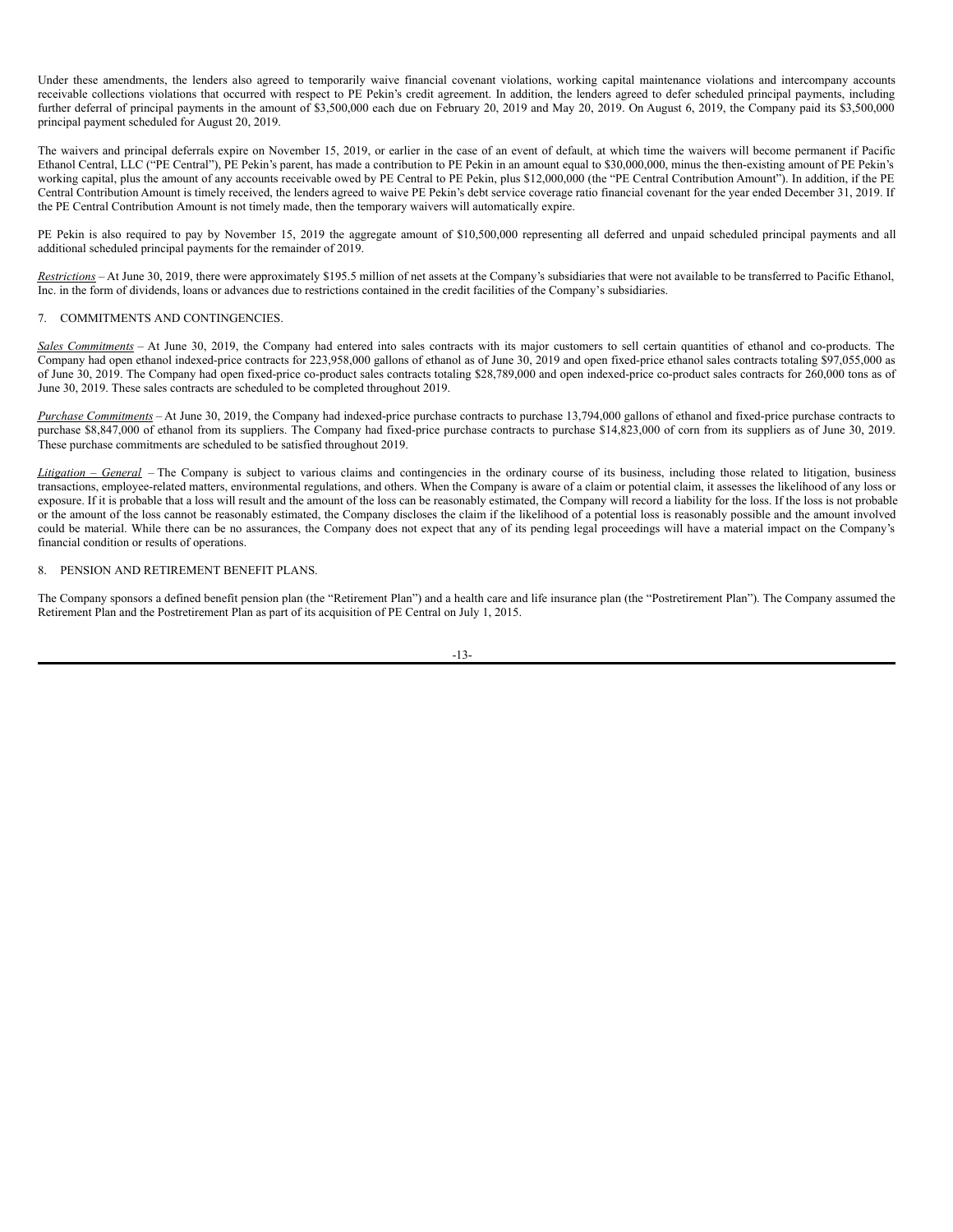The Retirement Plan is noncontributory, and covers only "grandfathered" unionized employees at the Company's Pekin, Illinois facility who fulfill minimum age and service requirements. Benefits are based on a prescribed formula based upon the employee's years of service. The Retirement Plan, which is part of a collective bargaining agreement, covers only union employees hired prior to November 1, 2010.

The Company uses a December 31 measurement date for its Retirement Plan. The Company's funding policy is to make the minimum annual contribution required by applicable regulations. As of December 31, 2018, the Retirement Plan's accumulated projected benefit obligation was \$ \$18,690,000, with a fair value of plan assets of \$13,257,000. The underfunded amount of \$5,433,000 is recorded on the Company's consolidated balance sheet in other liabilities.

The Company's net periodic Retirement Plan costs are as follows (in thousands):

|                                | <b>Three Months Ended</b><br><b>June 30,</b> |       |  | <b>Six Months Ended</b><br><b>June 30,</b> |  |       |  |       |
|--------------------------------|----------------------------------------------|-------|--|--------------------------------------------|--|-------|--|-------|
|                                |                                              | 2019  |  | 2018                                       |  | 2019  |  | 2018  |
| Interest cost                  | æ                                            | 190   |  | 174                                        |  | 380   |  | 348   |
| Service cost                   |                                              | 94    |  | 106                                        |  | 188   |  | 212   |
| Expected return on plan assets |                                              | (190) |  | (204)                                      |  | (380) |  | (408) |
| Net periodic expense           |                                              | 94    |  | 76                                         |  | 188   |  | 152   |

The Postretirement Plan provides postretirement medical benefits and life insurance to certain "grandfathered" unionized employees. Employees hired after December 31, 2000 are not eligible to participate in the Postretirement Plan. The Postretirement Plan is contributory, with contributions required at the same rate as active employees. Benefit eligibility under the plan reduces at age 65 from a defined benefit to a defined dollar cap based upon years of service. As of December 31, 2018, the Postretirement Plan's accumulated projected benefit obligation was \$5,711,000 and is recorded on the Company's consolidated balance sheet in other liabilities. The Company's funding policy is to make the minimum annual contribution required by applicable regulations.

The Company's net periodic Postretirement Plan costs are as follows (in thousands):

|                             | <b>Three Months Ended</b><br><b>June 30,</b> |      |  |      | <b>Six Months Ended</b><br><b>June 30,</b> |      |  |      |
|-----------------------------|----------------------------------------------|------|--|------|--------------------------------------------|------|--|------|
|                             |                                              | 2019 |  | 2018 |                                            | 2019 |  | 2018 |
| Interest cost               |                                              | 55   |  | 46   |                                            | 110  |  | 92   |
| Service cost                |                                              |      |  |      |                                            | 34   |  |      |
| Amortization of (gain) loss |                                              | 30   |  | 33   |                                            | 60   |  | 66   |
| Net periodic expense        |                                              | 102  |  | 81   |                                            | 204  |  | 162  |

-14-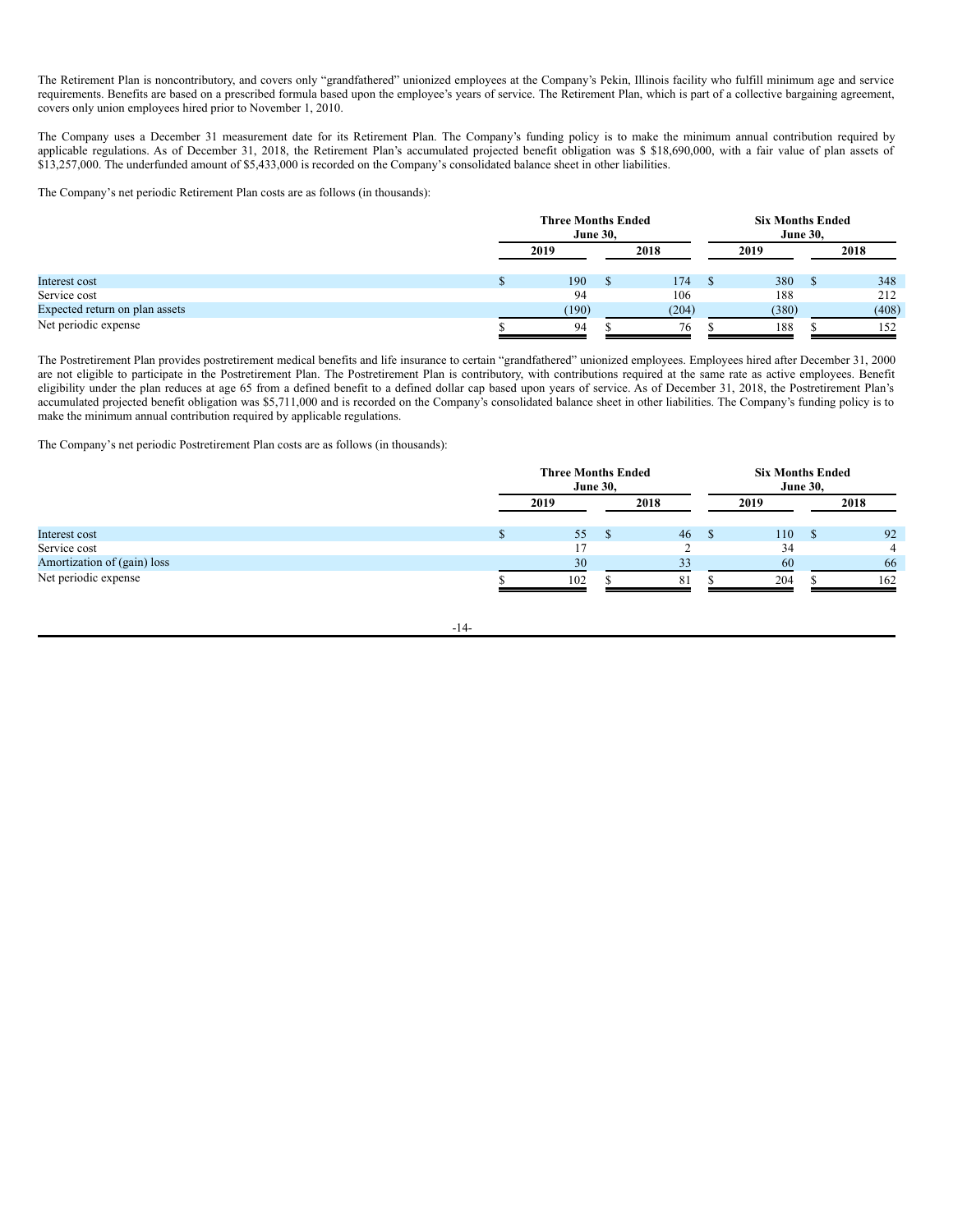## 9. FAIR VALUE MEASUREMENTS.

The fair value hierarchy prioritizes the inputs used in valuation techniques into three levels, as follows:

- $\bullet$  Level 1 Observable inputs unadjusted quoted prices in active markets for identical assets and liabilities;
- Level 2 Observable inputs other than quoted prices included in Level 1 that are observable for the asset or liability through corroboration with market data; and
- Level 3 Unobservable inputs includes amounts derived from valuation models where one or more significant inputs are unobservable. For fair value measurements using significant unobservable inputs, a description of the inputs and the information used to develop the inputs is required along with a reconciliation of Level 3 values from the prior reporting period.

*Pooled separate accounts* – Pooled separate accounts invest primarily in domestic and international stocks, commercial paper or single mutual funds. The net asset value is used as a practical expedient to determine fair value for these accounts. Each pooled separate account provides for redemptions by the Retirement Plan at reported net asset values per share, with little to no advance notice requirement, therefore these funds are classified within Level 2 of the valuation hierarchy.

*Other Derivative Instruments* – The Company's other derivative instruments consist of commodity positions. The fair values of the commodity positions are based on quoted prices on the commodity exchanges and are designated as Level 1 inputs.

The following table summarizes recurring fair value measurements by level at June 30, 2019 (in thousands):

| Assets:                             | Fair<br>Value | Level 1 | <b>Level 2</b>                  | Level 3 |
|-------------------------------------|---------------|---------|---------------------------------|---------|
| Derivative financial instruments(1) | 5,437         | 5,437   | $\hspace{0.1mm}-\hspace{0.1mm}$ |         |
|                                     | 5,437         | 5,437   | _                               |         |
| Liabilities:                        |               |         |                                 |         |
| Derivative financial instruments(6) | (684)         | (684)   | $-$                             |         |
|                                     | (684)         | (684)   | _                               |         |

The following table summarizes recurring fair value measurements by level at December 31, 2018 (in thousands):

| Assets:                                                 |    | Fair<br>Value |      | Level 1 |      | Level 2 | Level 3 | <b>Benefit Plan</b><br>Percentage<br>Allocation |
|---------------------------------------------------------|----|---------------|------|---------|------|---------|---------|-------------------------------------------------|
| Derivative financial instruments(1)                     | S. | 1,765         | - \$ | 1,765   | - \$ |         |         |                                                 |
|                                                         |    |               |      |         |      |         |         |                                                 |
| Defined benefit plan assets (pooled separate accounts): |    |               |      |         |      |         |         |                                                 |
| Large U.S. Equity(2)                                    |    | 3,621         |      | -       |      | 3,621   |         | 27%                                             |
| Small/Mid U.S. Equity(3)                                |    | 1,844         |      |         |      | 1,844   |         | 14%                                             |
| International Equity(4)                                 |    | 2,106         |      | _       |      | 2,106   | --      | 16%                                             |
| Fixed Income(5)                                         |    | 5,686         |      | _       |      | 5,686   | _       | 43%                                             |
|                                                         |    | 15,022        |      | 1.765   |      | 13,257  |         |                                                 |
|                                                         |    |               |      |         |      |         |         |                                                 |
| Liabilities:                                            |    |               |      |         |      |         |         |                                                 |
| Derivative financial instruments                        |    | (6,309)       |      | (6,309) |      |         |         |                                                 |

(1) Included in derivative instruments in the consolidated balance sheets.

(2) This category includes investments in funds comprised of equity securities of large U.S. companies. The funds are valued using the net asset value method in which an average of the market prices for the underlying investments is used to value the fund.

(3) This category includes investments in funds comprised of equity securities of small- and medium-sized U.S. companies. The funds are valued using the net asset value method in which an average of the market prices for the underlying investments is used to value the fund.

(4) This category includes investments in funds comprised of equity securities of foreign companies including emerging markets. The funds are valued using the net asset value method in which an average of the market prices for the underlying investments is used to value the fund.

(5) This category includes investments in funds comprised of U.S. and foreign investment-grade fixed income securities, high-yield fixed income securities that are rated below investment-grade, U.S. treasury securities, mortgage-backed securities, and other asset-backed securities. The funds are valued using the net asset value method in which an average of the market prices for the underlying investments is used to value the fund.

(6) Included in derivative instruments in the consolidated balance sheets.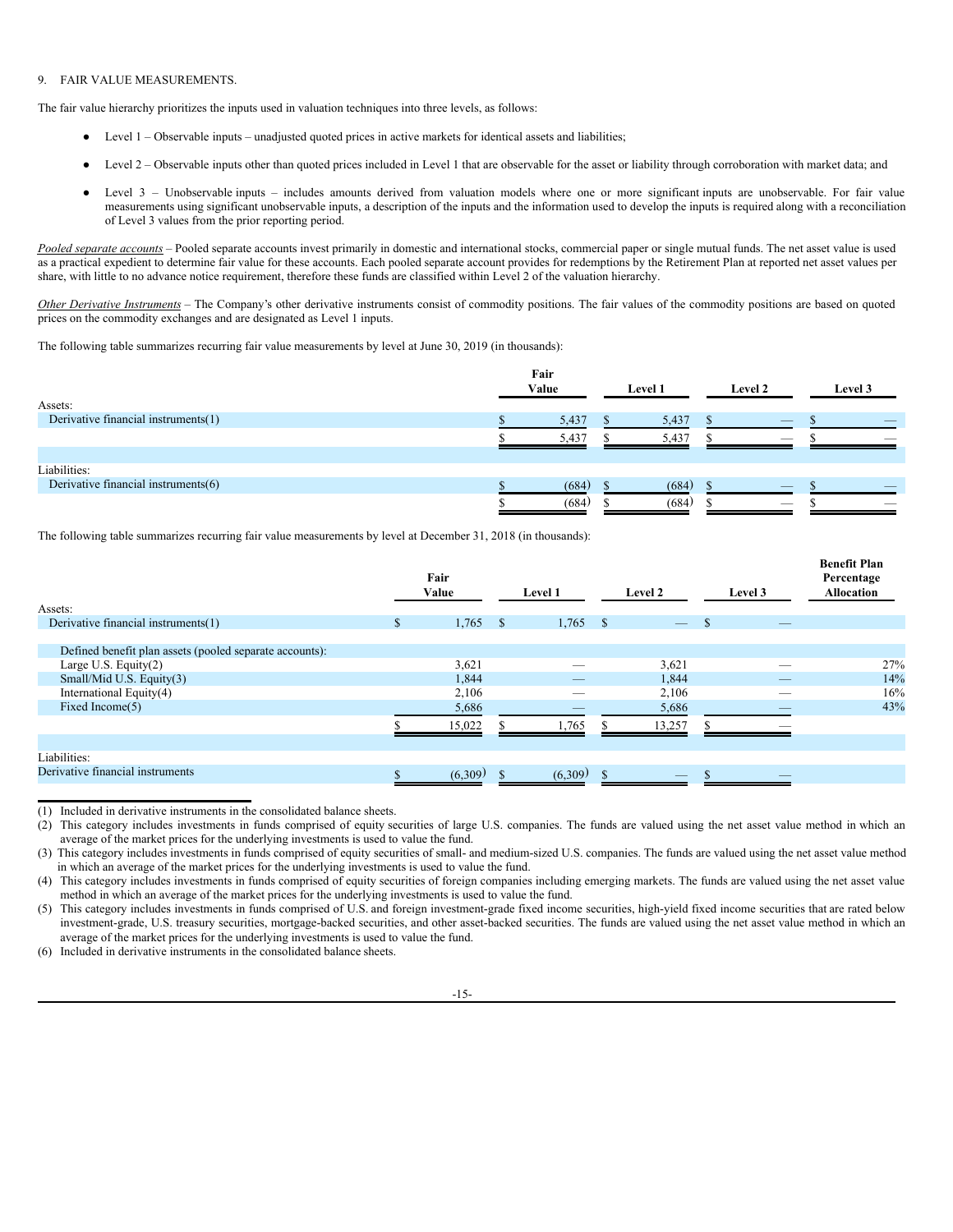# 10. EARNINGS PER SHARE.

The following tables compute basic and diluted earnings per share (in thousands, except per share data):

|                                              |                           | Three Months Ended June 30, 2019    |                            |  |  |  |
|----------------------------------------------|---------------------------|-------------------------------------|----------------------------|--|--|--|
|                                              | <b>Loss Numerator</b>     | <b>Shares</b><br>Denominator        | Per-Share<br><b>Amount</b> |  |  |  |
| Net loss attributed to Pacific Ethanol, Inc. | $\mathcal{S}$<br>(7,646)  |                                     |                            |  |  |  |
| Less: Preferred stock dividends              | (315)                     |                                     |                            |  |  |  |
| Basic and diluted loss per share:            |                           |                                     |                            |  |  |  |
| Loss available to common stockholders        | (7,961)<br>S.             | 47,771                              | (0.17)<br>\$               |  |  |  |
|                                              |                           | Three Months Ended June 30, 2018    |                            |  |  |  |
|                                              | <b>Loss Numerator</b>     | <b>Shares</b><br>Denominator        | Per-Share<br>Amount        |  |  |  |
| Net loss attributed to Pacific Ethanol, Inc. | (12,908)                  |                                     |                            |  |  |  |
| Less: Preferred stock dividends              | (315)                     |                                     |                            |  |  |  |
| Basic and diluted loss per share:            |                           |                                     |                            |  |  |  |
| Loss available to common stockholders        | (13,223)                  | 43,285                              | (0.31)                     |  |  |  |
|                                              |                           | Six Months Ended June 30, 2019      |                            |  |  |  |
|                                              | <b>Loss Numerator</b>     | <b>Shares</b><br><b>Denominator</b> | Per-Share<br>Amount        |  |  |  |
| Net loss attributed to Pacific Ethanol. Inc. | (20, 536)                 |                                     |                            |  |  |  |
| Less: Preferred stock dividends              | (627)                     |                                     |                            |  |  |  |
| Basic and diluted loss per share:            |                           |                                     |                            |  |  |  |
| Loss available to common stockholders        | (21, 163)                 | 46,651                              | (0.45)                     |  |  |  |
|                                              |                           | Six Months Ended June 30, 2018      |                            |  |  |  |
|                                              |                           | <b>Shares</b>                       | Per-Share                  |  |  |  |
|                                              | <b>Loss Numerator</b>     | Denominator                         | Amount                     |  |  |  |
| Net loss attributed to Pacific Ethanol, Inc. | $\mathbf{s}$<br>(20, 749) |                                     |                            |  |  |  |
| Less: Preferred stock dividends              | (627)                     |                                     |                            |  |  |  |
| Basic and diluted loss per share:            |                           |                                     |                            |  |  |  |
| Loss available to common stockholders        | (21, 376)                 | 43,098                              | (0.50)<br><sup>\$</sup>    |  |  |  |

-16-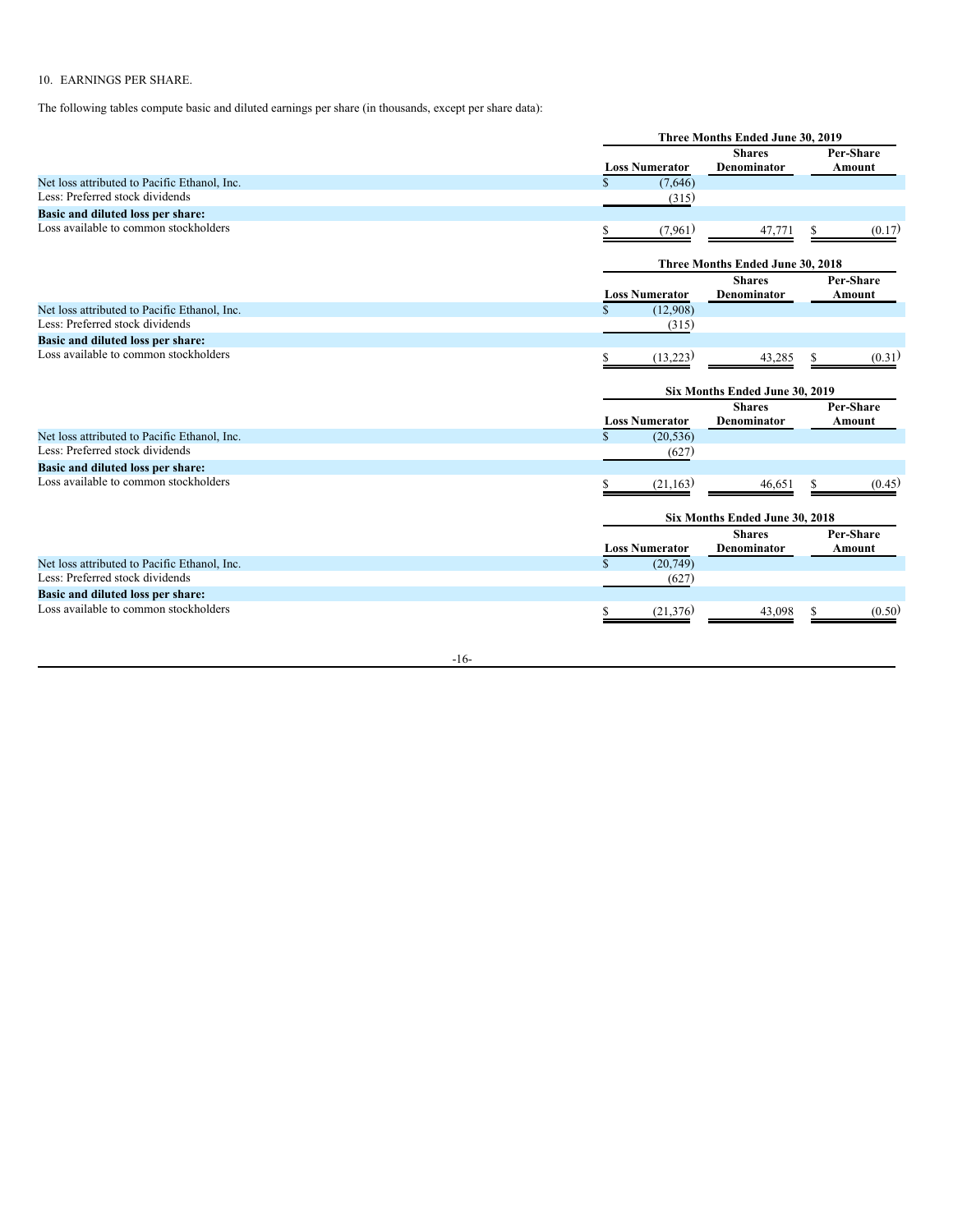There were an aggregate of 635,000 potentially dilutive weighted-average shares from convertible securities outstanding for the three and six months ended June 30, 2019. There were an aggregate of 1,606,000 and 721,000 potentially dilutive weighted-average shares from convertible securities outstanding for the three and six months ended June 30, 2018, respectively. These convertible securities were not considered in calculating diluted net loss per share for the three and six months ended June 30, 2019, as their effect would have been anti-dilutive.

## 11. PARENT COMPANY FINANCIALS.

*Restricted Net Assets –* At March 31, 2019, the Company had approximately \$195,549,000 of net assets at its subsidiaries that were not available to be transferred to Pacific Ethanol in the form of dividends, distributions, loans or advances due to restrictions contained in the credit facilities of these subsidiaries.

Parent company financial statements for the periods covered in this report are set forth below (in thousands):

|                                                   | <b>June 30,</b><br>2019 | December 31,<br>2018  |
|---------------------------------------------------|-------------------------|-----------------------|
| <b>Current Assets:</b>                            |                         |                       |
| Cash and cash equivalents                         | $\mathbb{S}$<br>5,163   | $\mathbb{S}$<br>6,759 |
| Receivables from subsidiaries                     | 10,285                  | 17,156                |
| Other current assets                              | 1,636                   | 1,659                 |
| Total current assets                              | 17,084                  | 25,574                |
| Property and equipment, net                       | 391                     | 522                   |
| <b>Other Assets:</b>                              |                         |                       |
| Investments in subsidiaries                       | 275,527                 | 286,666               |
| Pacific Ethanol West plant receivable             | 58,766                  | 58,766                |
| Right of use operating lease assets, net          | 3,381                   |                       |
| Other assets                                      | 1,529                   | 1,437                 |
| Total other assets                                | 339,203                 | 346,869               |
| <b>Total Assets</b>                               | 356,678                 | 372,965<br>\$         |
| <b>Current Liabilities:</b>                       |                         |                       |
| Accounts payable and accrued liabilities          | $\mathbb{S}$<br>2,335   | $\mathbb{S}$<br>2,469 |
| Accrued PE Op Co. purchase                        | 3,829                   | 3,829                 |
| Current portion of long-term debt                 | 62,866                  | 66,255                |
| Other current liabilities                         | 590                     | 385                   |
| Total current liabilities                         | 69,620                  | 72,938                |
| Operating leases, net of current portion          | 3,169                   |                       |
| Deferred tax liabilities                          | 251                     | 251                   |
| Other liabilities                                 |                         | 9                     |
| <b>Total Liabilities</b>                          | 73,041                  | 73,198                |
| <b>Stockholders' Equity:</b>                      |                         |                       |
| Preferred stock                                   | $\mathbf{1}$            |                       |
| Common and non-voting common stock                | 50                      | 46                    |
| Additional paid-in capital                        | 937,208                 | 932,179               |
| Accumulated other comprehensive loss              | (2, 459)                | (2, 459)              |
| Accumulated deficit                               | (651, 163)              | (630,000)             |
| Total Pacific Ethanol, Inc. stockholders' equity  | 283,637                 | 299,767               |
| <b>Total Liabilities and Stockholders' Equity</b> | 356,678                 | 372,965               |

-17-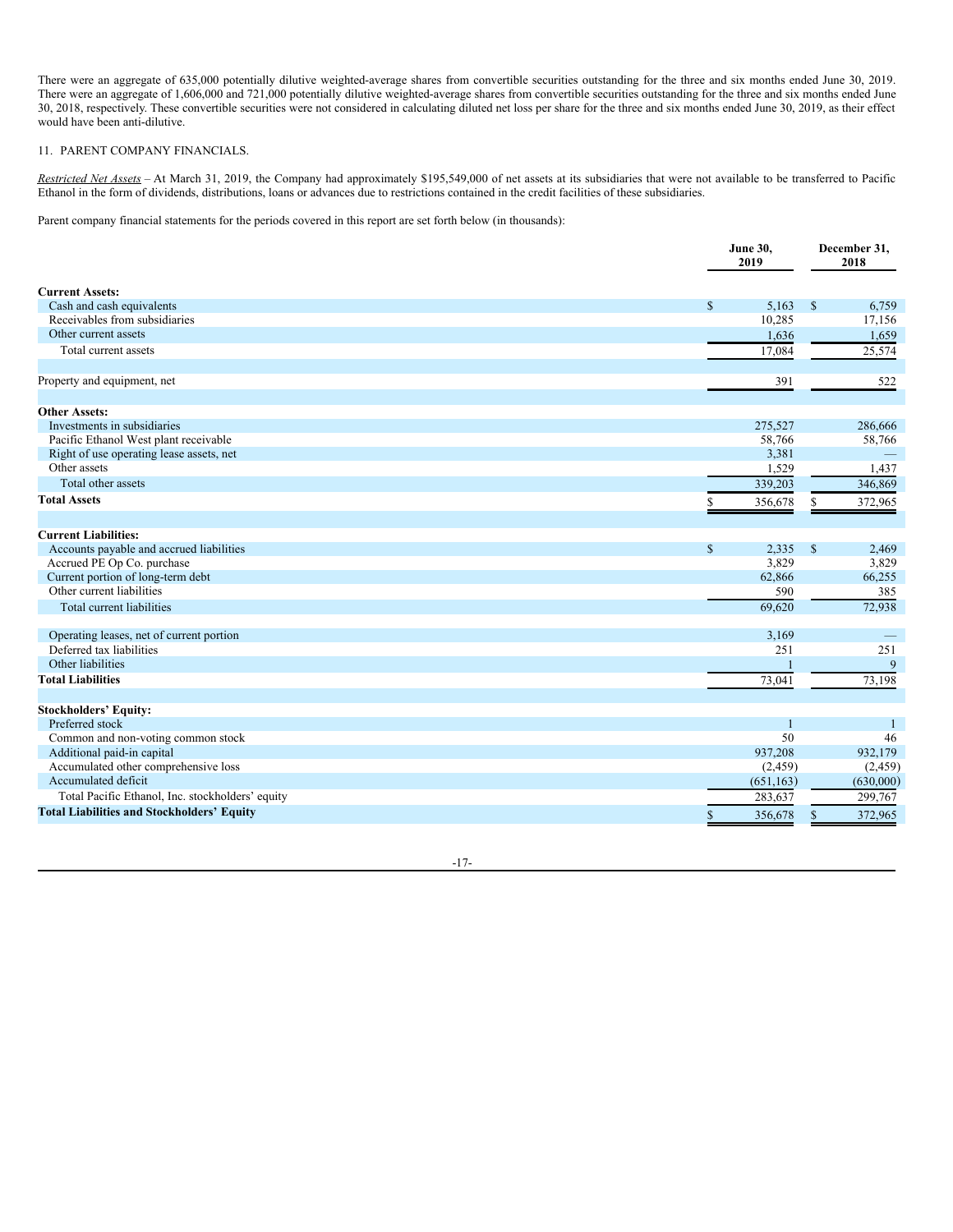|                                              |    | <b>Three Months Ended</b><br><b>June 30.</b> |     | <b>Six Months Ended</b><br><b>June 30.</b> |    |           |          |           |
|----------------------------------------------|----|----------------------------------------------|-----|--------------------------------------------|----|-----------|----------|-----------|
|                                              |    | 2019                                         |     | 2018                                       |    | 2019      |          | 2018      |
| Management fees from subsidiaries            | S. | 3.000                                        | \$. | 3,330                                      | -S | 6,330     | <b>S</b> | 6,408     |
| Selling, general and administrative expenses |    | 2,818                                        |     | 4,513                                      |    | 7,547     |          | 9,889     |
| Income (loss) from operations                |    | 182                                          |     | (1, 183)                                   |    | (1,217)   |          | (3,481)   |
| Interest income                              |    | 1,172                                        |     | 1,172                                      |    | 2,331     |          | 2,333     |
| Interest expense                             |    | (2,307)                                      |     | (2.154)                                    |    | (4,762)   |          | (4,286)   |
| Other expense                                |    | (83)                                         |     | (65)                                       |    | (84)      |          | (498)     |
| Loss before benefit for income taxes         |    | (1,036)                                      |     | (2,230)                                    |    | (3,732)   |          | (5,932)   |
| Benefit for income taxes                     |    |                                              |     |                                            |    |           |          | 563       |
| Loss before benefit for income taxes         |    | (1,036)                                      |     | (2,230)                                    |    | (3,732)   |          | (5,369)   |
| Equity in losses of subsidiaries             |    | (6,610)                                      |     | (10,678)                                   |    | (16, 804) |          | (15,380)  |
| Consolidated net loss                        |    | (7,646)                                      |     | (12,908)                                   |    | (20, 536) |          | (20, 749) |

|                                                                         |      | <b>For the Six Months Ended</b><br><b>June 30,</b> |          |
|-------------------------------------------------------------------------|------|----------------------------------------------------|----------|
|                                                                         | 2019 |                                                    | 2018     |
| <b>Operating Activities:</b>                                            |      |                                                    |          |
| Net loss                                                                | S    | (20, 536)<br>-S                                    | (20,749) |
| Adjustments to reconcile net loss to cash used in operating activities: |      |                                                    |          |
| Equity in losses of subsidiaries                                        |      | 16,804                                             | 15,380   |
| Depreciation                                                            |      | 142                                                | 349      |
| Deferred income taxes                                                   |      |                                                    | 563      |
| Amortization of debt discounts                                          |      | 357                                                | 357      |
| Changes in operating assets and liabilities:                            |      |                                                    |          |
| Accounts receivables                                                    |      | 1,871                                              | (3,893)  |
| Other assets                                                            |      | (281)                                              | 1,104    |
| Accounts payable and accrued expenses                                   |      | 1,363                                              | 326      |
| Accounts payable with subsidiaries                                      |      | (600)                                              | (620)    |
| Net cash used in operating activities                                   |      | (880)<br>S.                                        | (7,183)  |
| <b>Investing Activities:</b>                                            |      |                                                    |          |
| Dividend from subsidiaries                                              | \$   | \$                                                 | 10,000   |
| Contributions to subsidiaries                                           |      |                                                    | (5,000)  |
| Additions to property and equipment                                     |      | (11)                                               | (13)     |
| Net cash provided by (used in) investing activities                     |      | (11)<br><sup>\$</sup>                              | 4,987    |
| <b>Financing Activities:</b>                                            |      |                                                    |          |
| Proceeds from issuances of common stock                                 | \$.  | 3,670<br>$\mathbb{S}$                              |          |
| Payments on senior notes                                                |      | (3,748)                                            |          |
| Preferred stock dividend payments                                       |      | (627)                                              | (627)    |
| Net cash used in financing activities                                   |      | (705)<br>S.                                        | (627)    |
| Net decrease in cash and cash equivalents                               |      | (1, 596)                                           | (2,823)  |
| Cash and cash equivalents at beginning of period                        |      | 6,759                                              | 5,314    |
| Cash and cash equivalents at end of period                              |      | 5,163<br>S                                         | 2,491    |
|                                                                         |      |                                                    |          |

# -18-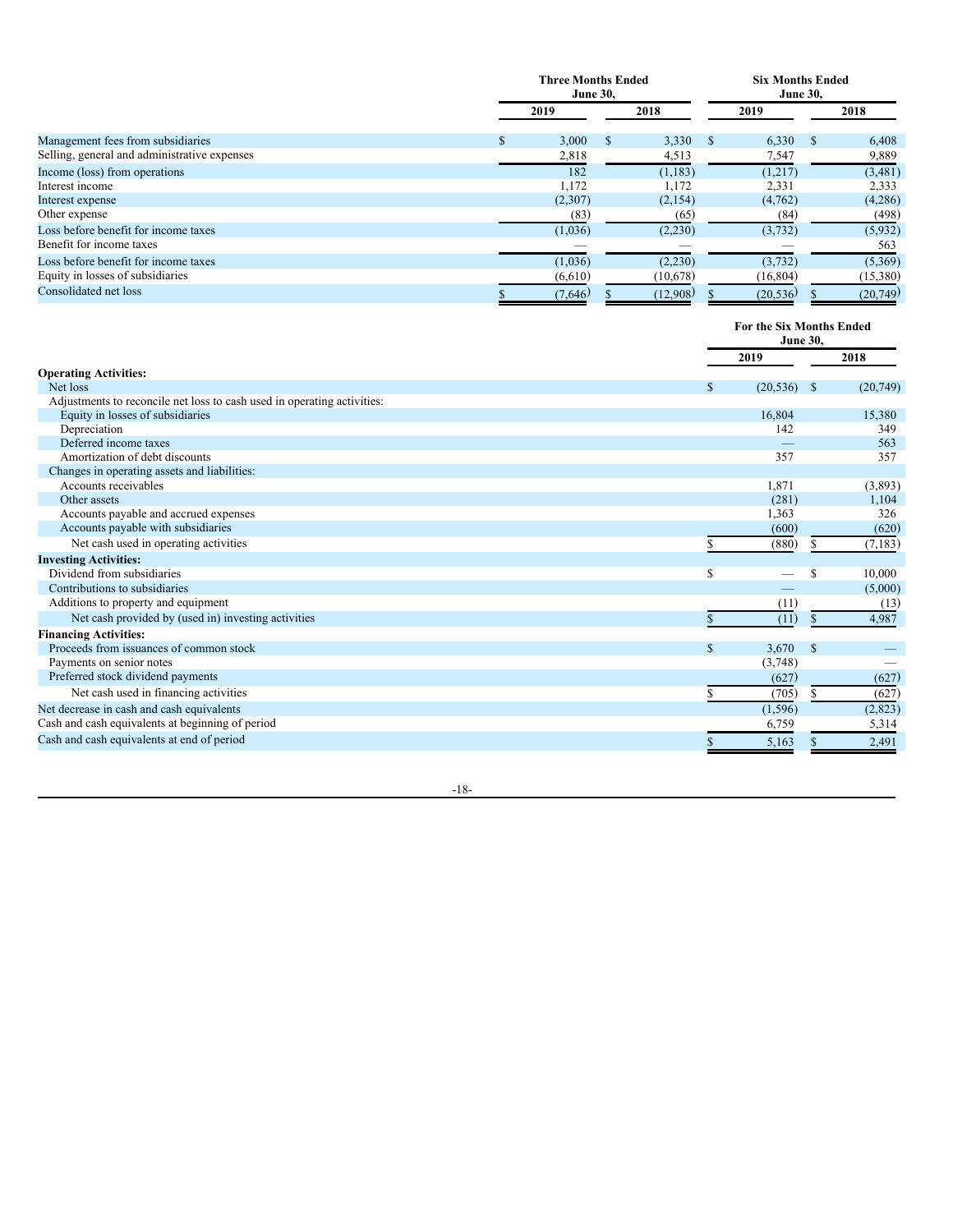## **ITEM 2. MANAGEMENT'S DISCUSSION AND ANALYSIS OF FINANCIAL CONDITION AND RESULTS OF OPERATIONS.**

The following discussion and analysis should be read in conjunction with our consolidated financial statements and notes to consolidated financial statements included elsewhere in this report. This report and our consolidated financial statements and notes to consolidated financial statements contain forward-looking statements, which generally include the plans and objectives of management for future operations, including plans and objectives relating to our future economic performance and our current beliefs regarding revenues we might generate and profits we might earn if we are successful in implementing our business and growth strategies. The forward-looking statements and associated risks may include, relate to or be qualified by other important factors, including:

- fluctuations in the market price of ethanol and its co-products;
- fluctuations in the costs of key production input commodities such as corn and natural gas;
- the projected growth or contraction in the ethanol and co-product markets in which we operate;
- our strategies for expanding, maintaining or contracting our presence in these markets;
- anticipated trends in our financial condition and results of operations; and
- our ability to distinguish ourselves from our current and future competitors.

You are cautioned not to place undue reliance on any forward-looking statements, which speak only as of the date of this report, or in the case of a document incorporated by reference, as of the date of that document. We do not undertake to update, revise or correct any forward-looking statements, except as required by law.

Any of the factors described immediately above, or referenced from time to time in our filings with the Securities and Exchange Commission or in the "Risk Factors" section below could cause our financial results, including our net income or loss or growth in net income or loss to differ materially from prior results, which in turn could, among other things, cause the price of our common stock to fluctuate substantially.

#### **Overview**

We are a leading producer and marketer of low-carbon renewable fuels in the United States.

We operate nine strategically-located production facilities. Four of our plants are in the Western states of California, Oregon and Idaho, and five of our plants are located in the Midwestern states of Illinois and Nebraska. We are the sixth largest producer of ethanol in the United States based on annualized volumes. Our plants have a combined production capacity of 605 million gallons per year. We market all the ethanol, specialty alcohols and co-products produced at our plants as well as ethanol produced by third parties. On an annualized basis, we market nearly 1.0 billion gallons of ethanol and nearly 3.0 million tons of co-products on a dry matter basis. Our business consists of two operating segments: a production segment and a marketing segment.

$$
-19-
$$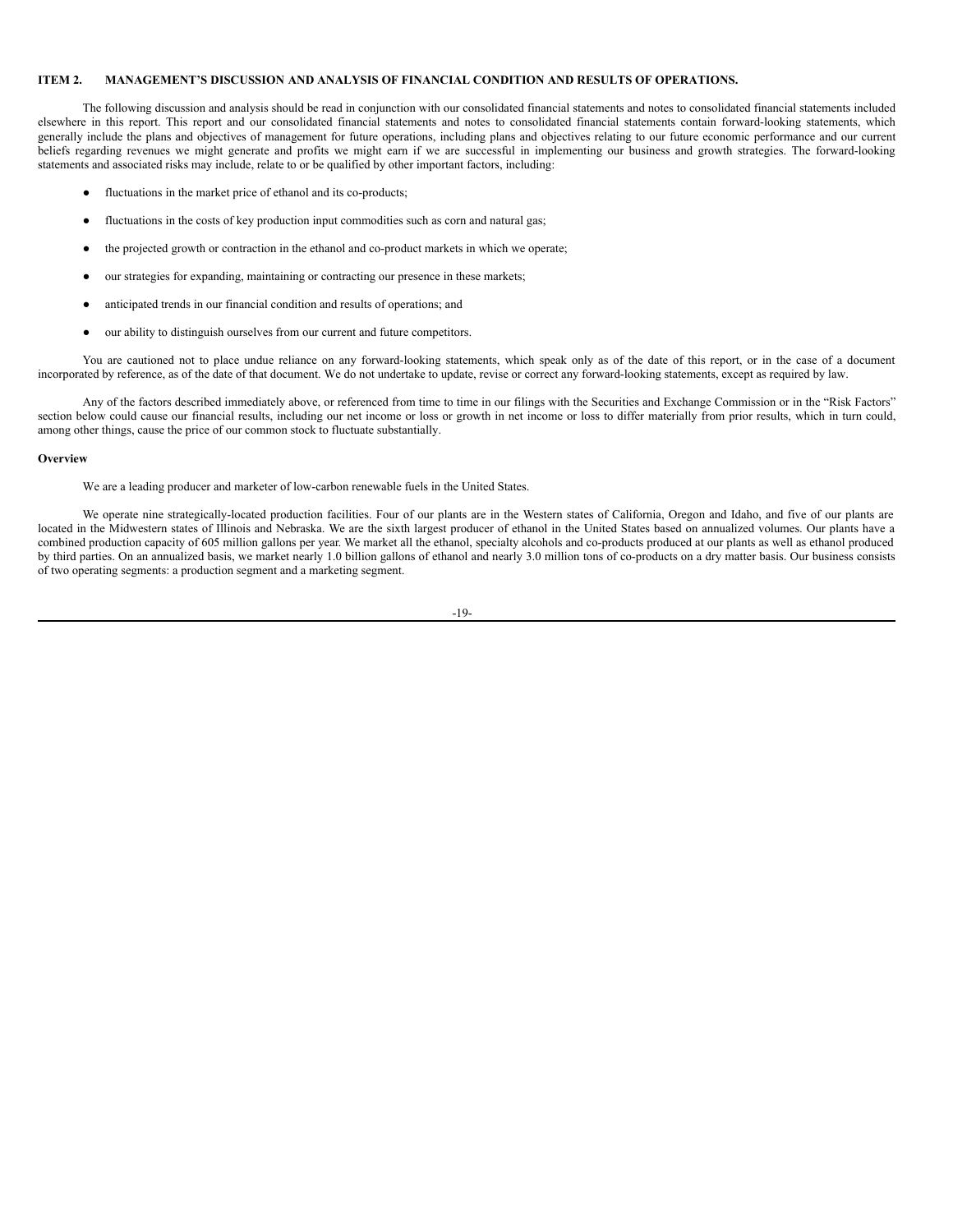Our mission is to be a leading producer and marketer of low-carbon renewable fuels, high-value animal feed and high-quality alcohol products in the United States. We intend to accomplish this goal in part by investing in our ethanol production and distribution infrastructure, lowering the carbon intensity of our ethanol, extending our marketing business into new regional and international markets, and implementing new technologies to promote higher production yields and greater efficiencies.

## *Production Segment*

We produce ethanol, specialty alcohols and co-products at our production facilities described below. Our plants located on the West Coast are near their respective fuel and feed customers, offering significant timing, transportation cost and logistical advantages. Our plants located in the Midwest are in the heart of the Corn Belt, benefit from low-cost and abundant feedstock production and allow for access to many additional domestic markets. In addition, our ability to load unit trains from our plants located in the Midwest, and barges from our Pekin, Illinois plants, allows for greater access to international markets.

We wholly-own all of our plants located on the West Coast and the three plants in Pekin, Illinois. We own approximately 74% of the two plants in Aurora, Nebraska as well as the grain elevator adjacent to those properties and related grain handling assets, including the outer rail loop, and the real property on which they are located, through Pacific Aurora, LLC, or Pacific Aurora, an entity owned approximately 26% by Aurora Cooperative Elevator Company.

All of our plants, with the exception of our Aurora East facility, are currently operating. As market conditions change, we may increase, decrease or idle production at one or more operating facilities or resume operations at any idled facility.

|                      |                          | <b>Estimated Annual Capacity</b> |
|----------------------|--------------------------|----------------------------------|
| <b>Facility Name</b> | <b>Facility Location</b> | (gallons)                        |
| Magic Valley         | Burley, ID               | 60,000,000                       |
| Columbia             | Boardman, OR             | 40,000,000                       |
| Stockton             | Stockton, CA             | 60,000,000                       |
| Madera               | Madera, CA               | 40,000,000                       |
| Aurora West          | Aurora, NE               | 110,000,000                      |
| Aurora East          | Aurora, NE               | 45,000,000                       |
| Pekin Wet            | Pekin, IL                | 100,000,000                      |
| Pekin Dry            | Pekin, IL                | 60,000,000                       |
| Pekin ICP            | Pekin, IL                | 90,000,000                       |

We produce ethanol co-products at our production facilities such as wet distillers grains, or WDG, dried distillers grains with solubles, wet and dry corn gluten feed, condensed distillers solubles, corn gluten meal, corn germ, corn oil, dried yeast and  $CO_2$ .

## *Marketing Segment*

We market ethanol, specialty alcohols and co-products produced by our facilities and market ethanol produced by third parties. We have extensive customer relationships throughout the Western and Midwestern United States. Our ethanol customers are integrated oil companies and gasoline marketers who blend ethanol into gasoline. Our customers depend on us to provide a reliable supply of ethanol, and manage the logistics and timing of delivery with very little effort on their part. Our customers collectively require ethanol volumes in excess of the supplies we produce at our production facilities. We secure additional ethanol supplies from third-party plants in California and other third-party suppliers in the Midwest where a majority of ethanol producers are located. We arrange for transportation, storage and delivery of ethanol purchased by our customers through our agreements with third-party service providers in the Western United States as well as in the Midwest from a variety of sources.

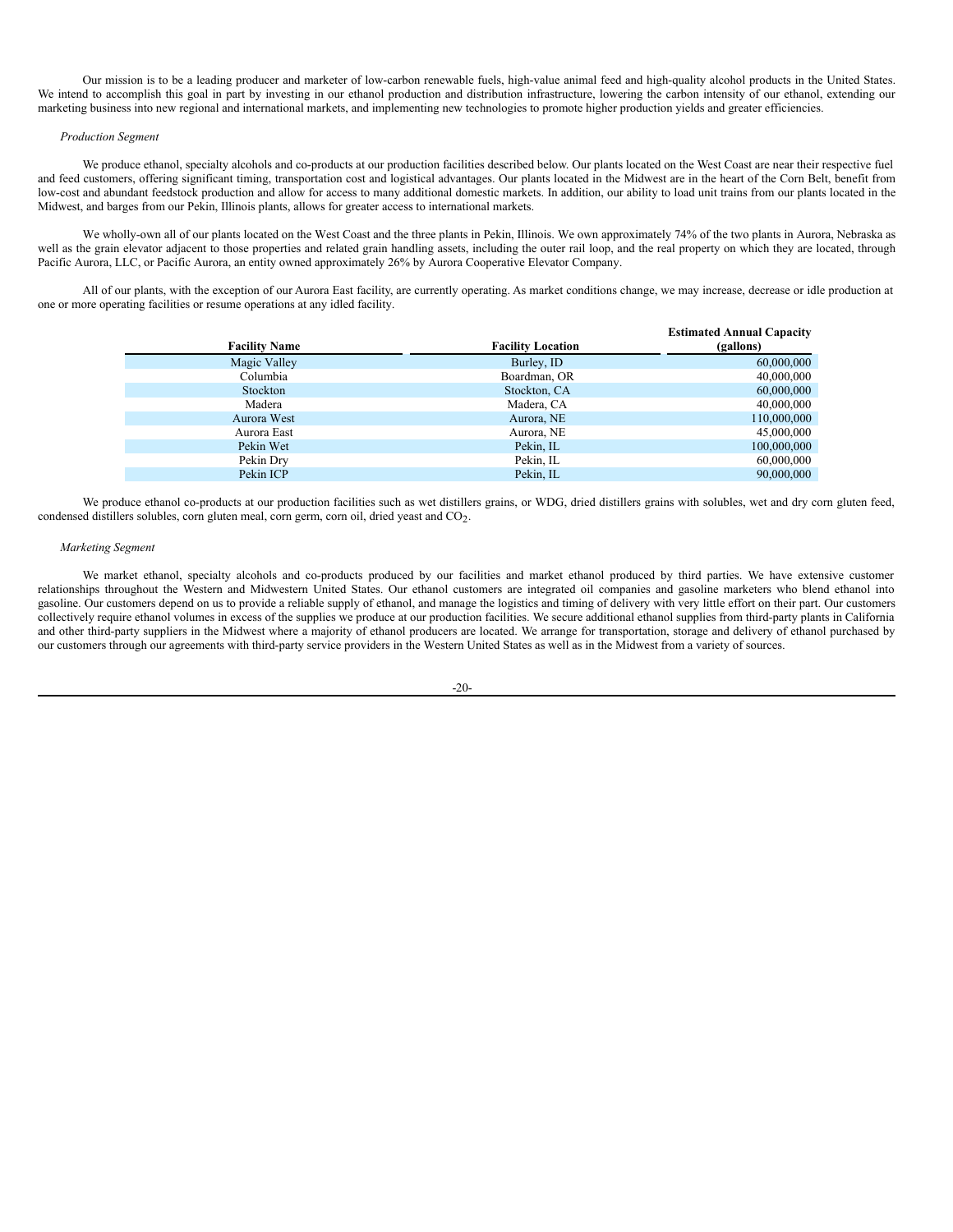We market our distillers grains and other feed co-products to dairies and feedlots, in many cases located near our ethanol plants. These customers use our feed coproducts for livestock as a substitute for corn and other sources of starch and protein. We sell our corn oil to poultry and biodiesel customers. We do not market co-products from other ethanol producers.

See "Note 2 – Segments" to our Notes to Consolidated Financial Statements included elsewhere in this report for financial information about our business segments.

#### **Current Initiatives and Outlook**

Our second quarter 2019 results reflect slightly improved crush margins as well as our successful efforts to reduce costs and efficiently operate our production facilities.

We continue to moderate production volumes in locations most impacted by high ethanol inventory levels as well as at our Pekin facilities that experienced temporary logistics constraints due to seasonal river flooding. We also continue to use Kinergy's marketing platform to source third-party ethanol to help meet our contractual commitments and support our decision to reduce production. Overall, we are operating at approximately 80% of production capacity across our plants. The ethanol supplydemand balance has somewhat tightened recently due to seasonal increases in demand and marginally lower industry ethanol levels. We believe ethanol's compelling cost, octane and carbon benefits will drive additional demand over the longer-term.

United States trade disputes with China are a significant ongoing industry challenge. A trade dispute resolution should reopen a large market for United States ethanol as China continues on its path toward 10% ethanol blend rates, which would require over 4.0 billion gallons of ethanol annually. China's current domestic production capacity is only 1.0 billion gallons, therefore the region represents a significant market opportunity for United States ethanol producers.

The Environmental Protection Agency's, or EPA's, ongoing practice of granting small refinery exemptions from the Renewable Fuel Standard, or RFS, continues to negatively impact the ethanol industry. During the past two years, the EPA's exemptions resulted in 2.6 billion fewer gallons of ethanol sold industry-wide. We are working as a company and with industry groups to address what we believe are EPA violations of the RFS in granting these exemptions, including the EPA's failure to reallocate exempted gallons to satisfy the RFS's annual volume requirements.

The EPA recently enacted a rule that allows for year-round use of E15, resulting in modest additional demand this summer. We expect year-round demand for E15 will increase in future years as E15 adoption accelerates.

Carbon values in our West Coast markets remain strong, resulting in robust premiums for our lower-carbon ethanol as a result of government programs such as California's Low Carbon Fuel Standard and Oregon's Clean Fuels Program.

Commercial operations of the CO<sub>2</sub> plant at our Stockton facility have commenced and we expect the CO<sub>2</sub> plant will contribute approximately \$1.0 million in operating income annually. We have also made changes to our arrangements with the contractor responsible for our cogeneration system at our Stockton facility. System improvements should allow for greater operating ranges and system durability. In addition, we implemented new milestones for the system's commercial operations with corresponding future payments, resulting in a positive cash flow impact of approximately \$8.0 million in 2019. We are confident that once fully operational, the cogeneration system will contribute over \$4.0 million in value annually through a combination of energy savings and carbon reductions.

We are pursuing a number of strategic initiatives focused on the potential sale of certain production assets, a reduction of our debt levels, a strengthening of our cash and liquidity position, and opportunities for strategic partnerships and capital raising activities, positioning us to optimize our business performance. Our most significant challenge in meeting these objectives would be a continued adverse margin environment. We continue to make progress on our plans and in July we further amended credit agreements to provide us with ongoing flexibility and liquidity as we pursue our strategic initiatives. We believe we have excellent production assets with values well in excess of our near-term liquidity needs. We are also confident in our strong relationships with our financial and commercial partners and believe we are taking appropriate steps to increase shareholder value to benefit our stakeholders long-term and to provide greater financial flexibility to execute future strategic initiatives.

We remain focused on implementing initiatives and investing in our assets to reduce costs, both at the operating and corporate levels; further diversifying our sales through additional high-protein animal feed and high-quality alcohol products; and improving our production yields and carbon scores.

## **Critical Accounting Policies**

The preparation of our financial statements, which have been prepared in accordance with accounting principles generally accepted in the United States of America, requires us to make judgments and estimates that may have a significant impact upon the portrayal of our financial condition and results of operations. We believe that of our significant accounting policies, the following require estimates and assumptions that require complex, subjective judgments by management that can materially impact the portrayal of our financial condition and results of operations: revenue recognition; impairment of long-lived assets; valuation of allowance for deferred taxes; derivative instruments; accounting for business combinations; and allowance for doubtful accounts. These significant accounting principles are more fully described in "Management's Discussion and Analysis of Financial Condition and Results of Operations—Critical Accounting Policies" in our Annual Report on [Form](http://www.sec.gov/Archives/edgar/data/778164/000161577419004168/s116597_10k.htm) 10-K for the year ended December 31, 2018.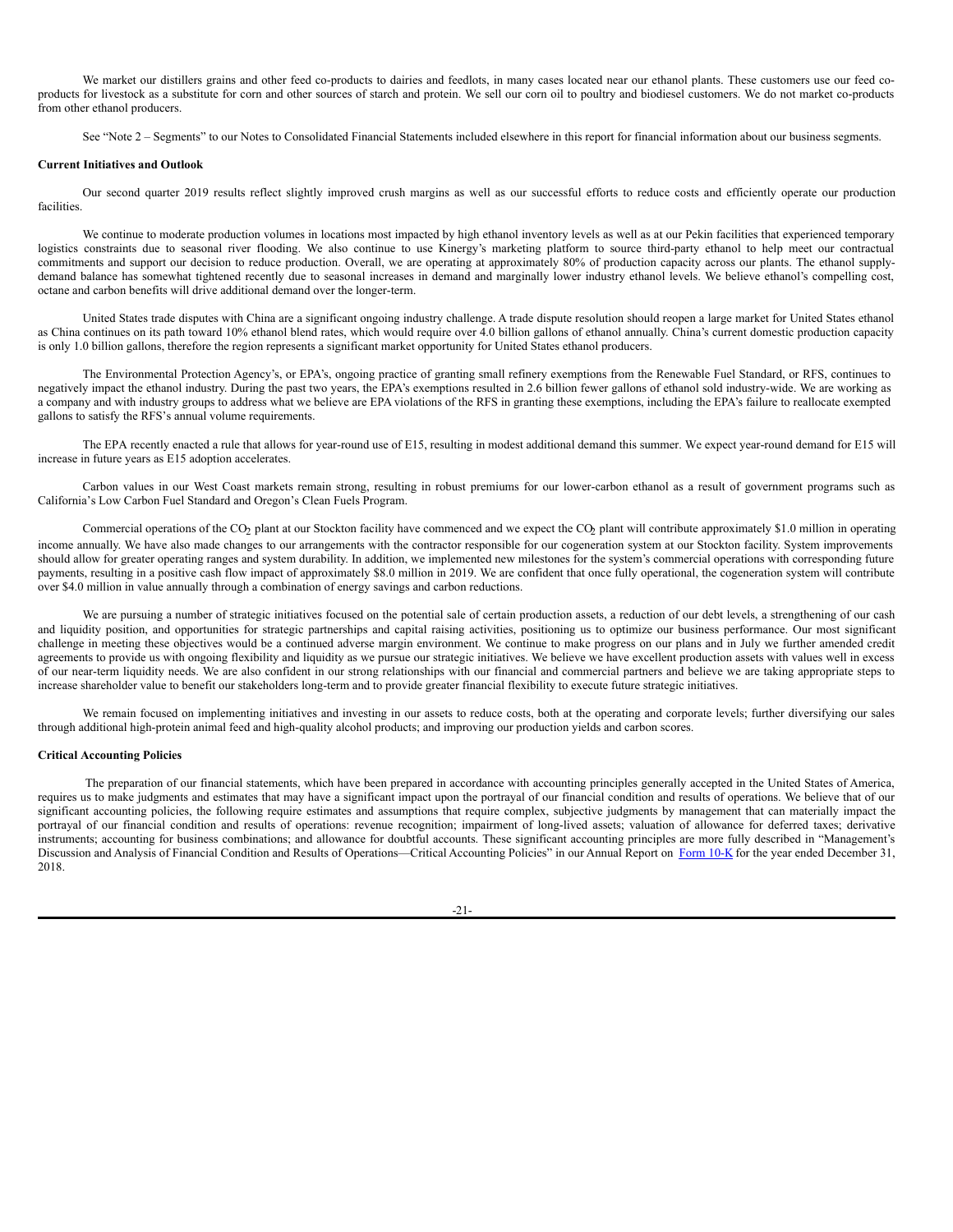## **Results of Operations**

The following selected financial information should be read in conjunction with our consolidated financial statements and notes to our consolidated financial statements included elsewhere in this report, and the other sections of "Management's Discussion and Analysis of Financial Condition and Results of Operations" contained in this report.

Certain performance metrics that we believe are important indicators of our results of operations include:

|                                                                   |    | <b>Three Months Ended</b><br><b>June 30,</b> |                    |       | Percentage   | <b>Six Months Ended</b><br><b>June 30,</b> | Percentage |               |         |            |
|-------------------------------------------------------------------|----|----------------------------------------------|--------------------|-------|--------------|--------------------------------------------|------------|---------------|---------|------------|
|                                                                   |    | 2019                                         |                    | 2018  | Variance     |                                            | 2019       |               | 2018    | Variance   |
| Production gallons sold (in millions)                             |    | 129.8                                        |                    | 144.4 | $(10.1)\%$   |                                            | 246.7      |               | 285.2   | $(13.5)\%$ |
| Third party gallons sold (in millions)                            |    | 83.2                                         |                    | 83.0  | $0.2\%$      |                                            | 178.0      |               | 174.9   | 1.8%       |
| Total gallons sold (in millions)                                  |    | 213.0                                        |                    | 227.4 | $(6.3)\%$    |                                            | 424.7      |               | 460.1   | (7.7)%     |
| Total gallons produced (in millions)                              |    | 121.3                                        |                    | 143.2 | $(15.3)\%$   |                                            | 243.8      |               | 285.4   | $(14.6)\%$ |
| Production capacity utilization                                   |    | 80%                                          |                    | 95%   | $(15.8)\%$   |                                            | 81%        |               | 94%     | $(13.8)\%$ |
|                                                                   |    |                                              |                    |       |              |                                            |            |               |         |            |
| Average sales price per gallon                                    |    | 1.61                                         | $\mathbf{\hat{x}}$ | 1.66  | $(3.0)\%$ \$ |                                            | 1.57       | <sup>\$</sup> | 1.61    | $(2.5)\%$  |
| Corn cost per bushel – CBOT equivalent                            |    | 3.81                                         | ъ                  | 3.82  | $(0.3)\%$ \$ |                                            | 3.77       |               | 3.69    | $2.2\%$    |
| Average basis $(1)$                                               |    | 0.41                                         | <sup>\$</sup>      | 0.29  | $41.4\%$ \$  |                                            | 0.40       | <sup>\$</sup> | 0.29    | 37.9%      |
| Delivered cost of corn                                            | ъ. | 4.22                                         | £.                 | 4.11  | $2.7\%$ \$   |                                            | 4.17       | \$.           | 3.98    | 4.8%       |
|                                                                   |    |                                              |                    |       |              |                                            |            |               |         |            |
| Total co-product tons sold (in thousands)                         |    | 691.5                                        |                    | 794.0 | $(12.9)\%$   |                                            | 1,375.6    |               | 1,592.0 | $(13.6)\%$ |
| Co-product revenues as % of delivered cost of corn <sup>(2)</sup> |    | 35.5%                                        |                    | 35.7% | $(0.6)\%$    |                                            | $37.2\%$   |               | 36.4%   | $2.2\%$    |
| Average CBOT ethanol price per gallon                             |    | 1.41                                         | \$.                | 1.45  | $(2.8)\%$ \$ |                                            | 1.36       | <b>S</b>      | 1.44    | $(5.6)\%$  |
| Average CBOT corn price per bushel                                |    | 3.90                                         | \$.                | 3.83  | $1.8\%$ \$   |                                            | 3.82       |               | 3.75    | $0.2\%$    |

(1) Corn basis represents the difference between the immediate cash price of delivered corn and the future price of corn for Chicago delivery.

(2) Co-product revenues as a percentage of delivered cost of corn shows our yield based on sales of co-products, including WDG and corn oil, generated from ethanol we produced.

## *Net Sales, Cost of Goods Sold and Gross Profit (Loss)*

The following table presents our net sales, cost of goods sold and gross profit (loss) in dollars and gross profit (loss) as a percentage of net sales (in thousands, except percentages):

|                         | <b>Three Months Ended June</b> | 30. |           | Variance in |               | <b>Six Months Ended</b><br><b>June 30.</b> |         | Variance in    |            |
|-------------------------|--------------------------------|-----|-----------|-------------|---------------|--------------------------------------------|---------|----------------|------------|
|                         | 2019                           |     | 2018      | Dollars     | Percent       | 2019                                       | 2018    | <b>Dollars</b> | Percent    |
| Net sales               | 346,301                        |     | 410.522   | (64, 221)   | $(15.6)\%$ \$ | 702,104                                    | 810.549 | (108, 445)     | $(13.4)\%$ |
| Cost of goods sold      | 342,330                        |     | 411,795   | (69, 465)   | $(16.9)\%$    | 700,422                                    | 808,460 | (108, 038)     | $(13.4)\%$ |
| Gross profit (loss)     | 3.971                          |     | (1,273)   | 5,244       | <b>NM</b>     | 1,682                                      | 2.089   | (407)          | $(19.5)\%$ |
| Percentage of net sales | 1.1%                           |     | $(0.3)\%$ |             |               | 0.2%                                       | 0.3%    |                |            |

*Net Sales*

The decline in our net sales for the three and six months ended June 30, 2019 as compared to the same periods in 2018 was primarily due to both a decline in our ethanol production gallons sold and a decline in our average sales price per gallon.

We sold fewer production gallons and co-products for the three and six months ended June 30, 2019 as compared to the same periods in 2018. These declines are primarily due to lower production capacity utilization at our plants in response to a lower ethanol crush margin environment. Our production capacity utilization declined to 80% and 81% for the three and six months ended June 30, 2019 and 2018, respectively, compared to 95% and 94% for the same periods in 2018, respectively. Our third-party gallons sold remained relatively flat over the same periods and we continued to focus our third-party ethanol sales in regions where we have a stronger presence around our own production assets or more favorable margins, as well as to compensate for lower production levels and meet our contractual commitments.

## *Three Months Ended June 30, 2019 and 2018*

On a consolidated basis, our average sales price per gallon declined 3.0% to \$1.61 for the three months ended June 30, 2019 compared to \$1.66 for the same period in 2018. The average Chicago Board of Trade, or CBOT, ethanol price per gallon, declined 2.8% to \$1.41 for the three months ended June 30, 2019 compared to \$1.45 for the same period in 2018.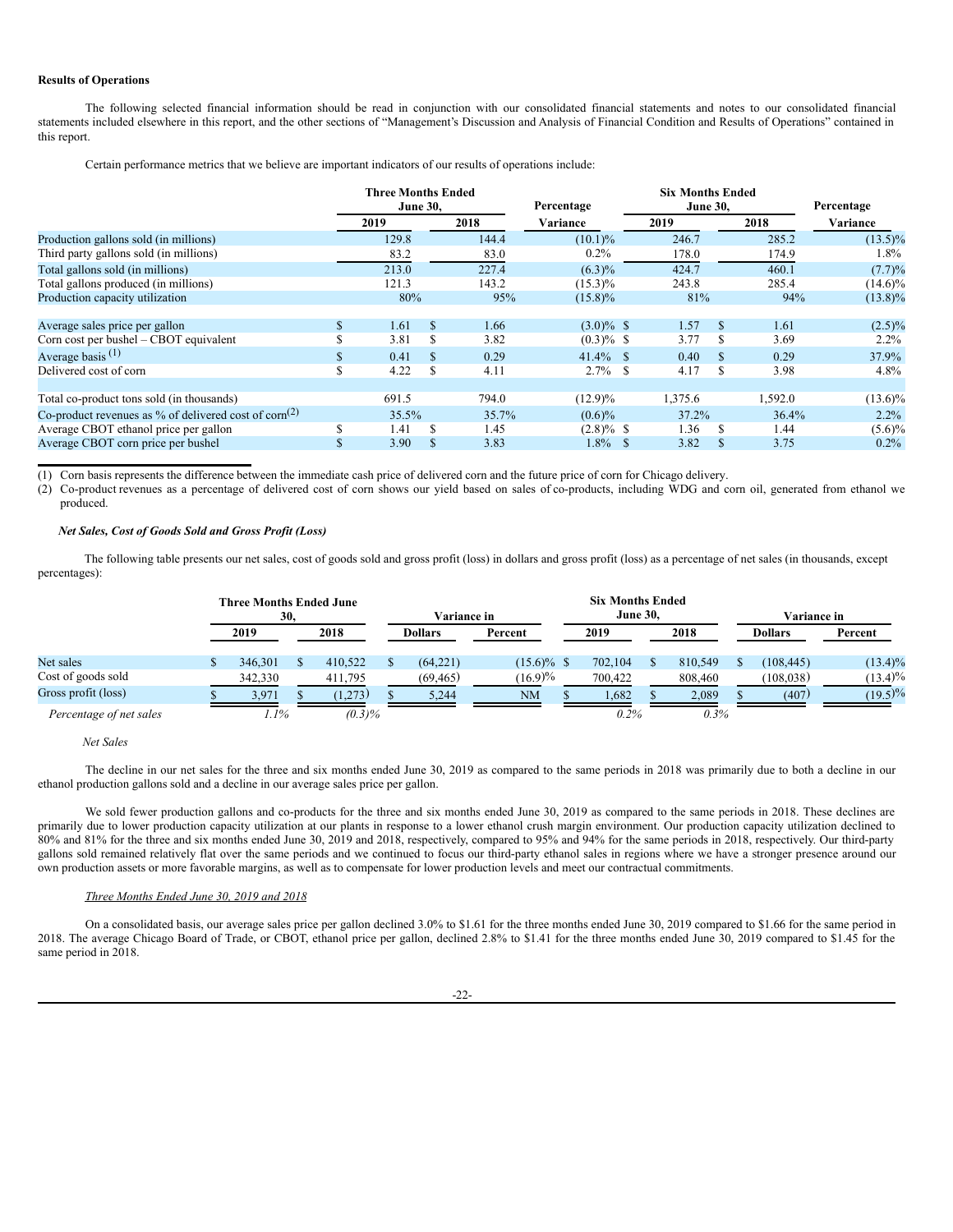#### *Production Segment*

Net sales of ethanol from our production segment declined by \$39.5 million, or 17%, to \$194.4 million for the three months ended June 30, 2019 as compared to \$233.9 million for the same period in 2018. Our total volume of production ethanol gallons sold declined by 14.6 million gallons, or 10%, to 129.8 million gallons for the three months ended June 30, 2019 as compared to 144.4 million gallons for the same period in 2018. Our production segment's average sales price per gallon declined 7% to \$1.50 for the three months ended June 30, 2019 compared to \$1.62 for the same period in 2018. At our production segment's average sales price per gallon of \$1.50 for the three months ended June 30, 2019, we generated \$21.9 million less in net sales from our production segment from the 14.6 million fewer gallons of produced ethanol sold in the three months ended June 30, 2019 as compared to the same period in 2018. The decline of \$0.12 in our production segment's average sales price per gallon for the three months ended June 30, 2019 as compared to the same period in 2018 reduced our net sales of ethanol from our production segment by \$17.6 million.

Net sales of co-products declined \$13.8 million, or 18%, to \$64.7 million for the three months ended June 30, 2019 as compared to \$78.5 million for the same period in 2018. Our total volume of co-products sold declined by 102.5 thousand tons, or 13%, to 691.5 thousand tons for the three months ended June 30, 2018 from 794.0 thousand tons for the same period in 2018, and our average sales price per ton declined to \$93.53 for the three months ended June 30, 2019 from \$98.88 for the same period in 2018. At our average sales price per ton of \$93.53 for the three months ended June 30, 2019, we generated \$9.6 million less in net sales from the 102.5 thousand ton decline in coproducts sold in the three months ended June 30, 2019 as compared to the same period in 2018. The decline in our average sales price per ton of \$5.35, or 5%, for the three months ended June 30, 2019 as compared to the same period in 2018 reduced our net sales of co-products by \$4.2 million.

#### *Marketing Segment*

Net sales of ethanol from our marketing segment, excluding intersegment sales, declined by \$10.9 million, or 11%, to \$87.2 million for the three months ended June 30, 2019 as compared to \$98.1 million for the same period in 2018. Our total volume of ethanol gallons sold by our marketing segment declined by 14.4 million gallons, or 6%, to 213.0 million gallons for the three months ended June 30, 2019 as compared to 227.4 million gallons for the same period in 2018. As noted above, 14.6 million fewer production gallons sold, slightly offset by 0.2 million additional third party gallons sold, accounted for this decline. The additional 0.2 million gallons in third party ethanol sold is comprise of 1.0 million additional gallons sold on a gross basis offset by 0.8 million fewer gallons sold on a net basis.

Our marketing segment's average sales price per gallon declined 13% to \$1.62 for the three months ended June 30, 2019 compared to \$1.86 for the same period in 2018. At our marketing segment's average sales price per gallon of \$1.62 for the three months ended June 30, 2019, we generated \$1.6 million in additional net sales from our marketing segment from the additional 0.2 million gallons in third party ethanol sold in the three months ended June 30, 2019 as compared to the same period in 2018. The decline of \$0.24 in our marketing segment's average sales price per gallon for the three months ended June 30, 2019 as compared to the same period in 2018 reduced our net sales from third party ethanol sold by our marketing segment by \$12.5 million.

## *Six Months Ended June 30, 2019 and 2018*

On a consolidated basis, our average sales price per gallon declined 2.5% to \$1.57 for the six months ended June 30, 2019 compared to \$1.61 for the same period in 2018. The average CBOT ethanol price per gallon declined 5.6% to \$1.36 for the six months ended June 30, 2019 compared to \$1.44 for the same period in 2018.

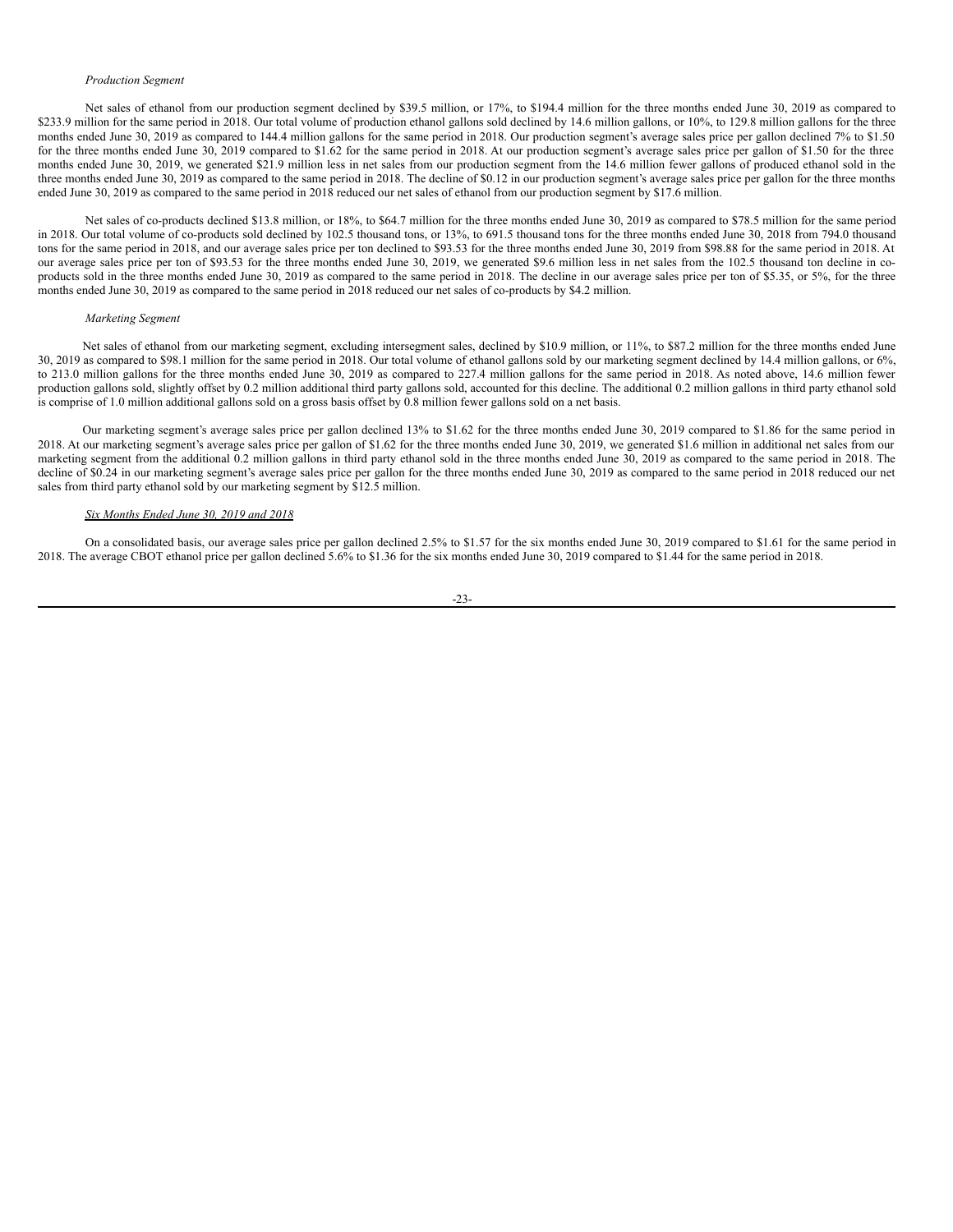#### *Production Segment*

Net sales of ethanol from our production segment declined by \$79.7 million, or 18%, to \$373.8 million for the six months ended June 30, 2019 as compared to \$453.5 million for the same period in 2018. Our total volume of production ethanol gallons sold declined by 38.5 million gallons, or 13%, to 246.7 million gallons for the six months ended June 30, 2019 as compared to 285.2 million gallons for the same period in 2018. Our production segment's average sales price per gallon declined 4% to \$1.52 for the six months ended June 30, 2019 compared to \$1.59 for the same period in 2018. At our production segment's average sales price per gallon of \$1.52 for the six months ended June 30, 2019, we generated \$58.3 million less in net sales from our production segment from the 38.5 million fewer gallons of produced ethanol sold in the six months ended June 30, 2019 as compared to the same period in 2018. The decline of \$0.07 in our production segment's average sales price per gallon for the six months ended June 30, 2019 as compared to the same period in 2018 reduced our net sales of ethanol from our production segment by \$21.4 million.

Net sales of co-products declined \$19.5 million, or 13%, to \$133.5 million for the six months ended June 30, 2019 as compared to \$153.0 million for the same period in 2018. Our total volume of co-products sold declined by 216.4 thousand tons, or 14%, to 1,375.6 thousand tons for the six months ended June 30, 2019 from 1,592.0 thousand tons for the same period in 2018, and our average sales price per ton increased to \$97.04 for the six months ended June 30, 2019 from \$96.14 for the same period in 2018. At our average sales price per ton of \$97.04 for the six months ended June 30, 2019, we generated \$20.9 million less in net sales from the 216.4 thousand ton decline in coproducts sold in the six months ended June 30, 2019 as compared to the same period in 2018. The increase in our average sales price per ton of \$0.90, or 1%, for the six months ended June 30, 2019 as compared to the same period in 2018 increased our net sales of co-products by \$1.4 million.

#### *Marketing Segment*

Net sales of ethanol from our marketing segment, excluding intersegment sales, declined by \$9.1 million, or 4%, to \$194.8 million for the six months ended June 30, 2019 as compared to \$203.9 million for the same period in 2018. Our total volume of ethanol gallons sold by our marketing segment declined by 35.4 million gallons, or 8%, to 424.7 million gallons for the six months ended June 30, 2019 as compared to 460.1 million gallons for the same period in 2018. As noted above, 38.5 million fewer production gallons sold, partially offset by 3.1 million additional third party gallons sold, accounted for this decline. The additional 3.1 million gallons in third party ethanol sold is comprise of 3.7 million additional gallons sold on a gross basis offset by 0.6 million fewer gallons sold on a net basis.

Our marketing segment's average sales price per gallon declined 7% to \$1.63 for the six months ended June 30, 2019 as compared to \$1.76 for the same period in 2018. At our marketing segment's average sales price per gallon of \$1.63 for the six months ended June 30, 2019, we generated \$6.0 million in additional net sales from our marketing segment from the additional 3.1 million gallons in third party ethanol sold in the six months ended June 30, 2019 as compared to the same period in 2018. The decline of \$0.13 in our marketing segment's average sales price per gallon for the six months ended June 30, 2019 as compared to the same period in 2018 reduced our net sales from third party ethanol sold by our marketing segment by  $$15.1$  million.

## *Cost of Goods Sold and Gross Profit (Loss)*

Our consolidated gross profit (loss) improved to a gross profit of \$4.0 million, representing a gross profit margin of 1.1%, for the three months ended June 30, 2019 compared to a gross loss of \$1.3 million, representing a negative gross profit margin of 0.3%, for the same period in 2018. Our gross profit and gross profit margin improved due primarily to boiler-related repair costs that occurred in 2018 but did not recur in 2019.

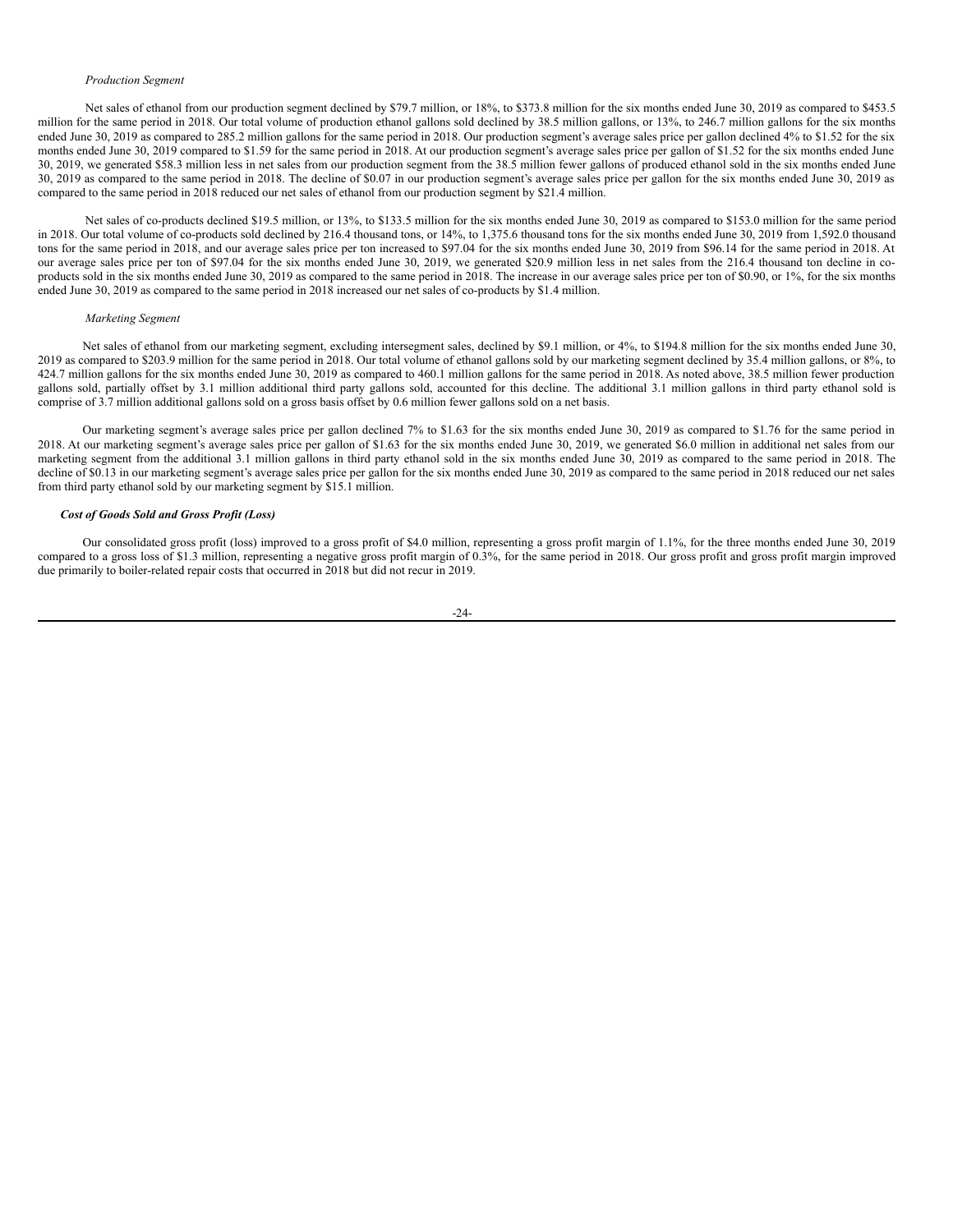Our consolidated gross profit (loss) declined to a gross profit of \$1.7 million, representing a gross profit margin of 0.2%, for the six months ended June 30, 2019 compared to a gross profit of \$2.1 million, representing a gross profit margin of 0.3%, for the same period in 2018. Our gross profit and gross profit margin declined primarily due to significantly lower commodity margins in the first quarter of 2019 compared to the same period in 2018, which was partially offset by lower boiler-related repair costs that occurred in 2018 but did not recur in 2019.

#### *Three Months Ended June 30, 2019 and 2018*

### *Production Segment*

Our production segment's gross profit from external sales improved by \$10.0 million to a gross profit of \$2.3 million for the three months ended June 30, 2019 as compared to a gross loss of \$7.7 million for the same period in 2018. Of this improvement, \$10.2 million is attributable to our production segment's lower boiler-related repair costs for the three months ended June 30, 2019 as compared to the same period in 2018, partially offset by \$0.2 million in lower gross profit attributable to decreased production volumes for the three months ended June 30, 2019 as compared to the same period in 2018.

## *Marketing Segment*

Our marketing segment's gross profit declined by \$4.8 million to \$1.6 million for the three months ended June 30, 2019 as compared to \$6.4 million for the same period in 2018. Of this decline, \$4.9 million is attributable to our marketing segment's lower margins per gallon, partially offset by less than \$0.1 million in higher gross profit from the 0.2 million gallon increase in third party marketing volumes for the three months ended June 30, 2019 as compared to the same period in 2018.

### *Six Months Ended June 30, 2019 and 2018*

#### *Production Segment*

Our production segment's gross profit (loss) from external sales improved by \$3.8 million to a gross loss of \$7.7 million for the six months ended June 30, 2019 as compared to a gross loss of \$11.5 million for the same period in 2018. Of this improvement, \$2.6 million is attributable to our production segment's lower boiler-related repair costs for the six months ended June 30, 2019 as compared to the same period in 2018, and \$1.2 million is attributable to lower production volumes for the six months ended June 30, 2019 as compared to the same period in 2018.

### *Marketing Segment*

Our marketing segment's gross profit declined by \$4.2 million to \$9.4 million for the six months ended June 30, 2019 as compared to \$13.6 million for the same period in 2018. Of this decline, \$4.4 million is attributable to our marketing segment's lower margins per gallon, partially offset by \$0.2 million in gross profit attributable to the increase in third-party marketing volumes for the six months ended June 30, 2019 as compared to the same period in 2018.

$$
-25-
$$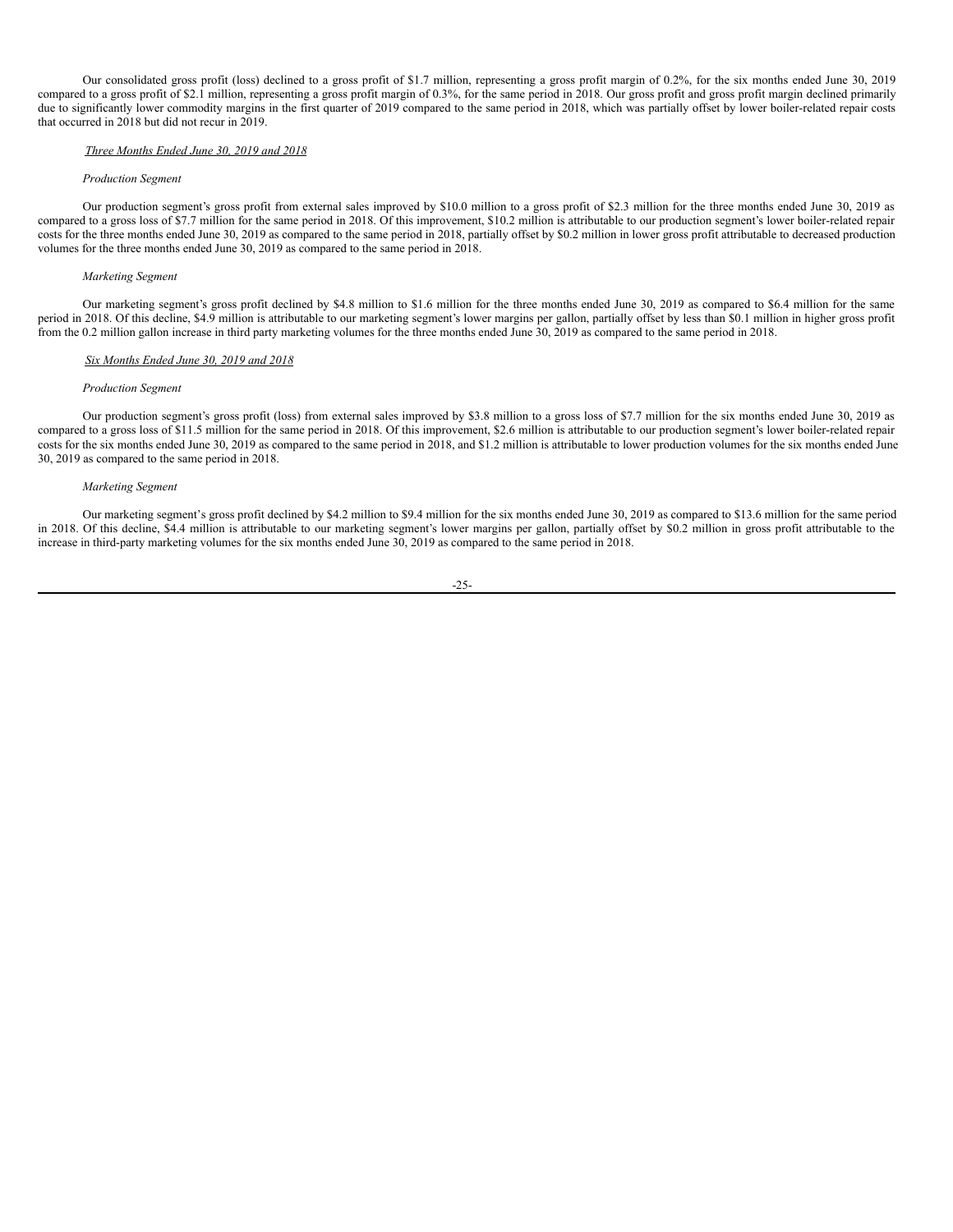#### *Selling, General and Administrative Expenses*

The following table presents our selling, general and administrative, or SG&A, expenses in dollars and as a percentage of net sales (in thousands, except percentages):

|                                                 | <b>Three Months Ended June</b><br>30. |  |         |  | Variance in |            | <b>Six Months Ended</b><br><b>June 30.</b> |        |  |        |  | Variance in    |            |  |
|-------------------------------------------------|---------------------------------------|--|---------|--|-------------|------------|--------------------------------------------|--------|--|--------|--|----------------|------------|--|
|                                                 | 2019                                  |  | 2018    |  | Dollars     | Percent    |                                            | 2019   |  | 2018   |  | <b>Dollars</b> | Percent    |  |
| Selling, general and<br>administrative expenses | 6.708                                 |  | 8,898   |  | (2,190)     | $(24.6)\%$ |                                            | 14.943 |  | 18.213 |  | (3,270)        | $(18.0)$ % |  |
| Percentage of net sales                         | . 9%                                  |  | $2.2\%$ |  |             |            |                                            | 2.1%   |  | 2.2%   |  |                |            |  |

Our SG&A expenses declined for the three and six months ended June 30, 2019 as compared to the same period in 2018. The decrease in SG&A expenses is primarily due to reductions in compensation and health insurance costs.

## *Net Loss Available to Common Stockholders*

The following table presents our net loss available to common stockholders in dollars and as a percentage of net sales (in thousands, except percentages):

|                                              | <b>Three Months Ended June</b><br>30. |           |  |           |  | Variance in    |            | <b>Six Months Ended</b><br><b>June 30.</b> |           | √ariance in |         |           |  |
|----------------------------------------------|---------------------------------------|-----------|--|-----------|--|----------------|------------|--------------------------------------------|-----------|-------------|---------|-----------|--|
|                                              |                                       | 2019      |  | 2018      |  | <b>Dollars</b> | Percent    | 2018                                       | 2018      |             | Dollars | Percent   |  |
| Net loss available to common<br>stockholders |                                       | 7.961     |  | (13.223)  |  | (5.262)        | $(39.8)\%$ | (21.163)                                   | (21.376)  |             | (213)   | $(1.0)$ % |  |
| Percentage of net sales                      |                                       | $(2.3)\%$ |  | $(3.2)\%$ |  |                |            | $(3.0)\%$                                  | $(2.6)\%$ |             |         |           |  |

The improvement in net loss available to common stockholders is primarily due to lower boiler-related repair costs and lower SG&A expenses, slightly offset by higher interest expense for the three and six months ended June 30, 2019 as compared to the same periods in 2018.

## **Liquidity and Capital Resources**

During the six months ended June 30, 2019, we funded our operations primarily from cash on hand and advances from our revolving credit facilities. These funds were also used to make capital expenditures, capital lease payments and principal payments on term debt.

Both we and the ethanol industry as a whole experienced significant adverse conditions throughout most of 2018 and into 2019 as a result of industry-wide record low ethanol prices due to reduced demand and high industry inventory levels primarily related to United States and China trade disputes and domestic ethanol demand destruction caused by EPA exemptions for small refineries. These factors resulted in prolonged negative operating margins, significantly lower cash flow from operations and substantial net losses.

#### -26-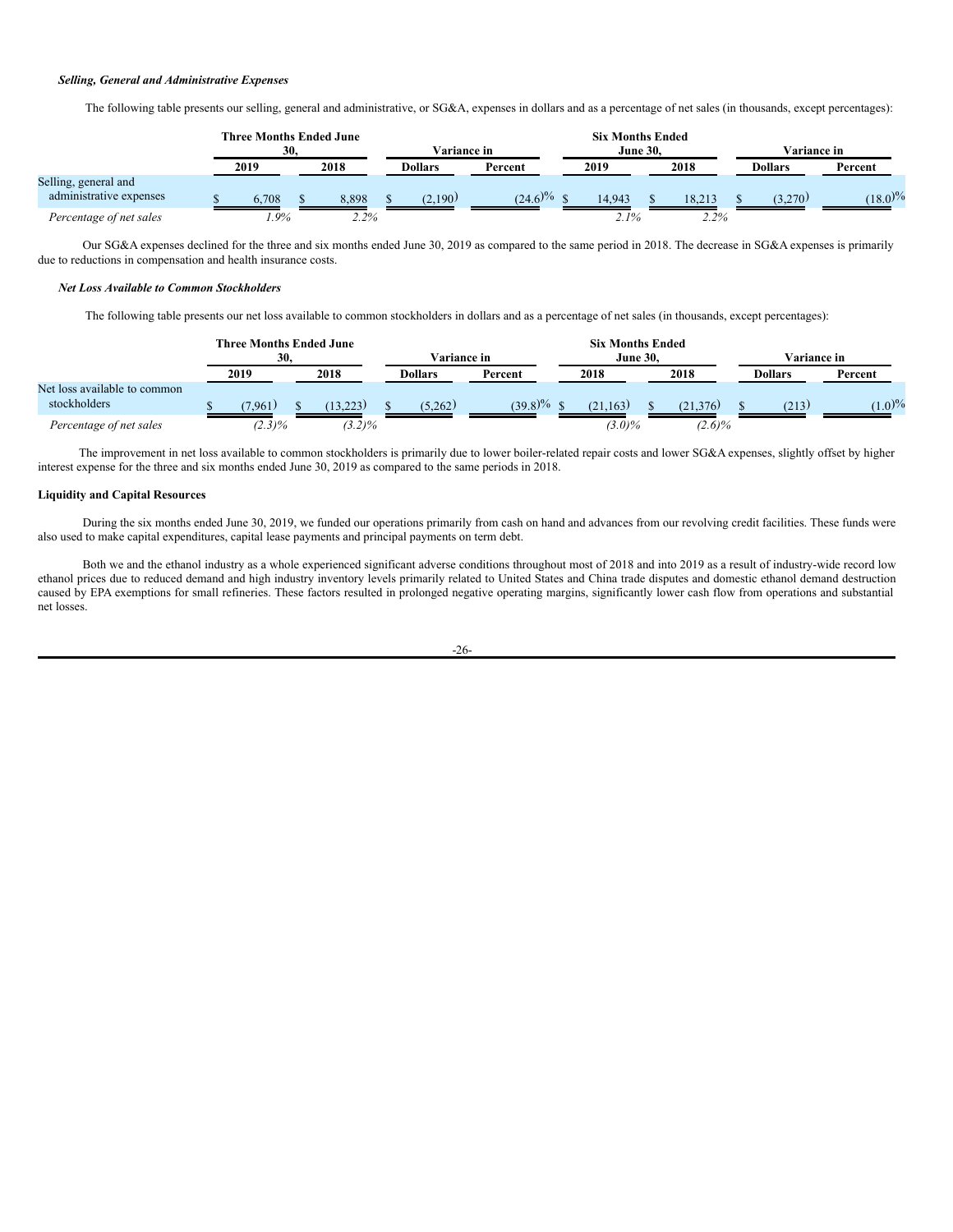In response to these adverse conditions, we have initiated and expect to complete over the next four months strategic initiatives focused on the potential sale of certain production assets, a reduction of our debt levels, a strengthening of our cash and liquidity position, and opportunities for strategic partnerships and capital raising activities, positioning us to optimize our business performance. Our most significant challenge in meeting these objectives would be a continued adverse margin environment. We believe we have excellent production assets with values well in excess of our near term liquidity needs. We are also confident in our strong relationships with our financial and commercial partners and believe we are taking the appropriate steps to increase our shareholder value to benefit all of our stakeholders long-term and to provide greater financial flexibility to execute future strategic initiatives.

Our current available capital resources consist of cash on hand and amounts available for borrowing under our credit facilities. We expect that our future available capital resources will consist primarily of our current cash balances, availability under our lines of credit, any cash generated from operations, net cash proceeds from any sale of production assets and net cash proceeds from any equity sales or debt financing transactions.

At June 30, 2019, on a consolidated basis, we had an aggregate of \$16.5 million in cash and Kinergy had \$12.6 million in excess availability under its credit facility.

As of June 30, 2019, our current liabilities of \$226.3 exceeded our current assets of \$174.4 million, resulting in a working capital deficit of \$51.9 million. This working capital deficit arises from the following:

- Our senior secured notes in the amount of \$63.2 million at June 30, 2019 are due on December 15, 2019 and therefore listed as current liabilities. We believe we are in compliance with the terms of these notes. We intend to repay these notes on or before their maturity using the net proceeds from the results of our strategic initiatives. See "—Pacific Ethanol, Inc. Notes Payable" below.
- Our term loan in the amount of \$43.0 million and our revolving loan in the amount of \$32.0 million, both associated with our Pekin facilities, are listed as current liabilities due to a temporary forbearance agreement with our lender. See "—Pekin Credit Facilities" below.

We believe our strategic initiatives, if implemented timely and on suitable terms, will provide sufficient liquidity to meet our anticipated working capital, debt service and other liquidity needs through at least the next twelve months. However, if we are unable to timely implement our strategic initiatives, if margins do not improve, or if we are unable to further defer principal and/or interest payments or extend the maturity date of our debt, we will likely have insufficient liquidity through the next twelve months, or earlier depending on margins, operating cash flows and lender forbearance. In addition, if margins do not improve from current levels, we may be forced to curtail our production at one or more of our operating facilities. See "Risk Factors".

-27-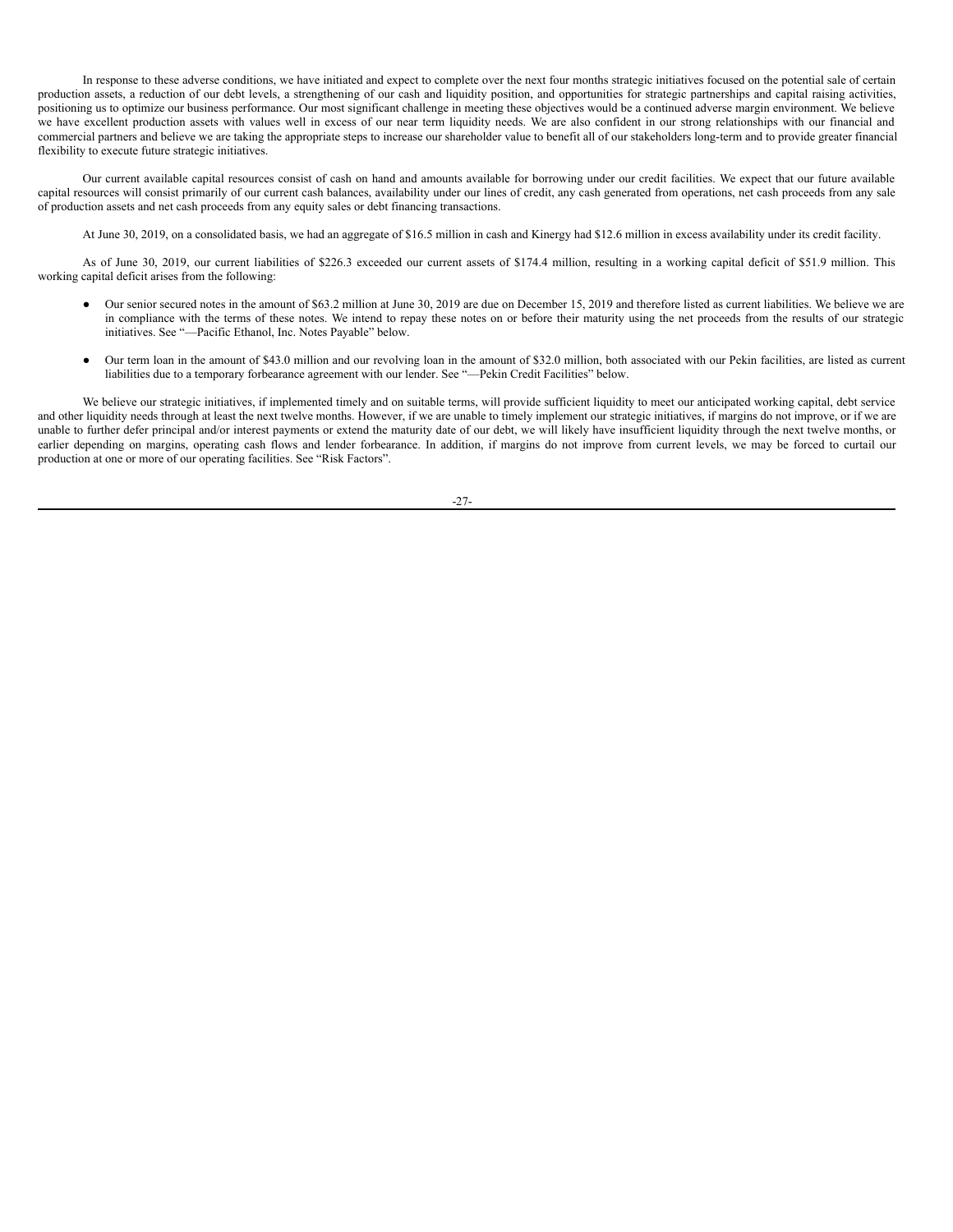### *Quantitative Quarter-End Liquidity Status*

We believe that the following amounts provide insight into our liquidity and capital resources. The following selected financial information should be read in conjunction with our consolidated financial statements and notes to consolidated financial statements included elsewhere in this report, and the other sections of "Management's Discussion and Analysis of Financial Condition and Results of Operations" contained in this report (dollars in thousands):

|                                        | <b>June 30.</b> |  | December 31, |            |  |
|----------------------------------------|-----------------|--|--------------|------------|--|
|                                        | 2019            |  | 2018         | Change     |  |
| Cash and cash equivalents              | 16.513          |  | 26,627       | $(38.0)\%$ |  |
| Current assets                         | 174.459         |  | 168,804      | $3.4\%$    |  |
| Property and equipment, net            | 462,534         |  | 482,657      | $(4.2)\%$  |  |
| Current liabilities                    | 226,340         |  | 231,859      | $(2.4)\%$  |  |
| Long-term debt, net of current portion | 102.747         |  | 84.767       | 21.2%      |  |
| Working capital deficit                | (51,881)        |  | (63, 055)    | $(17.7)\%$ |  |
| Working capital ratio                  | 0.77            |  | 0.73         | $5.5\%$    |  |

## *Restricted Net Assets*

At June 30, 2019, we had approximately \$195.5 million of net assets at our subsidiaries that were not available to be transferred to Pacific Ethanol, Inc. in the form of dividends, loans or advances due to restrictions contained in the credit facilities of our subsidiaries.

### *Changes in Working Capital and Cash Flows*

Our working capital deficit improved to \$51.9 million at June 30, 2019 from a deficit of \$63.1 million at December 31, 2018 as a result of an increase of \$5.7 million in current assets and a decrease of \$5.5 million in current liabilities.

Current assets increased primarily due to an increase of \$19.7 million in inventories and \$3.7 million in derivative assets, partially offset by a decrease of \$10.1 million in cash and cash equivalents and \$8.1 million in other current assets.

Our current liabilities declined by \$5.5 million at June 30, 2019 as compared to December 31, 2018 primarily due to a decrease in accounts payable and accrued expenses of \$7.8 million, and decreases of \$5.6 million in derivative liabilities and \$3.3 million in current portion of long-term debt, partially offset by an increase of \$7.3 million as we adopted a new accounting standard relating to lease liabilities. Our current liabilities include our senior secured notes in the amount of \$63.2 million, which are due within one year, and our Pekin credit facilities in the amount of approximately \$75.0 million due to temporary lender forbearance.

Our cash and cash equivalents declined by \$10.1 million at June 30, 2019 as compared to December 31, 2018 primarily due to \$25.8 million in cash used in our operating activities as a result of the factors noted below and \$1.5 million in additions to property and equipment, partially offset by \$17.2 million in cash provided from our financing activities from additional borrowings and sales of our common stock.

## *Cash used in our Operating Activities*

Cash used in our operating activities increased by \$30.7 million for the six months ended June 30, 2019, as compared to the same period in 2018. We used \$25.8 million of cash in our operating activities during the period. Specific factors that contributed to the increase in cash used in our operating activities include:

- a decrease of \$6.9 million related to accounts receivable primarily due to the timing of collections;
- a decrease of \$14.6 million related to accounts payable, accrued liabilities and operating leases due to the timing of payments; and
- a decrease of \$13.9 million related to inventories due to higher ending inventories resulting from slower product shipments caused by weather-related transportation logistics.

#### -28-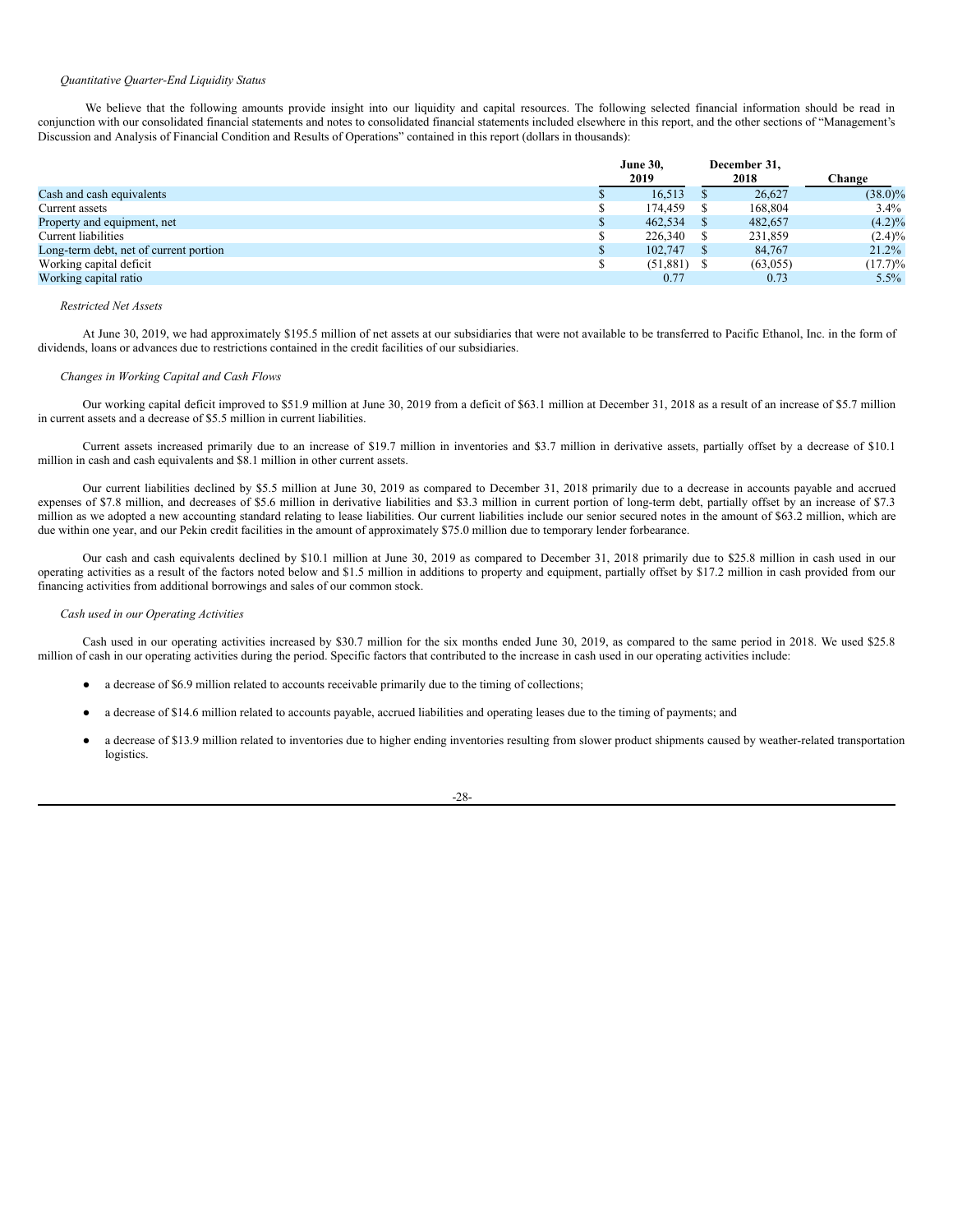These amounts were partially offset by:

- a decrease of \$1.7 million in our consolidated net loss;
- an increase of \$3.5 million in depreciation expense; and
- an increase of \$9.4 million related to prepaid expenses and other assets due to the timing of payments.

#### *Cash used in our Investing Activities*

Cash used in our investing activities declined by \$5.8 million for the six months ended June 30, 2019 as compared to the same period in 2018. The decrease in cash used in our investing activities is primarily due to reduced spending on capital projects during a low margin environment.

#### *Cash provided by our Financing Activities*

Cash provided by our financing activities increased by \$1.7 million for the six months ended June 30, 2019 as compared to the same period in 2018. The increase in cash provided by our financing activities is primarily due to \$3.7 million in proceeds from sales of our common stock, partially offset by \$1.7 million in lower net borrowings under Kinergy's line of credit.

## *Capital Expenditures*

Our capital expenditures totaled \$1.5 million for the first six months of 2019, largely attributable to ongoing repair and maintenance of our facilities. We expect capital expenditures of \$4.0 million for all of 2019, almost solely related to normal repair and maintenance of our facilities.

#### *Kinergy Operating Line of Credit*

Kinergy maintains an operating line of credit for an aggregate amount of up to \$100.0 million. The credit facility matures on August 2, 2022. Interest accrues under the credit facility at a rate equal to (i) the three-month London Interbank Offered Rate ("LIBOR"), plus (ii) a specified applicable margin ranging from 1.50% to 2.00%, or up to 4.00% for additional borrowings under relaxed borrowing base credit terms through November 30, 2019. The credit facility's monthly unused line fee is 0.25% to 0.375% of the amount by which the maximum credit under the facility exceeds the average daily principal balance during the immediately preceding month. Payments that may be made by Kinergy to Pacific Ethanol as reimbursement for management and other services provided by Pacific Ethanol to Kinergy are limited under the terms of the credit facility to \$1.5 million per fiscal quarter. The credit facility also includes the accounts receivable of Pacific Ag. Products, LLC, or PAP, as additional collateral. Payments that may be made by PAP to Pacific Ethanol as reimbursement for management and other services provided by Pacific Ethanol to PAP are limited under the terms of the credit facility to \$0.5 million per fiscal quarter. PAP, one of our indirect wholly-owned subsidiaries, markets our co-products and also provides raw material procurement services to our subsidiaries.

$$
-29-
$$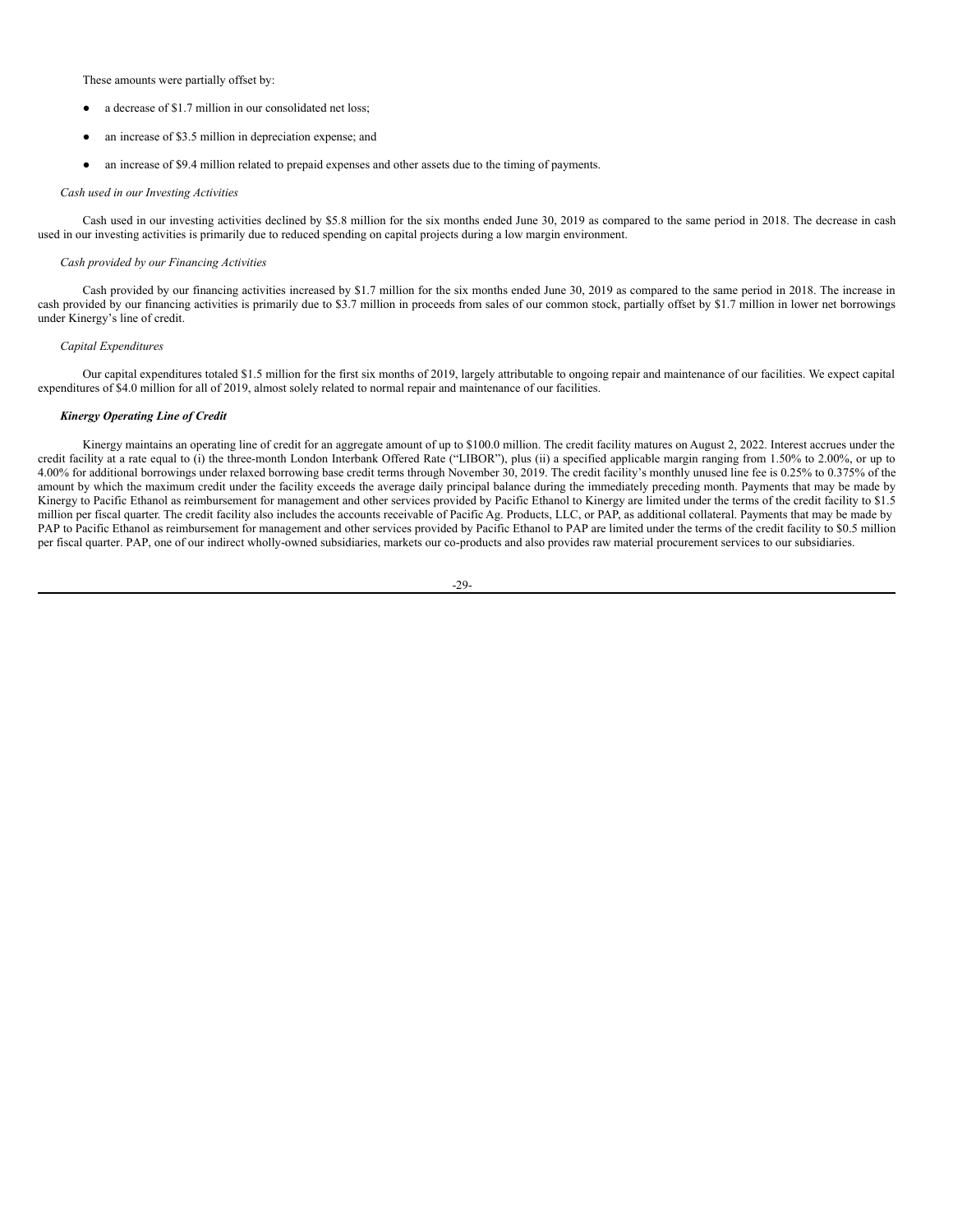For all monthly periods in which excess borrowing availability falls below a specified level, Kinergy and PAP must collectively maintain a fixed-charge coverage ratio (calculated as a twelve-month rolling earnings before interest, taxes, depreciation and amortization (EBITDA) divided by the sum of interest expense, capital expenditures, principal payments of indebtedness, indebtedness from capital leases and taxes paid during such twelve-month rolling period) of at least 2.0 and are prohibited from incurring certain additional indebtedness (other than specific intercompany indebtedness). Kinergy's and PAP's obligations under the credit facility are secured by a first-priority security interest in all of their assets in favor of the lender. We believe Kinergy and PAP are in compliance with this covenant. The following table summarizes Kinergy's financial covenants and actual results for the periods presented:

|                                         |       | <b>Three Months Ended</b><br><b>June 30.</b> |       | <b>Years Ended</b><br>December 31. |
|-----------------------------------------|-------|----------------------------------------------|-------|------------------------------------|
|                                         | 2019  | 2018                                         | 2018  | 2017                               |
| Fixed-Charge Coverage Ratio Requirement | 2.00  | 2.00                                         | 2.00  | 2.00                               |
| Actual                                  | 11.58 | 1.63                                         | 19.06 | 2.79                               |
| Excess                                  | 9.58  | 9.63                                         | 17.06 | 0.79                               |

Pacific Ethanol has guaranteed all of Kinergy's obligations under the credit facility. As of June 30, 2019, Kinergy had an outstanding balance of \$77.9 million with additional borrowing availability under the credit facility of \$12.6 million.

## *Pekin Credit Facilities*

On December 15, 2016, our wholly-owned subsidiary, Pacific Ethanol Pekin, LLC, or PE Pekin, entered into term and revolving credit facilities. PE Pekin borrowed \$64.0 million under a term loan facility that matures on August 20, 2021 and \$32.0 million under a revolving credit facility that matures on February 1, 2022. The PE Pekin credit facilities are secured by a first-priority security interest in all of PE Pekin's assets. Interest initially accrued under the PE Pekin credit facilities at an annual rate equal to the 30-day LIBOR plus 3.75%, payable monthly. PE Pekin is required to make quarterly principal payments in the amount of \$3.5 million on the term loan beginning on May 20, 2017, with the remaining principal balance payable at maturity on August 20, 2021. PE Pekin is required to pay monthly in arrears a fee on any unused portion of the revolving credit facility at a rate of 0.75% per annum. Prepayment of these facilities is subject to a prepayment penalty. Under the initial terms of the credit facilities, PE Pekin was required to maintain not less than \$20.0 million in working capital and an annual debt service coverage ratio of not less than 1.25 to 1.0.

On August 7, 2017, PE Pekin amended its term and revolving credit facilities by agreeing to increase the interest rate under the facilities by 25 basis points to an annual rate equal to the 30-day LIBOR plus 4.00%. PE Pekin and its lender also agreed that PE Pekin is required to maintain working capital of not less than \$17.5 million from August 31, 2017 through December 31, 2017 and working capital of not less than \$20.0 million from January 1, 2018 and continuing at all times thereafter. In addition, the required debt service coverage ratio was reduced to 0.15 to 1.00 for the fiscal year ended December 31, 2017. PE Pekin's actual debt service coverage ratio was 0.17 to 1.00 for the fiscal year ended December 31, 2017, 0.02 in excess of the required 0.15 to 1.00. For the month ended January 31, 2018, PE Pekin was not in compliance with its working capital requirement due to larger than anticipated repair and maintenance expenses to replace faulty equipment. PE Pekin has received a waiver from its lender for this noncompliance. Further, the lender decreased PE Pekin's working capital covenant requirement to \$13.0 million for the month ended February 28, 2018, excluding from the calculation a \$3.5 million principal payment previously due in May 2018.

On March 30, 2018, PE Pekin further amended its term loan facility by reducing the amount of working capital it is required to maintain to not less than \$13.0 million from March 31, 2018 through November 30, 2018 and not less than \$16.0 million from December 1, 2018 and continuing at all times thereafter. In addition, a principal payment in the amount of \$3.5 million due for May 2018 was deferred until the maturity date of the term loan.

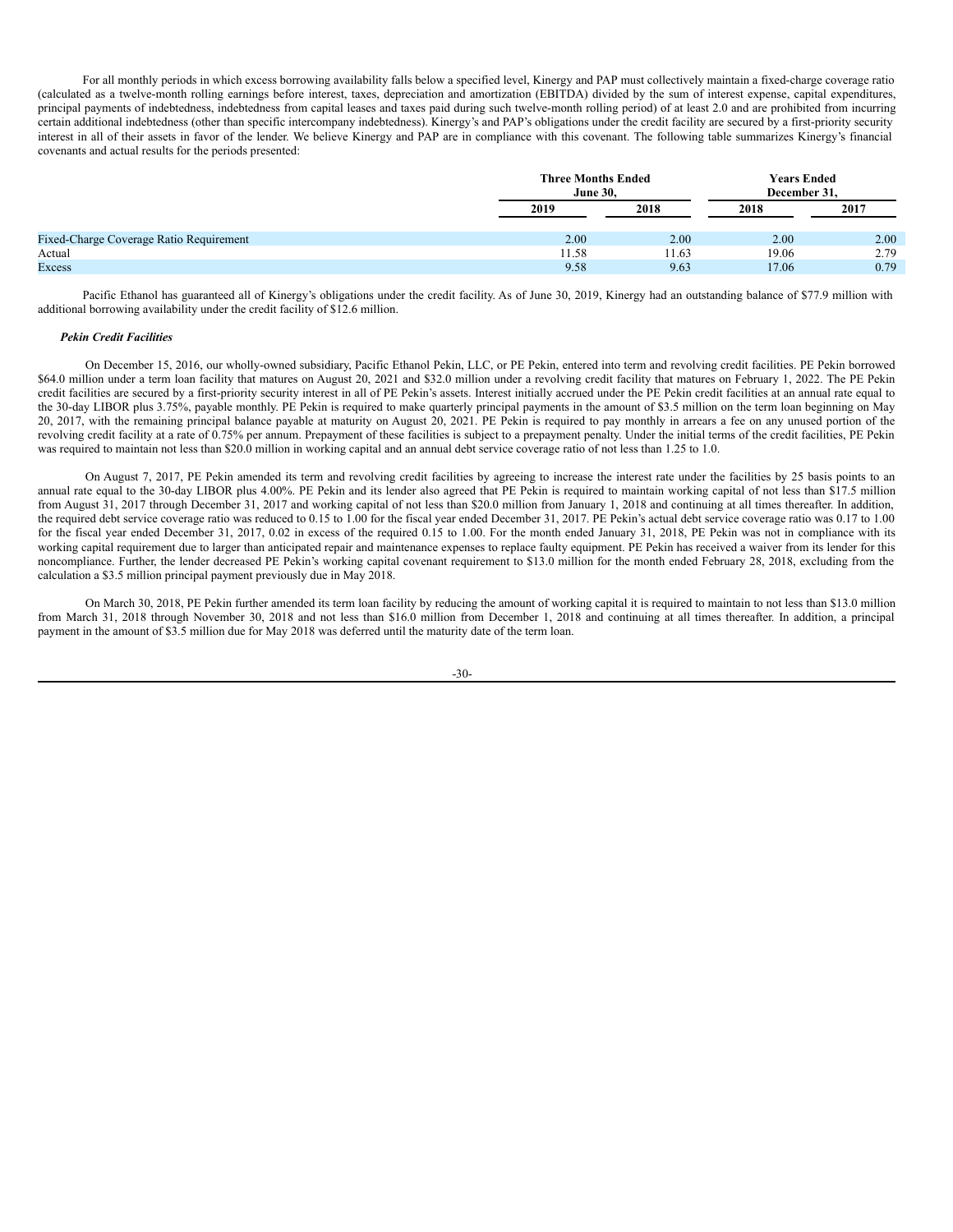At December 31, 2018 and January 31, 2019, PE Pekin experienced certain covenant violations under its term and revolving credit facilities. In February 2019, PE Pekin reached an agreement with its lender to forbear until March 11, 2019 and to defer a \$3.5 million principal payment until that date.

On March 21, 2019, PE Pekin amended its term and revolving credit facilities by agreeing to increase the interest rate under the facilities by 125 basis points to an annual rate equal to the 30-day LIBOR plus 5.00%. PE Pekin and its lender also agreed that it is required to maintain working capital of not less than \$15.0 million from March 21, 2019 through July 15, 2019 and working capital of not less than \$30.0 million from July 15, 2019 and continuing at all times thereafter. On July 15, 2019, PE Pekin and its lender agreed to a further amendment extending the aforementioned July 15, 2019 dates to November 15, 2019. On August 6, 2019, PE Pekin paid its \$3,500,000 principal payment scheduled for August 20, 2019.

Under these amendments, the lenders agreed to temporarily waive financial covenant violations, working capital maintenance violations and intercompany accounts receivable collections violations that occurred with respect to the credit agreement. The lenders also agreed to defer all scheduled principal payments, including further deferral of principal payments in the amount of \$3.5 million each due on February 20, 2019 and May 20, 2019.

The waivers and principal deferral expire on November 15, 2019, or earlier in the case of an event of default, at which time the waivers will become permanent if PE Pekin's parent, Pacific Ethanol Central, LLC, or PE Central, has made a contribution to PE Pekin in an amount equal to \$30.0 million, minus the then-existing amount of the PE Pekin's working capital, plus the amount of any accounts receivable owed by PE Central to PE Pekin, plus \$12.0 million, or the Parent Contribution Amount. In addition, if the Parent Contribution Amount is timely received, the lenders agreed to waive the PE Pekin's debt service coverage ratio financial covenant for the year ended December 31, 2019. If the Parent Contribution Amount is not timely made, then the temporary waivers will automatically expire.

PE Pekin is also required to pay by November 15, 2019 the aggregate amount of \$10.5 million representing all deferred and unpaid scheduled principal payments and all additional scheduled principal payments for the remainder of 2019. As of June 30, 2019, PE Pekin had no additional borrowing availability under its revolving credit facility.

### *ICP Credit Facilities*

On September 15, 2017, ICP entered into term and revolving credit facilities. ICP borrowed \$24.0 million under a term loan facility that matures on September 20, 2021 and \$18.0 million under a revolving credit facility that matures on September 1, 2022. The ICP credit facilities are secured by a first-priority security interest in all of ICP's assets. Interest accrues under the ICP credit facilities at an annual rate equal to the 30-day LIBOR plus 3.75%, payable monthly. ICP is required to make quarterly consecutive principal payments in the amount of \$1.5 million. ICP is required to pay monthly in arrears a fee on any unused portion of the revolving credit facility at a rate of 0.75% per annum. Prepayment of these facilities is subject to a prepayment penalty. Under the terms of the credit facilities, ICP is required to maintain not less than \$8.0 million in working capital and an annual debt service coverage ratio of not less than 1.5 to 1.0, beginning for the year ended December 31, 2018. As of June 30, 2019, ICP had no additional borrowing availability under its revolving credit facility.

$$
-31-
$$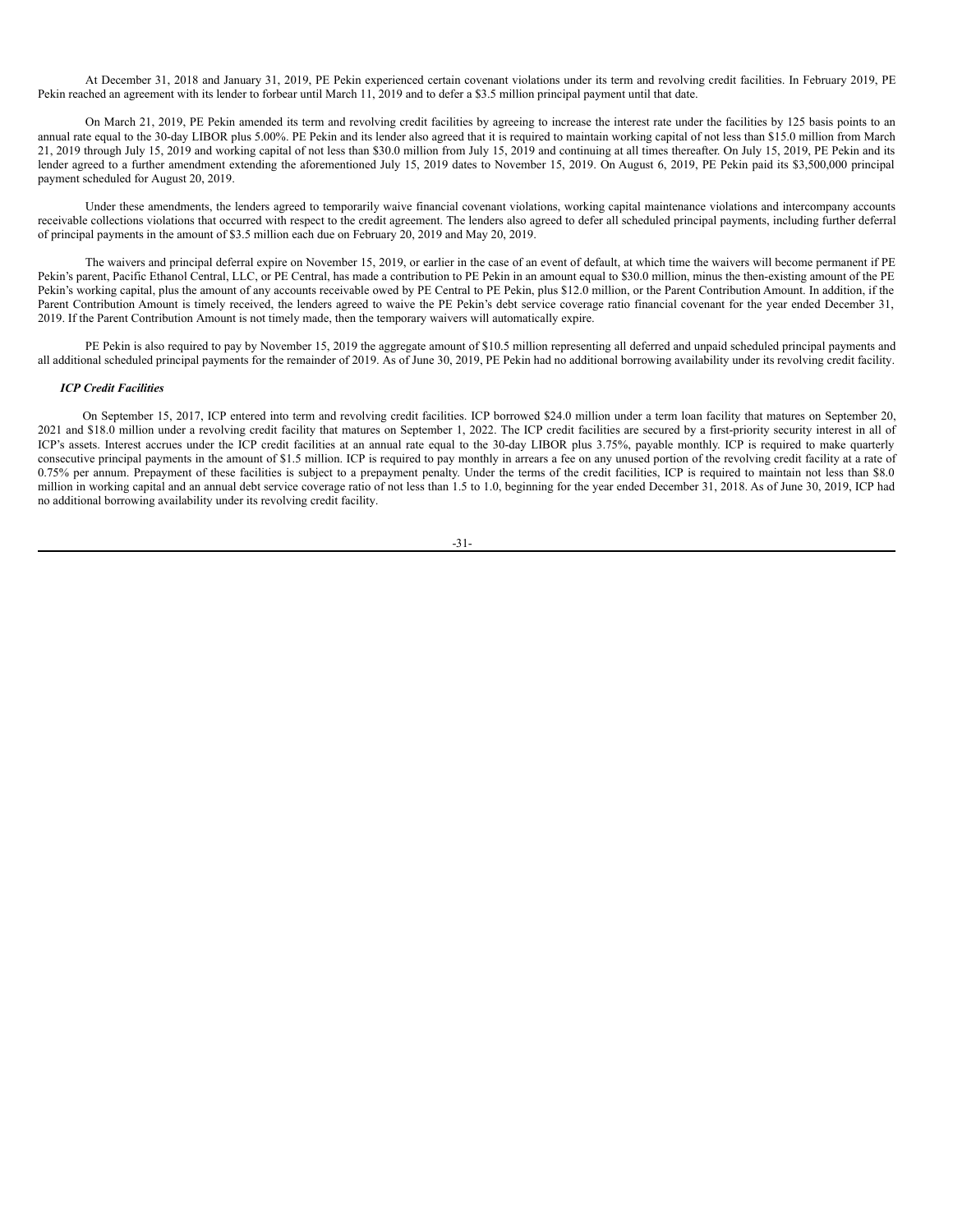#### *Pacific Ethanol, Inc. Notes Payable*

On December 12, 2016, we entered into a Note Purchase Agreement with five accredited investors. On December 15, 2016, under the terms of the Note Purchase Agreement, we sold \$55.0 million in aggregate principal amount of our senior secured notes to the investors in a private offering for aggregate gross proceeds of 97% of the principal amount of the notes sold. On June 26, 2017, we entered into a second Note Purchase Agreement with five accredited investors. On June 30, 2017, under the terms of the second Note Purchase Agreement, we sold an additional \$13.9 million in aggregate principal amount of our senior secured notes to the investors in a private offering for aggregate gross proceeds of 97% of the principal amount of the notes sold, for a total of \$68.9 million in aggregate principal amount of senior secured notes.

The notes mature on December 15, 2019. Interest on the notes accrues at an annual rate equal to (i) the greater of 1% and the three-month LIBOR, plus 7.0% from the closing through December 14, 2017, (ii) the greater of 1% and three-month LIBOR, plus 9% between December 15, 2017 and December 14, 2018, and (iii) the greater of 1% and three-month LIBOR plus 11% between December 15, 2018 and the maturity date. The interest rate increases by an additional 2% per annum above the interest rate otherwise applicable upon the occurrence and during the continuance of an event of default until cured. Interest is payable in cash in arrears on the 15th calendar day of each March, June, September and December. We are required to pay all outstanding principal and any accrued and unpaid interest on the notes on the maturity date. We may, at our option, prepay the outstanding principal amount of the notes at any time without premium or penalty. Pacific Ethanol, Inc. issued the notes, which are secured by a first-priority security interest in the equity interest held by Pacific Ethanol, Inc. in its wholly-owned subsidiary, PE Op. Co., which indirectly owns our plants located on the West Coast.

We are actively evaluating opportunities to repay or refinance our senior notes in advance of their December 2019 maturity as part of our strategic initiatives.

## **Effects of Inflation**

The impact of inflation was not significant to our financial condition or results of operations for the three and six months ended June 30, 2019 and 2018.

### **ITEM 3. QUANTITATIVE AND QUALITATIVE DISCLOSURES ABOUT MARKET RISK.**

Not applicable.

## **ITEM 4. CONTROLS AND PROCEDURES.**

## *Evaluation of Disclosure Controls and Procedures*

We conducted an evaluation under the supervision and with the participation of our management, including our Chief Executive Officer and Chief Financial Officer, of the effectiveness of the design and operation of our disclosure controls and procedures. The term "disclosure controls and procedures," as defined in Rules 13a-15(e) and 15d-15(e) under the Securities Exchange Act of 1934, as amended, or Exchange Act, means controls and other procedures of a company that are designed to ensure that information required to be disclosed by the company in the reports it files or submits under the Exchange Act is recorded, processed, summarized and reported, within the time periods specified in the Securities and Exchange Commission's rules and forms. Disclosure controls and procedures also include, without limitation, controls and procedures designed to ensure that information required to be disclosed by a company in the reports that it files or submits under the Exchange Act is accumulated and communicated to the company's management, including its principal executive and principal financial officers, or persons performing similar functions, as appropriate, to allow timely decisions regarding required disclosure. Based on this evaluation, our Chief Executive Officer and Chief Financial Officer concluded as of June 30, 2019 that our disclosure controls and procedures were effective at a reasonable assurance level.

#### -32-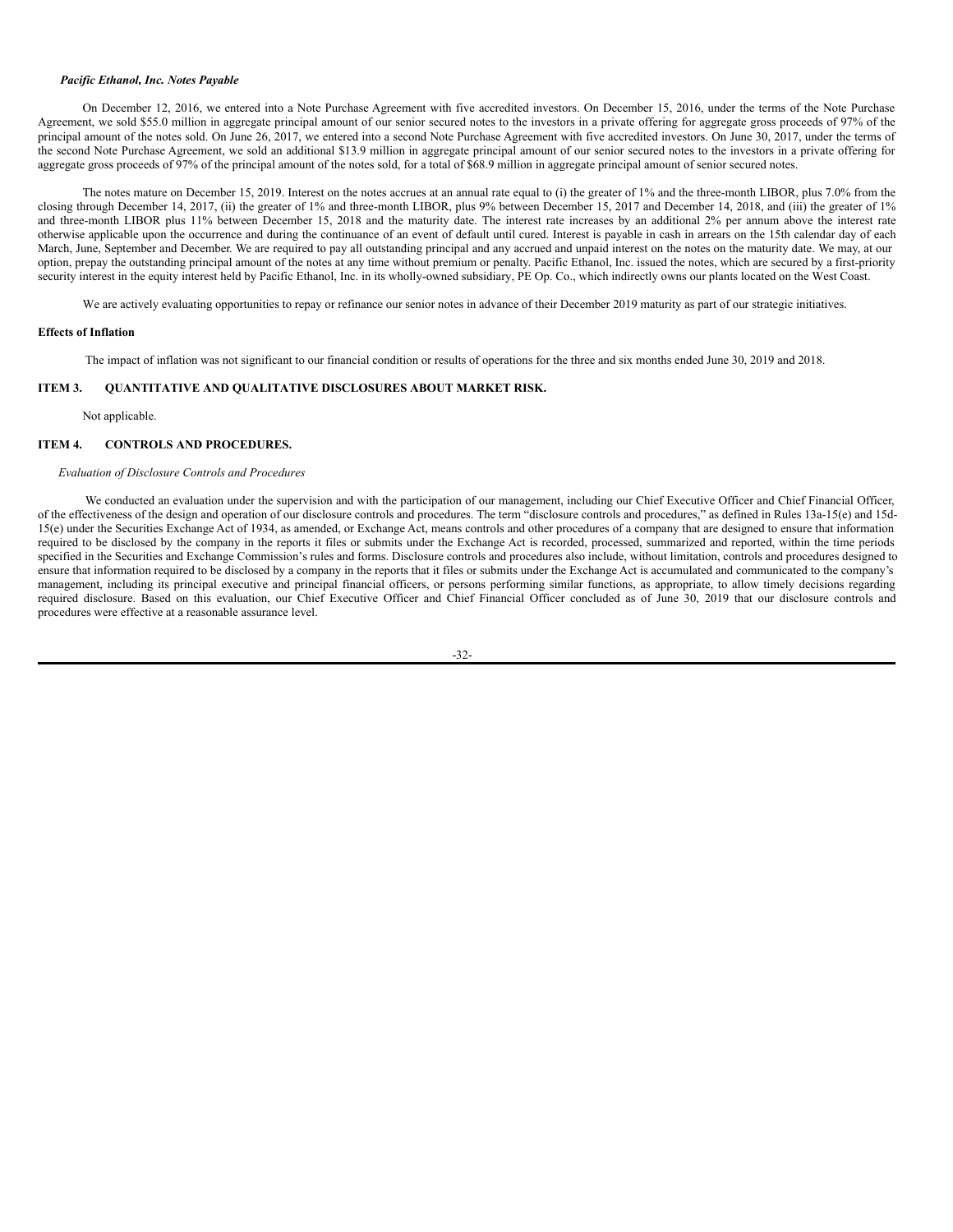#### *Changes in Internal Control over Financial Reporting*

There has been no change in our internal control over financial reporting (as defined in Rules 13a-15(f) and 15d-15(f) under the Exchange Act) during the most recently completed fiscal quarter that has materially affected, or is reasonably likely to materially affect, our internal control over financial reporting.

## *Inherent Limitations on the Ef ectiveness of Controls*

Management does not expect that our disclosure controls and procedures or our internal control over financial reporting will prevent or detect all errors and all fraud. A control system, no matter how well conceived and operated, can provide only reasonable, not absolute, assurance that the objectives of the control systems are met. Further, the design of a control system must reflect the fact that there are resource constraints, and the benefits of controls must be considered relative to their costs. Because of the inherent limitations in a cost-effective control system, no evaluation of internal control over financial reporting can provide absolute assurance that misstatements due to error or fraud will not occur or that all control issues and instances of fraud, if any, have been or will be detected.

These inherent limitations include the realities that judgments in decision-making can be faulty and that breakdowns can occur because of a simple error or mistake. Controls can also be circumvented by the individual acts of some persons, by collusion of two or more people, or by management override of the controls. The design of any system of controls is based in part on certain assumptions about the likelihood of future events, and there can be no assurance that any design will succeed in achieving its stated goals under all potential future conditions. Projections of any evaluation of controls effectiveness to future periods are subject to risks. Over time, controls may become inadequate because of changes in conditions or deterioration in the degree of compliance with policies or procedures.

-33-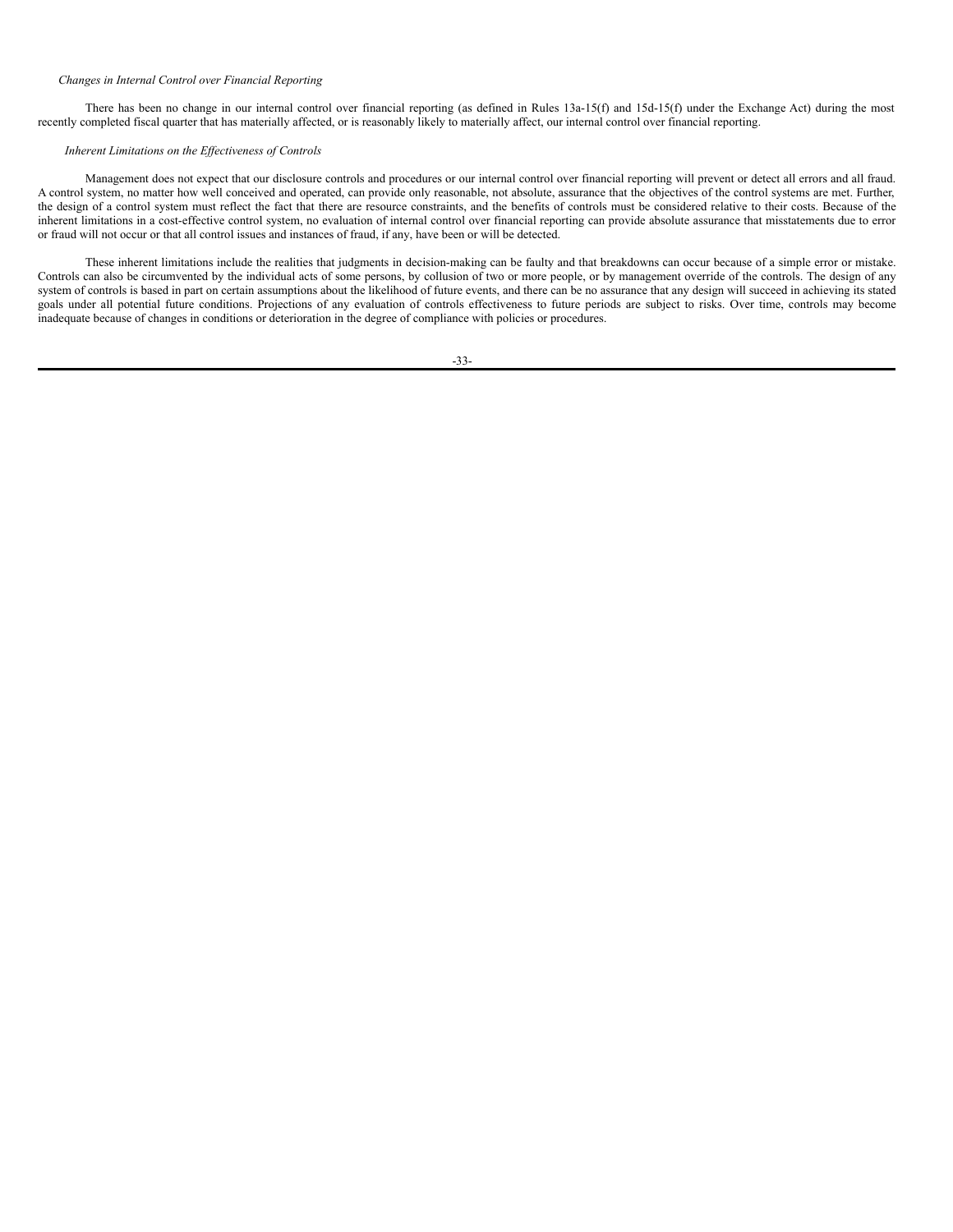## **PART II - OTHER INFORMATION**

## **ITEM 1. LEGAL PROCEEDINGS.**

We are subject to legal proceedings, claims and litigation arising in the ordinary course of business. While the amounts claimed may be substantial, the ultimate liability cannot presently be determined because of considerable uncertainties that exist. Therefore, it is possible that the outcome of those legal proceedings, claims and litigation could adversely affect our quarterly or annual operating results or cash flows when resolved in a future period. However, based on facts currently available, management believes such matters will not adversely affect in any material respect our financial position, results of operations or cash flows.

## **ITEM 1A. RISK FACTORS.**

Before deciding to purchase, hold or sell our common stock, you should carefully consider the risks described below in addition to the other information contained in this Report and in our other filings with the Securities and Exchange Commission, including subsequent reports on Forms 10-O and 8-K. The risks and uncertainties described below are not the only ones we face. Additional risks and uncertainties not presently known to us or that we currently deem immaterial may also affect our business. If any of these known or unknown risks or uncertainties actually occurs with material adverse effects on Pacific Ethanol, our business, financial condition, results of operations and/or liquidity could be seriously harmed. In that event, the market price for our common stock will likely decline, and you may lose all or part of your investment.

### **Risks Related to our Business**

If we are unable to timely implement our strategic initiatives and raise sufficient capital on suitable terms, we will likely have insufficient liquidity to operate our business through the next twelve months, or earlier, resulting in a material adverse effect on our business, prospects, financial condition and results of operations, which *could result in a need to seek protection under the U.S. Bankruptcy Code.*

We are engaged in strategic initiatives to reduce our debt levels and provide additional liquidity to operate our business. These initiatives will likely require the prompt sale of certain production assets as well as other capital raising activities. Financing, whether through a sale of production assets or other capital raising activities, may not be available on a timely basis, in sufficient amounts, on terms acceptable to us, or at all. In addition, any equity financing may cause significant dilution to existing stockholders and any debt financing or other financing of securities senior to our common stock will likely include financial and other covenants that will restrict our flexibility, including our ability to pay dividends on our common stock.

If we are unable to timely sell production assets or raise additional capital, or both, in sufficient amounts and on suitable terms, if margins do not improve, or if we are unable to further defer principal and/or interest payments or extend the maturity date of our debt, we will likely have insufficient liquidity to operate our business through the next twelve months, or earlier depending on margins, operating cash flows and lender forbearance. A failure to timely implement our strategic initiatives on suitable terms will have a material adverse effect on our business, prospects, financial condition and results of operations and could result in a need to seek protection under the U.S. Bankruptcy Code for all or some portion of our production asset and other subsidiaries, at the parent company level, or both.

-34-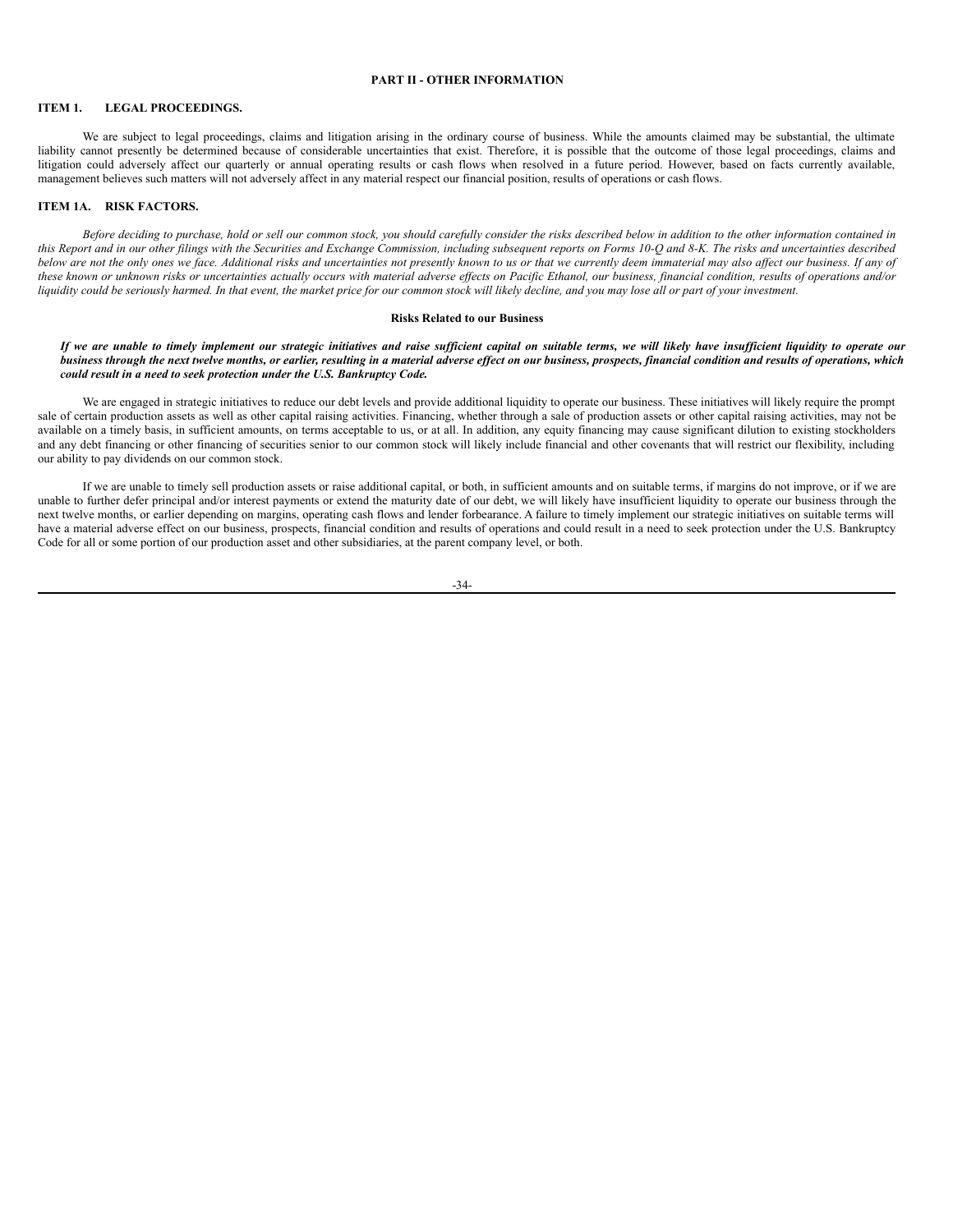#### *We may not have suf icient liquidity to satisfy our obligations under our Pekin credit facility.*

PE Central is obligated to contribute to PE Pekin, on or prior to November 15, 2019, the amount of \$30.0 million, minus the then-existing amount of PE Pekin's working capital, plus the amount of any accounts receivable owed by PE Central to PE Pekin, plus \$12.0 million. In addition, PE Pekin is required to pay to the lender under the Pekin credit facility, on or prior to November 15, 2019, the amount of \$10.5 million representing all deferred and unpaid scheduled principal payments and all additional scheduled principal payments for the remainder of 2019. PE Central's ability to contribute and PE Pekin's ability to pay the amounts due will be subject to our liquidity position at the time. We cannot assure you that we will have sufficient financial resources or that we will be able to sell production assets or arrange financing to contribute and pay the amounts due. If PE Central is unable to contribute or if PE Pekin is unable to pay the amounts due under our Pekin credit facility, our lender could declare all debt obligations due and payable and foreclose on its security interest in our Pekin production assets which would force us to seek protection under the U.S. Bankruptcy Code for our Pekin subsidiaries and could result in a loss of those assets, any of which would have a material adverse effect on our business, prospects, financial condition and results of operations.

## *We may not have suf icient liquidity to satisfy our obligations under our senior secured notes.*

We are obligated to make interest payments of approximately \$2.0 million per quarter under our senior secured notes. In addition, the entire outstanding principal amount of the notes, currently approximately \$63.2 million, is due and payable on December 15, 2019. Our obligations under these notes are direct obligations of Pacific Ethanol, Inc. and are secured by our ownership interests in our West Coast production assets. Our ability to pay the amounts due under the notes will be subject to our liquidity position at the time. We cannot assure you that we will have sufficient financial resources or that we will be able to sell production assets or arrange financing to pay the amounts due under the notes. If we are unable to pay the amounts due under the notes, our lenders could pursue a claim directly against Pacific Ethanol, Inc. and foreclose on their security interest in our West Coast production assets resulting in a loss of those assets, which would have a material adverse effect on our business, prospects, financial condition and results of operations. In addition, we may be forced to seek protection under the U.S. Bankruptcy Code.

## We have incurred significant losses and negative operating cash flow in the past and we may incur losses and negative operating cash flow in the future, which may *hamper our operations and impede us from expanding our business.*

We have incurred significant losses and negative operating cash flow in the past. For the six months ended June 30, 2019 and 2018, we incurred consolidated net losses of approximately \$22.5 million and \$24.1 million, respectively. For the years ended December 31, 2018 and 2017, we incurred consolidated net losses of approximately \$67.9 million and \$38.1 million, respectively. For the six months ended June 30, 2019, we incurred negative operating cash flows of approximately \$25.8 million. We may incur losses and negative operating cash flow in the future. We expect to rely on cash on hand, cash, if any, generated from our operations, borrowing availability under our lines of credit and proceeds from future financing activities, if any, to fund all of the cash requirements of our business. Continued losses and negative operating cash flow may hamper our operations and impede us from expanding our business.

## Our results of operations and our ability to operate at a profit is largely dependent on managing the costs of corn and natural gas and the prices of ethanol, distillers *grains and other ethanol co-products, all of which are subject to significant volatility and uncertainty.*

Our results of operations are highly impacted by commodity prices, including the cost of corn and natural gas that we must purchase, and the prices of ethanol, distillers grains and other ethanol co-products that we sell. Prices and supplies are subject to and determined by market and other forces over which we have no control, such as weather, domestic and global demand, supply shortages, export prices and various governmental policies in the United States and around the world.

As a result of price volatility of corn, natural gas, ethanol, distillers grains and other ethanol co-products, our results of operations may fluctuate substantially. In addition, increases in corn or natural gas prices or decreases in ethanol, distillers grains or other ethanol co-product prices may make it unprofitable to operate. In fact, some of our marketing activities will likely be unprofitable in a market of generally declining ethanol prices due to the nature of our business. For example, to satisfy customer demands, we maintain certain quantities of ethanol inventory for subsequent resale. Moreover, we procure much of our inventory outside the context of a marketing arrangement and therefore must buy ethanol at a price established at the time of purchase and sell ethanol at an index price established later at the time of sale that is generally reflective of movements in the market price of ethanol. As a result, our margins for ethanol sold in these transactions generally decline and may turn negative as the market price of ethanol declines.

No assurance can be given that corn or natural gas can be purchased at, or near, current or any particular prices or that ethanol, distillers grains or other ethanol coproducts will sell at, or near, current or any particular prices. Consequently, our results of operations and financial position may be adversely affected by increases in the price of corn or natural gas or decreases in the price of ethanol, distillers grains or other ethanol co-products.

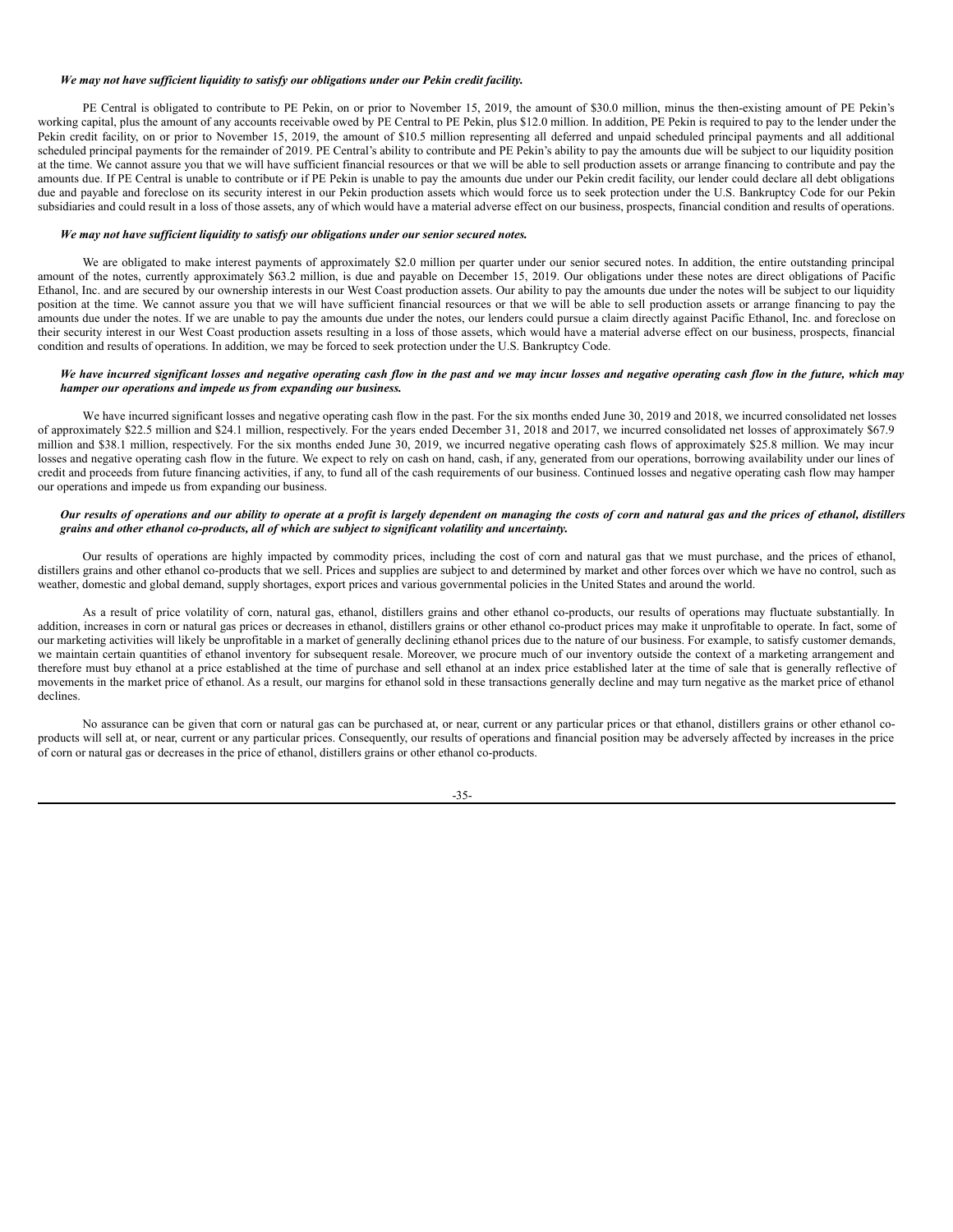Over the past several years, the spread between ethanol and corn prices has fluctuated significantly. Fluctuations are likely to continue to occur. A sustained narrow spread, whether as a result of sustained high or increased corn prices or sustained low or decreased ethanol prices, would adversely affect our results of operations and financial position. Further, combined revenues from sales of ethanol, distillers grains and other ethanol co-products could decline below the marginal cost of production, which may force us to suspend production of ethanol, distillers grains and other ethanol co-products at some or all of our plants.

### Increased ethanol production or higher inventory levels may cause a decline in ethanol prices or prevent ethanol prices from rising, and may have other negative *ef ects, adversely impacting our results of operations, cash flows and financial condition.*

We believe that the most significant factor influencing the price of ethanol has been the substantial increase in ethanol production. According to the Renewable Fuels Association, domestic ethanol production capacity increased from an annualized rate of 1.5 billion gallons per year in January 1999 to a record 16.1 billion gallons in 2018. In addition, if ethanol production margins improve, we anticipate that owners of ethanol production facilities will increase production levels, thereby resulting in more abundant ethanol supplies and inventories. Any increase in the supply of ethanol may not be commensurate with increases in the demand for ethanol, thus leading to lower ethanol prices. Also, demand for ethanol could be impaired due to a number of factors, including regulatory developments and reduced United States gasoline consumption. Reduced gasoline consumption has occurred in the past and could occur in the future as a result of increased gasoline or oil prices or other factors such as increased automobile fuel efficiency. Any of these outcomes could have a material adverse effect on our results of operations, cash flows and financial condition.

## The market price of ethanol is volatile and subject to large fluctuations, which may cause our profitability or losses to fluctuate significantly.

The market price of ethanol is volatile and subject to large fluctuations. The market price of ethanol is dependent upon many factors, including the supply of ethanol and the price of gasoline, which is in turn dependent upon the price of petroleum which is highly volatile and difficult to forecast. For example, ethanol prices, as reported by the CBOT, ranged from \$1.20 to \$1.53 per gallon during 2018, \$1.26 to \$1.67 per gallon during 2017 and \$1.31 to \$1.75 per gallon during 2016. Fluctuations in the market price of ethanol may cause our profitability or losses to fluctuate significantly.

## Some of our marketing activities will likely be unprofitable in a market of generally declining ethanol prices due to the nature of our business.

Some of our marketing activities will likely be unprofitable in a market of generally declining ethanol prices due to the nature of our business. For example, to satisfy customer demands, we maintain certain quantities of ethanol inventory for subsequent resale. Moreover, we procure much of our inventory outside the context of a marketing arrangement and therefore must buy ethanol at a price established at the time of purchase and sell ethanol at an index price established later at the time of sale that is generally reflective of movements in the market price of ethanol. As a result, our margins for ethanol sold in these transactions generally decline and may turn negative as the market price of ethanol declines.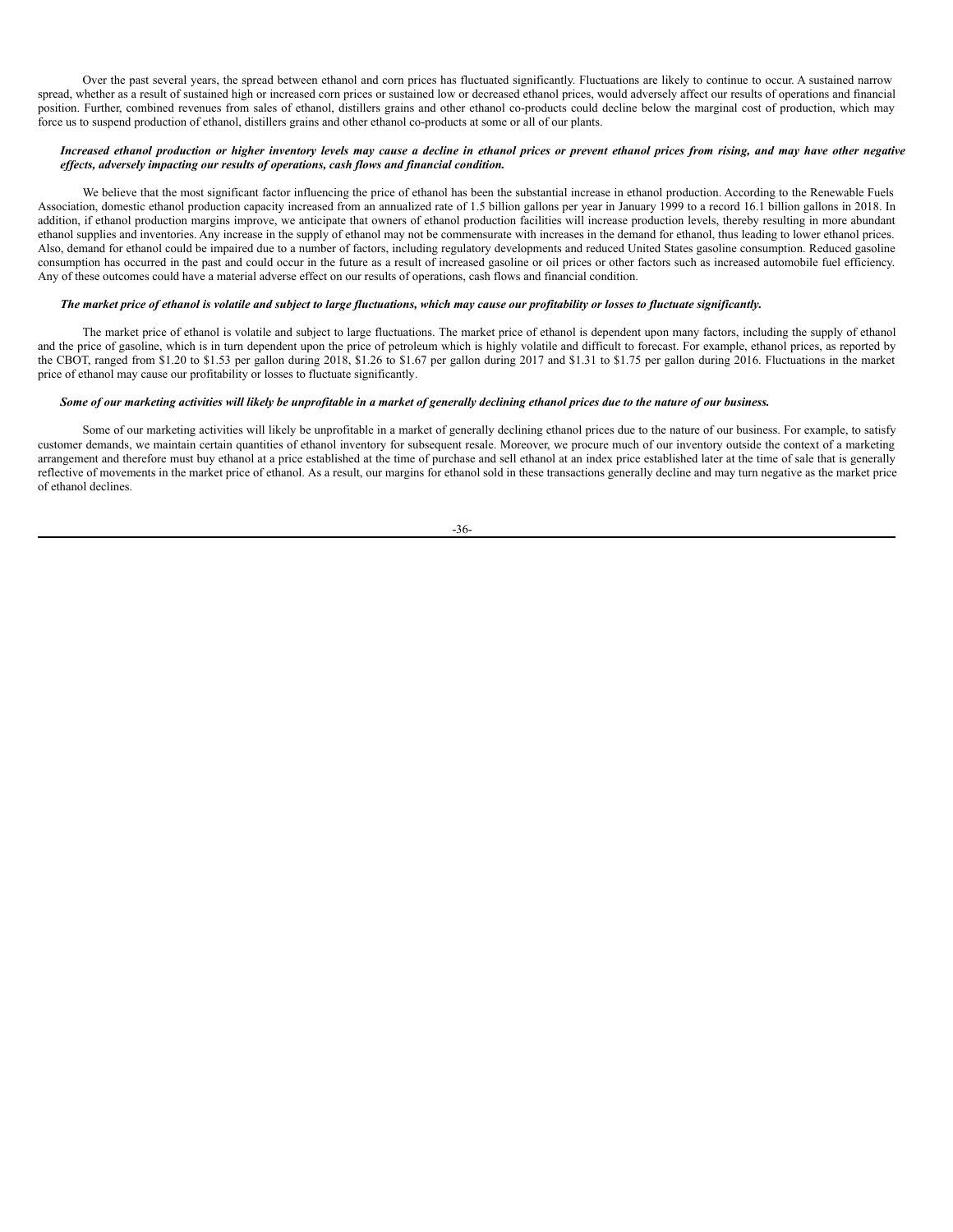#### Disruptions in production or distribution infrastructure may adversely affect our business, results of operations and financial condition.

Our business depends on the continuing availability of rail, road, port, storage and distribution infrastructure. In particular, due to limited storage capacity at our plants and other considerations related to production efficiencies, our plants depend on just-in-time delivery of corn. The production of ethanol and specialty alcohols also requires a significant and uninterrupted supply of other raw materials and energy, primarily water, electricity and natural gas. Local water, electricity and gas utilities may not be able to reliably supply the water, electricity and natural gas that our plants need or may not be able to supply those resources on acceptable terms. During 2014, poor weather caused disruptions in rail transportation, which slowed the delivery of ethanol by rail, the principle manner by which ethanol from our plants located in the Midwest is transported to market. Disruptions in production or distribution infrastructure, whether caused by labor difficulties, earthquakes, storms, other natural disasters or human error or malfeasance or other reasons, could prevent timely deliveries of corn or other raw materials and energy, and could delay transport of our products to market, and may require us to halt production at one or more plants, any of which could have a material adverse effect on our business, results of operations and financial condition.

## We may engage in hedging transactions and other risk mitigation strategies that could harm our results of operations and financial condition.

In an attempt to partially offset the effects of volatility of ethanol prices and corn and natural gas costs, we may enter into contracts to fix the price of a portion of our ethanol production or purchase a portion of our corn or natural gas requirements on a forward basis. In addition, we may engage in other hedging transactions involving exchange-traded futures contracts for corn, natural gas and unleaded gasoline from time to time. The financial statement impact of these activities is dependent upon, among other things, the prices involved and our ability to sell sufficient products to use all of the corn and natural gas for which forward commitments have been made. Hedging arrangements also expose us to the risk of financial loss in situations where the other party to the hedging contract defaults on its contract or, in the case of exchange-traded contracts, where there is a change in the expected differential between the underlying price in the hedging agreement and the actual prices paid or received by us. In addition, our open contract positions may require cash deposits to cover margin calls, negatively impacting our liquidity. As a result, our results of operations and financial condition may be adversely affected by our hedging activities and fluctuations in the price of corn, natural gas, ethanol and unleaded gasoline.

### Operational difficulties at our plants could negatively impact sales volumes and could cause us to incur substantial losses.

Operations at our plants are subject to labor disruptions, unscheduled downtimes and other operational hazards inherent in the ethanol production industry, including equipment failures, fires, explosions, abnormal pressures, blowouts, pipeline ruptures, transportation accidents and natural disasters. Some of these operational hazards may cause personal injury or loss of life, severe damage to or destruction of property and equipment or environmental damage, and may result in suspension of operations and the imposition of civil or criminal penalties. Our insurance may not be adequate to fully cover the potential operational hazards described above or we may not be able to renew this insurance on commercially reasonable terms or at all.

Moreover, our plants may not operate as planned or expected. All of these facilities are designed to operate at or above a specified production capacity. The operation of these facilities is and will be, however, subject to various uncertainties. As a result, these facilities may not produce ethanol, specialty alcohols and co-products at expected levels. In the event any of these facilities do not run at their expected capacity levels, our business, results of operations and financial condition may be materially and adversely affected.

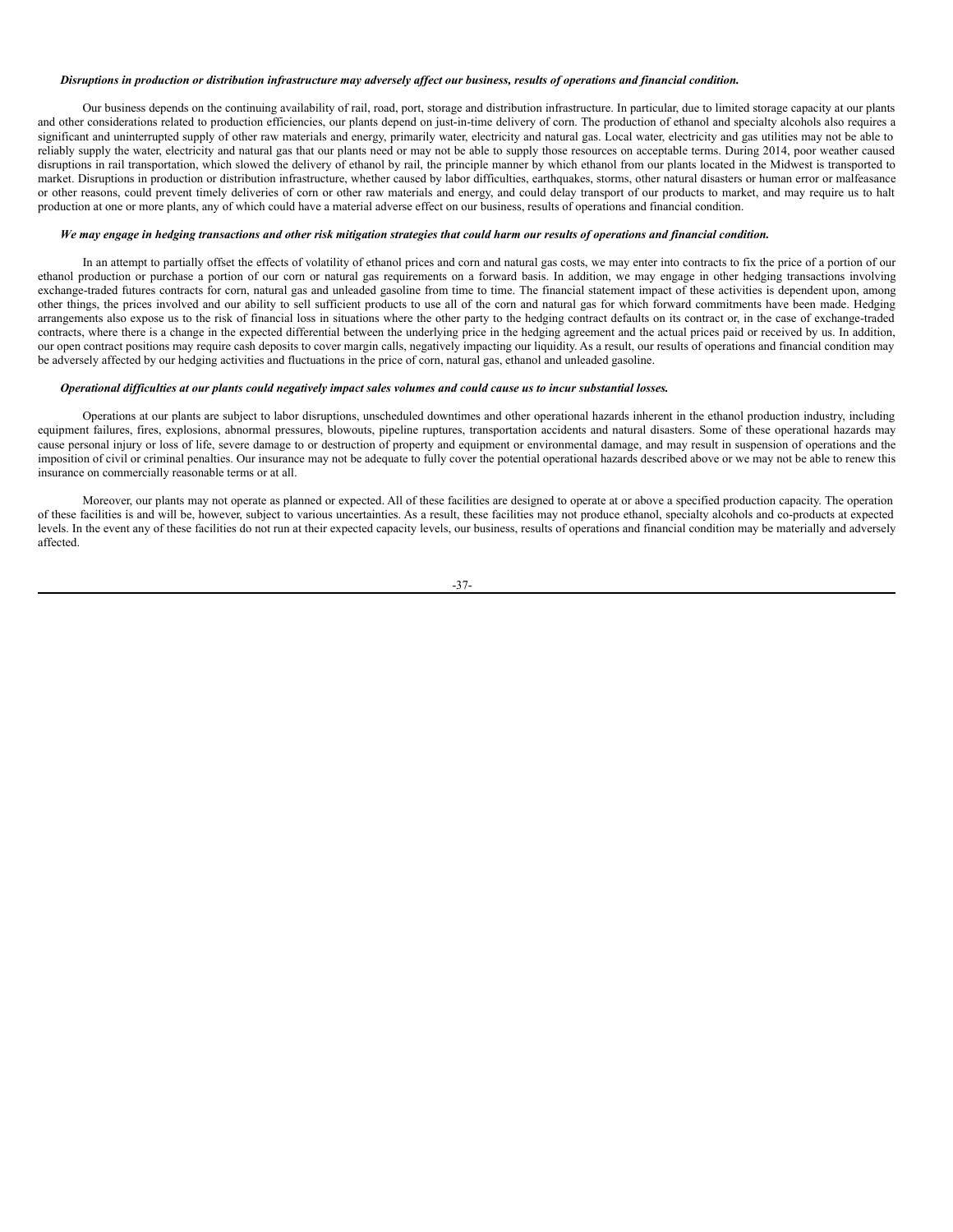### Future demand for ethanol is uncertain and may be affected by changes to federal mandates, public perception, consumer acceptance and overall consumer demand for transportation fuel, any of which could negatively affect demand for ethanol and our results of operations.

Although many trade groups, academics and governmental agencies have supported ethanol as a fuel additive that promotes a cleaner environment, others have criticized ethanol production as consuming considerably more energy and emitting more greenhouse gases than other biofuels and potentially depleting water resources. Some studies have suggested that corn-based ethanol is less efficient than ethanol produced from other feedstock and that it negatively impacts consumers by causing increased prices for dairy, meat and other food generated from livestock that consume corn. Additionally, ethanol critics contend that corn supplies are redirected from international food markets to domestic fuel markets. If negative views of corn-based ethanol production gain acceptance, support for existing measures promoting use and domestic production of corn-based ethanol could decline, leading to reduction or repeal of federal mandates, which could adversely affect the demand for ethanol. These views could also negatively impact public perception of the ethanol industry and acceptance of ethanol as an alternative fuel.

There are limited markets for ethanol beyond those established by federal mandates. Discretionary blending and E85 blending are important secondary markets. Discretionary blending is often determined by the price of ethanol versus the price of gasoline. In periods when discretionary blending is financially unattractive, the demand for ethanol may be reduced. Also, the demand for ethanol is affected by the overall demand for transportation fuel. Demand for transportation fuel is affected by the number of miles traveled by consumers and the fuel economy of vehicles. Market acceptance of E15 may partially offset the effects of decreases in transportation fuel demand. A reduction in the demand for ethanol and ethanol co-products may depress the value of our products, erode our margins and reduce our ability to generate revenue or to operate profitably. Consumer acceptance of E15 and E85 fuels is needed before ethanol can achieve any significant growth in market share relative to other transportation fuels.

## *Our future results will suf er if we do not ef ectively manage our expanded operations.*

Our business following recent acquisitions is larger than the individual businesses of Pacific Ethanol and the acquired companies prior to the acquisitions. Our future success depends, in part, upon our ability to manage our expanded business, which may pose continued challenges for our management, including challenges related to the management and monitoring of new operations and associated increased costs and complexity. We cannot assure you that we will be successful or that we will realize the expected operating efficiencies, annual net operating synergies, revenue enhancements and other benefits currently anticipated to result from the acquisition.

### Our plant indebtedness exposes us to many risks that could negatively impact our business, our business prospects, our liquidity and our cash flows and results of *operations.*

Our plants located in the Midwest have significant indebtedness. Unlike traditional term debt, the terms of our plant loans require amortizing payments of principal over the lives of the loans and our borrowing availability under our plant credit facilities periodically and automatically declines through the maturity dates of those facilities. Our plant indebtedness could:

- make it more difficult to pay or refinance our debts as they become due during adverse economic and industry conditions because any decrease in revenues could cause us to not have sufficient cash flows from operations to make our scheduled debt payments;
- limit our flexibility to pursue strategic opportunities or react to changes in our business and the industry in which we operate and, consequently, place us at a competitive disadvantage to our competitors who have less debt;

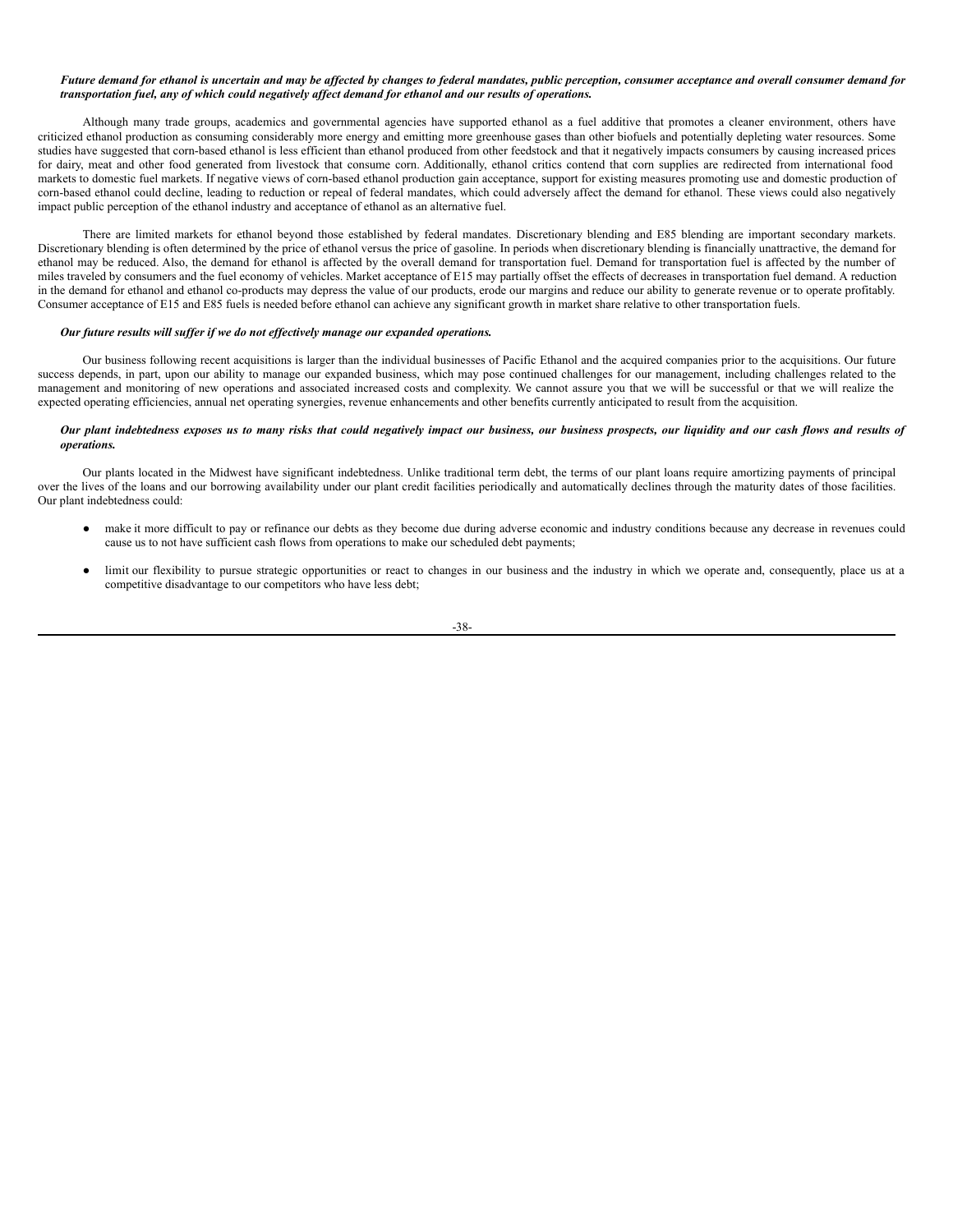- require a substantial portion of our cash flows from operations to be used for debt service payments, thereby reducing the availability of our cash flows to fund working capital, capital expenditures, acquisitions, dividend payments and other general corporate purposes; and/or
- limit our ability to procure additional financing for working capital or other purposes.

Our term loans and credit facilities also require compliance with numerous financial and other covenants. In addition, our plant indebtedness bears interest at variable rates. An increase in prevailing interest rates would likewise increase our debt service obligations and could materially and adversely affect our cash flows and results of operations.

Our ability to generate sufficient cash to make all principal and interest payments when due depends on our business performance, which is subject to a variety of factors beyond our control, including the supply of and demand for ethanol and co-products, ethanol and co-product prices, the cost of key production inputs, and many other factors incident to the ethanol production and marketing industry. We cannot provide any assurance that we will be able to timely satisfy such obligations. Our failure to timely satisfy our debt obligations could have a material adverse effect on our business, business prospects, liquidity, cash flows and results of operations.

## If Kinergy fails to satisfy its financial covenants under its credit facility, it may experience a loss or reduction of that facility, which would have a material adverse effect *on our financial condition and results of operations.*

We are substantially dependent on Kinergy's credit facility to help finance its operations. Kinergy must satisfy monthly financial covenants under its credit facility, including fixed-charge coverage ratio covenants. Kinergy will be in default under its credit facility if it fails to satisfy any financial covenant. A default may result in the loss or reduction of the credit facility. The loss of Kinergy's credit facility, or a significant reduction in Kinergy's borrowing capacity under the facility, would result in Kinergy's inability to finance a significant portion of its business and would have a material adverse effect on our financial condition and results of operations.

## The United States ethanol industry is highly dependent upon certain federal and state legislation and regulation and any changes in legislation or regulation could have *a material adverse ef ect on our results of operations, cash flows and financial condition.*

The EPA has implemented the RFS pursuant to the Energy Policy Act of 2005 and the Energy Independence and Security Act of 2007. The RFS program sets annual quotas for the quantity of renewable fuels (such as ethanol) that must be blended into motor fuels consumed in the United States. The domestic market for ethanol is significantly impacted by federal mandates under the RFS program for volumes of renewable fuels (such as ethanol) required to be blended with gasoline. Future demand for ethanol will be largely dependent upon incentives to blend ethanol into motor fuels, including the price of ethanol relative to the price of gasoline, the relative octane value of ethanol, constraints in the ability of vehicles to use higher ethanol blends, the RFS, and other applicable environmental requirements. Any significant increase in production capacity above the RFS minimum requirements may have an adverse impact on ethanol prices.

Legislation aimed at reducing or limiting the renewable fuel use required by the RFS has been introduced in the United States Congress. On May 7, 2019, the Food and Fuel Consumer Protection Act of 2019 (H.R. 2540), was introduced in the House of Representatives. The bill aims to prevent RFS blending obligations from requiring ethanol to make up more than 9.7 percent of the total volume of gasoline projected to be sold or introduced into commerce in the United States for a given calendar year. The bill was referred to a congressional committee, which will consider it before possibly sending the bill to the House of Representatives as a whole. Our results of operations, cash flows and financial condition could be adversely impacted if any legislation is enacted that reduces or limits the RFS volume requirements.

-39-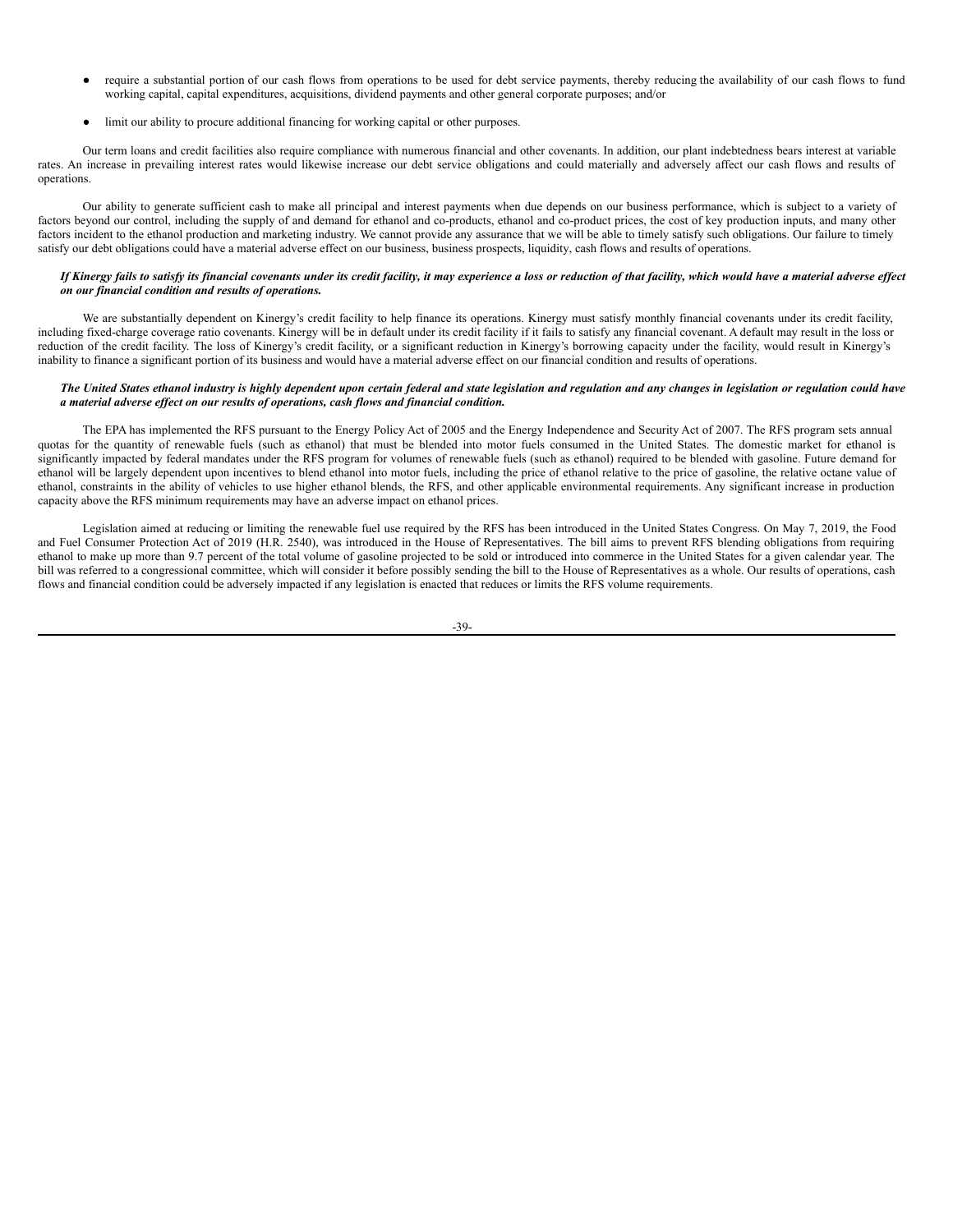Under the provisions of the Clean Air Act, as amended by the Energy Independence and Security Act of 2007, the EPA has limited authority to waive or reduce the mandated RFS requirements, which authority is subject to consultation with the Secretaries of Agriculture and Energy, and based on a determination that there is inadequate domestic renewable fuel supply or implementation of the applicable requirements would severely harm the economy or environment of a state, region or the United States. Our results of operations, cash flows and financial condition could be adversely impacted if the EPA reduces the RFS requirements from the statutory levels specified in the RFS.

### The ethanol production and marketing industry is extremely competitive. Many of our significant competitors have greater production and financial resources and one *or more of these competitors could use their greater resources to gain market share at our expense.*

The ethanol production and marketing industry is extremely competitive. Many of our significant competitors in the ethanol production and marketing industry, including Archer-Daniels-Midland Company, POET, LLC, Green Plains, Inc. and Valero Renewable Fuels Company, LLC, have substantially greater production and/or financial resources. As a result, our competitors may be able to compete more aggressively and sustain that competition over a longer period of time. Successful competition will require a continued high level of investment in marketing and customer service and support. Our limited resources relative to many significant competitors may cause us to fail to anticipate or respond adequately to new developments and other competitive pressures. This failure could reduce our competitiveness and cause a decline in market share, sales and profitability. Even if sufficient funds are available, we may not be able to make the modifications and improvements necessary to compete successfully.

We also face competition from international suppliers. Currently, international suppliers produce ethanol primarily from sugar cane and have cost structures that are generally substantially lower than our cost structures. Any increase in domestic or foreign competition could cause us to reduce our prices and take other steps to compete effectively, which could adversely affect our business, financial condition and results of operations.

## *Our ability to utilize net operating loss carryforwards and certain other tax attributes may be limited.*

Federal and state income tax laws impose restrictions on the utilization of net operating loss, or NOL, and tax credit carryforwards in the event that an "ownership" change" occurs for tax purposes, as defined by Section 382 of the Internal Revenue Code, or Code. In general, an ownership change occurs when stockholders owning 5% or more of a "loss corporation" (a corporation entitled to use NOL or other loss carryovers) have increased their ownership of stock in such corporation by more than 50 percentage points during any three-year period. The annual base limitation under Section 382 of the Code is calculated by multiplying the loss corporation's value at the time of the ownership change by the greater of the long-term tax-exempt rate determined by the Internal Revenue Service in the month of the ownership change or the two preceding months.

As of December 31, 2018, of our \$183.2 million of federal NOLs, we had \$88.5 million of federal NOLs that are limited in their annual use under Section 382 of the Code beyond 2019. Accordingly, our ability to utilize these NOL carryforwards may be substantially limited. These limitations could in turn result in increased future tax obligations, which could have a material adverse effect on our business, financial condition and results of operations.

$$
-40-
$$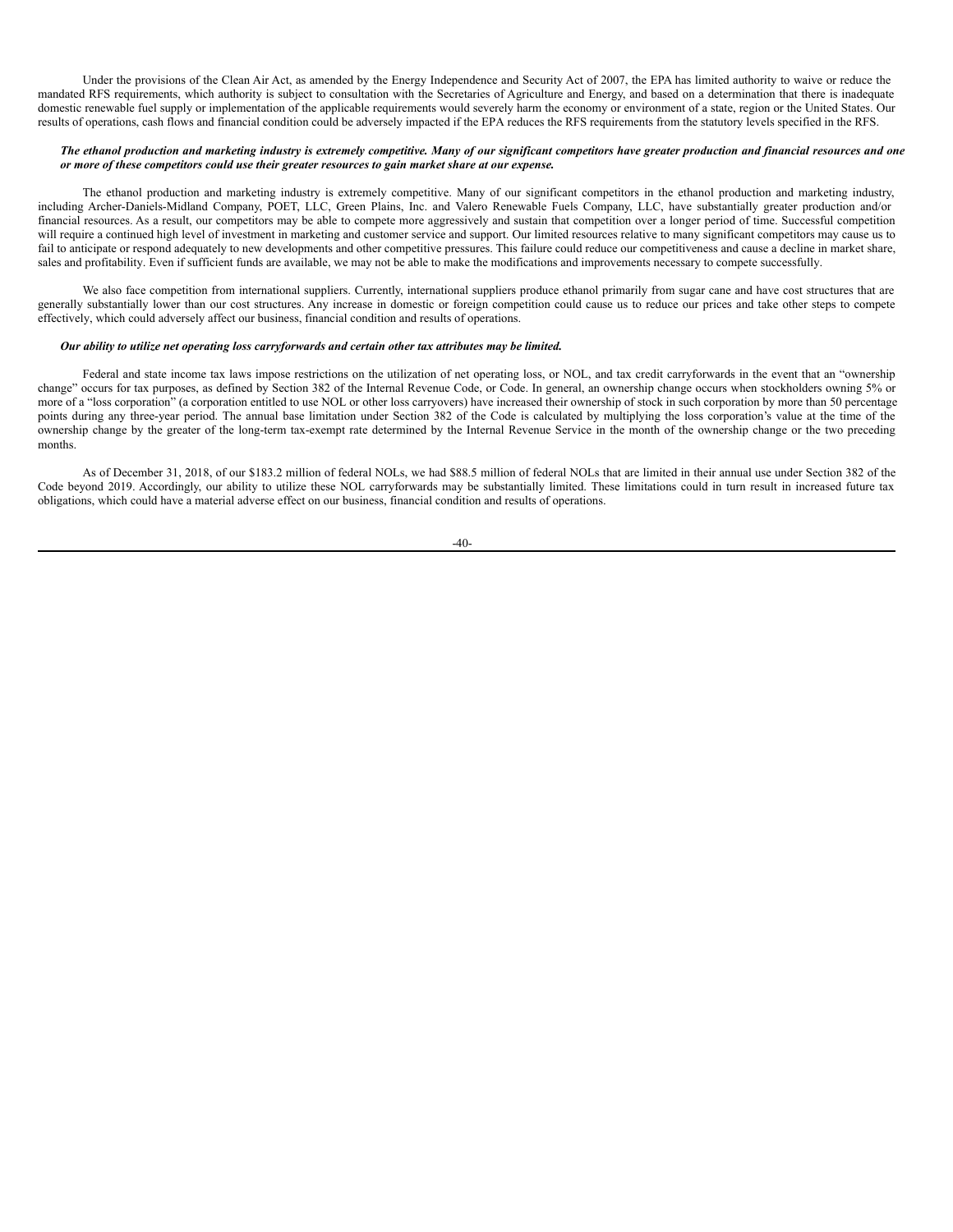## Our business is not diversified. The high concentration of our sales within the ethanol production and marketing industry could result in a significant reduction in sales *and negatively af ect our profitability if demand for ethanol declines*.

Our business is not diversified. Our sales are highly concentrated within the ethanol production and marketing industry. We expect to be substantially focused on the production and marketing of ethanol and its co-products for the foreseeable future. An industry shift away from ethanol, or the emergence of new competing products, may significantly reduce the demand for ethanol. However, we may be unable to timely alter our business focus away from the production and marketing of ethanol to other renewable fuels or competing products. A downturn in the demand for ethanol would likely materially and adversely affect our sales and profitability.

## *We may be adversely af ected by environmental, health and safety laws, regulations and liabilities*.

We are subject to various federal, state and local environmental laws and regulations, including those relating to the discharge of materials into the air, water and ground, the generation, storage, handling, use, transportation and disposal of hazardous materials and wastes, and the health and safety of our employees. In addition, some of these laws and regulations require us to operate under permits that are subject to renewal or modification. These laws, regulations and permits can often require expensive pollution control equipment or operational changes to limit actual or potential impacts to the environment. A violation of these laws and regulations or permit conditions can result in substantial fines, natural resource damages, criminal sanctions, permit revocations and/or facility shutdowns. In addition, we have made, and expect to make, significant capital expenditures on an ongoing basis to comply with increasingly stringent environmental laws, regulations and permits.

We may be liable for the investigation and cleanup of environmental contamination at each of our plants and at off-site locations where we arrange for the disposal of hazardous substances or wastes. If these substances or wastes have been or are disposed of or released at sites that undergo investigation and/or remediation by regulatory agencies, we may be responsible under the Comprehensive Environmental Response, Compensation and Liability Act of 1980, or other environmental laws for all or part of the costs of investigation and/or remediation, and for damages to natural resources. We may also be subject to related claims by private parties alleging property damage and personal injury due to exposure to hazardous or other materials at or from those properties. Some of these matters may require us to expend significant amounts for investigation, cleanup or other costs.

In addition, new laws, new interpretations of existing laws, increased governmental enforcement of environmental laws or other developments could require us to make significant additional expenditures. Continued government and public emphasis on environmental issues can be expected to result in increased future investments for environmental controls at our plants. Present and future environmental laws and regulations, and interpretations of those laws and regulations, applicable to our operations, more vigorous enforcement policies and discovery of currently unknown conditions may require substantial expenditures that could have a material adverse effect on our results of operations and financial condition.

The hazards and risks associated with producing and transporting our products (including fires, natural disasters, explosions and abnormal pressures and blowouts) may also result in personal injury claims or damage to property and third parties. As protection against operating hazards, we maintain insurance coverage against some, but not all, potential losses. However, we could sustain losses for uninsurable or uninsured risks, or in amounts in excess of existing insurance coverage. Events that result in significant personal injury or damage to our property or third parties or other losses that are not fully covered by insurance could have a material adverse effect on our results of operations and financial condition.

$$
-41-
$$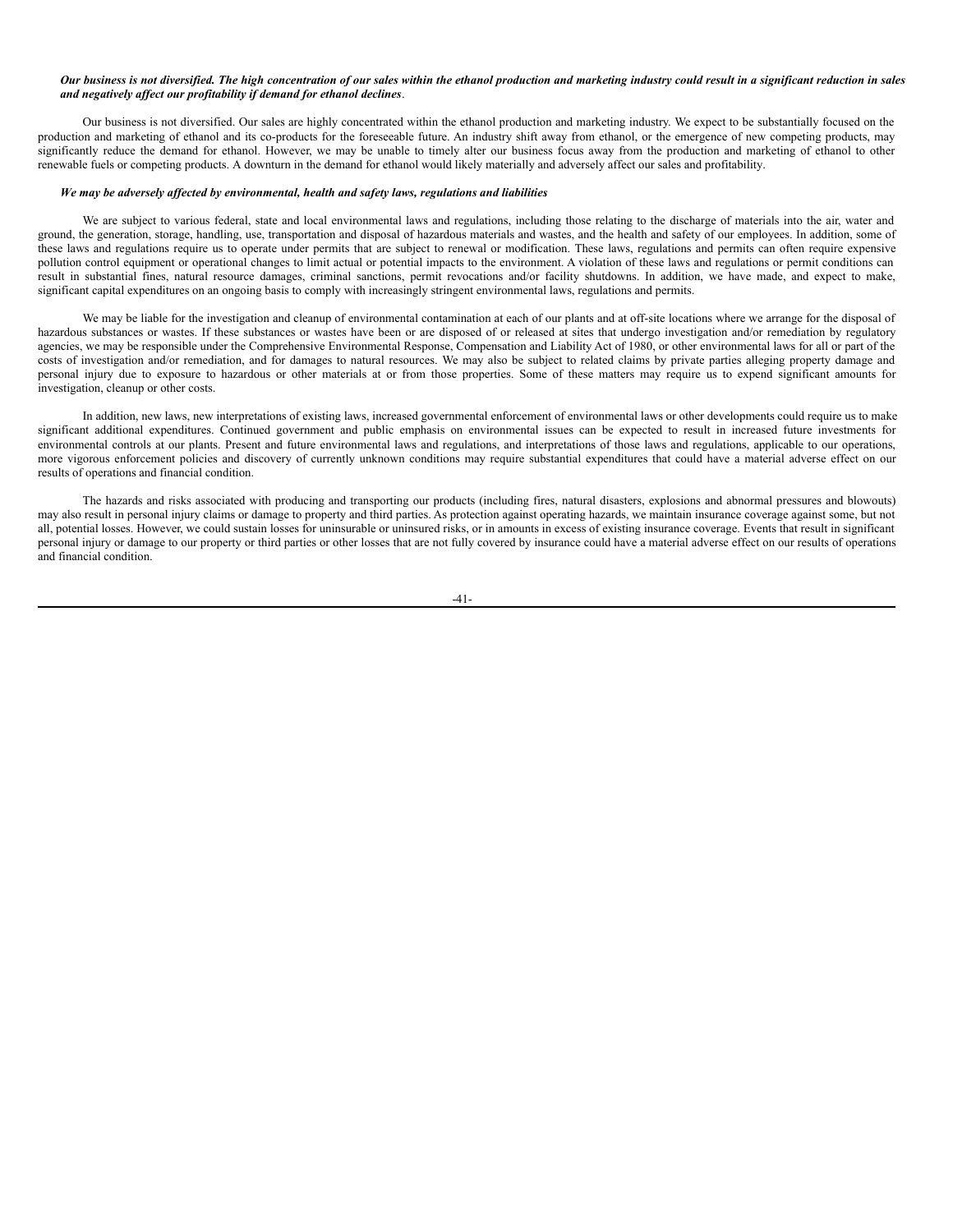### If we are unable to attract or retain key personnel, our ability to operate effectively may be impaired, which could have a material adverse effect on our business, *financial condition and results of operations.*

Our ability to operate our business and implement strategies depends, in part, on the efforts of our executive officers and other key personnel. Our future success will depend on, among other factors, our ability to retain our current key personnel and attract and retain qualified future key personnel, particularly executive management. If we are unable to attract or retain key personnel, our ability to operate effectively may be impaired, which could have a material adverse effect on our business, financial condition and results of operations.

### We depend on a small number of customers for the majority of our sales. A reduction in business from any of these customers could cause a significant decline in our *overall sales and profitability.*

The majority of our sales are generated from a small number of customers. During 2018, 2017 and 2016, two customers accounted for an aggregate of approximately \$367 million, \$447 million and \$467 million in net sales, representing 25%, 27% and 29% of our net sales, respectively, for those periods. We expect that we will continue to depend for the foreseeable future upon a small number of customers for a significant portion of our sales. Our agreements with these customers generally do not require them to purchase any specified volume or dollar value of ethanol or co-products, or to make any purchases whatsoever. Therefore, in any future period, our sales generated from these customers, individually or in the aggregate, may not equal or exceed historical levels. If sales to any of these customers cease or decline, we may be unable to replace these sales with sales to either existing or new customers in a timely manner, or at all. A cessation or reduction of sales to one or more of these customers could cause a significant decline in our overall sales and profitability.

### We incur significant expenses to maintain and upgrade our operating equipment and plants, and any interruption in the operation of our facilities may harm our *operating performance.*

We regularly incur significant expenses to maintain and upgrade our equipment and facilities. The machines and equipment we use to produce our products are complex, have many parts and some are run on a continuous basis. We must perform routine maintenance on our equipment and will have to periodically replace a variety of parts such as motors, pumps, pipes and electrical parts. In addition, our facilities require periodic shutdowns to perform major maintenance and upgrades. These scheduled facility shutdowns result in decreased sales and increased costs in the periods in which a shutdown occurs and could result in unexpected operational issues in future periods as a result of changes to equipment and operational and mechanical processes made during the shutdown period.

## Our lack of long-term ethanol orders and commitments by our customers could lead to a rapid decline in our sales and profitability.

We cannot rely on long-term ethanol orders or commitments by our customers for protection from the negative financial effects of a decline in the demand for ethanol or a decline in the demand for our marketing services. The limited certainty of ethanol orders can make it difficult for us to forecast our sales and allocate our resources in a manner consistent with our actual sales. Moreover, our expense levels are based in part on our expectations of future sales and, if our expectations regarding future sales are inaccurate, we may be unable to reduce costs in a timely manner to adjust for sales shortfalls. Furthermore, because we depend on a small number of customers for a significant portion of our sales, the ramifications of these risks are greater in magnitude than if our sales were less concentrated. As a result of our lack of long-term ethanol orders and commitments, we may experience a rapid decline in our sales and profitability.

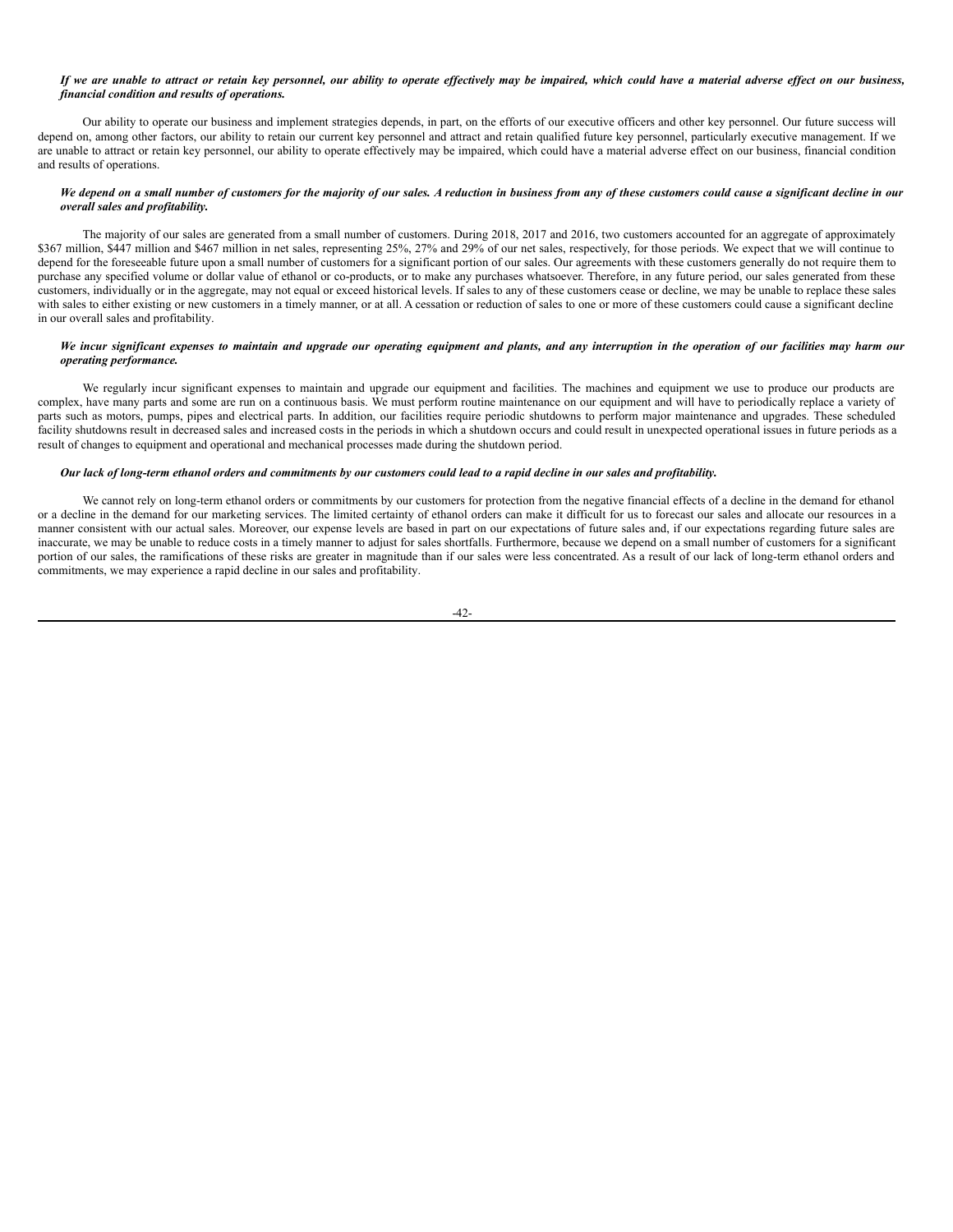#### *There are limitations on our ability to receive distributions from our subsidiaries.*

We conduct most of our operations through subsidiaries and are dependent upon dividends or other intercompany transfers of funds from our subsidiaries to generate free cash flow. Moreover, some of our subsidiaries are limited in their ability to pay dividends or make distributions, loans or advances to us by the terms of their financing arrangements. At June 30, 2019, we had approximately \$195.5 million of net assets at our subsidiaries that were not available to be distributed in the form of dividends, distributions, loans or advances due to restrictions contained in their financing arrangements.

#### **Risks Related to Ownership of our Common Stock**

### Our stock price is highly volatile, which could result in substantial losses for investors purchasing shares of our common stock and in litigation against us.

The market price of our common stock has fluctuated significantly in the past and may continue to fluctuate significantly in the future. The market price of our common stock may continue to fluctuate in response to one or more of the following factors, many of which are beyond our control:

- fluctuations in the market prices of ethanol and its co-products;
- the cost of key inputs to the production of ethanol, including corn and natural gas;
- the volume and timing of the receipt of orders for ethanol from major customers;
- competitive pricing pressures;
- our ability to timely and cost-effectively produce, sell and deliver ethanol;
- the announcement, introduction and market acceptance of one or more alternatives to ethanol;
- changes in market valuations of companies similar to us;
- stock market price and volume fluctuations generally;
- regulatory developments or increased enforcement;
- fluctuations in our quarterly or annual operating results;
- the timing and results of our strategic initiatives;
- additions or departures of key personnel;
- our ability to obtain any necessary financing;
- our financing activities and future sales of our common stock or other securities, as well as stockholder dilution; and
- our ability to maintain contracts that are critical to our operations.

Demand for ethanol could be adversely affected by a slow-down in the overall demand for oxygenate and gasoline additive products. The levels of our ethanol production and purchases for resale will be based upon forecasted demand. Accordingly, any inaccuracy in forecasting anticipated revenues and expenses could adversely affect our business. The failure to receive anticipated orders or to complete delivery in any quarterly period could adversely affect our results of operations for that period. Quarterly and annual results are not necessarily indicative of future performance for any particular period, and we may not experience revenue growth or profitability on a quarterly or an annual basis.

The price at which you purchase shares of our common stock may not be indicative of the price that will prevail in the trading market. You may be unable to sell your shares of common stock at or above your purchase price, which may result in substantial losses to you and which may include the complete loss of your investment. In the past, securities class action litigation has often been brought against a company following periods of high stock price volatility. We may be the target of similar litigation in the future. Securities litigation could result in substantial costs and divert management's attention and our resources away from our business.

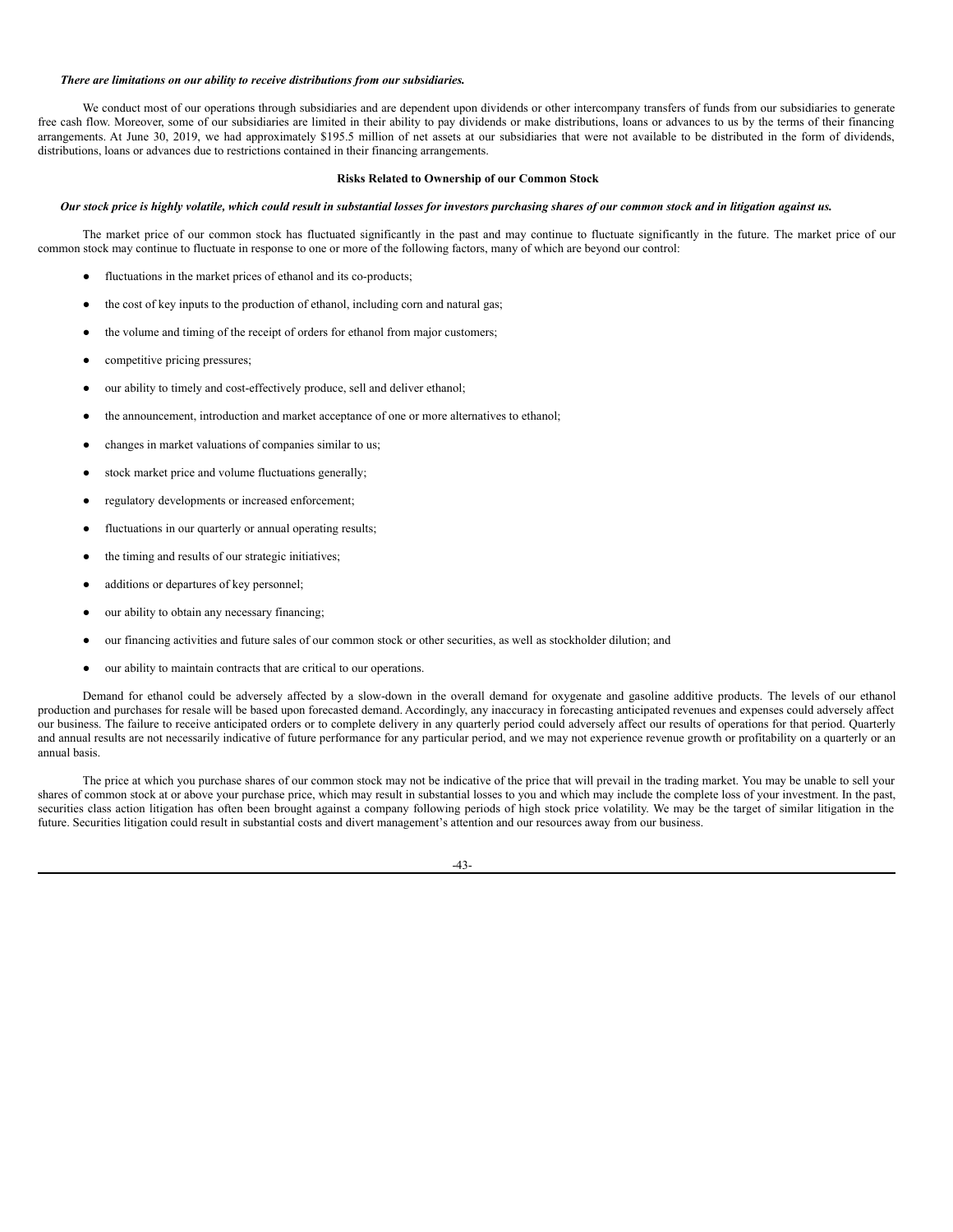Any of the risks described above could have a material adverse effect on our results of operations or the price of our common stock, or both.

## **ITEM 2. UNREGISTERED SALES OF EQUITY SECURITIES AND USE OF PROCEEDS.**

## **Unregistered Sales of Equity Securities**

None.

### **Use of Proceeds from Registered Securities**

Not applicable.

## **Purchases of Equity Securities by the Issuer and Affiliated Purchasers**

We granted to certain employees shares of restricted stock under our 2006 and 2016 Stock Incentive Plans pursuant to Restricted Stock Agreements dated and effective as of their respective grant dates by and between us and those employees.

We were obligated to withhold minimum withholding tax amounts with respect to vested shares of restricted stock and upon future vesting of shares of restricted stock granted to our employees. Each employee was entitled to pay the minimum withholding tax amounts to us in cash or to elect to have us withhold a vested amount of shares of restricted stock having a value equivalent to our minimum withholding tax requirements, thereby reducing the number of shares of vested restricted stock that the employee ultimately receives. If an employee failed to timely make such election, we automatically withheld the necessary shares of vested restricted stock.

For the three months ended June 30, 2019, in connection with satisfying our withholding requirements, we withheld the following number of shares of our common stock and remitted cash payments to cover the minimum withholding tax amounts, thereby effectively repurchasing from the employees such number of shares of our common stock at the following deemed purchase prices:

|       |                        | <b>Deemed</b>          |                       |
|-------|------------------------|------------------------|-----------------------|
|       | Number of              | Purchase               | Aggregate             |
| Month | <b>Shares Withheld</b> | <b>Price Per Share</b> | <b>Purchase Price</b> |
| April | 160,679                | 0.95                   | 152,645               |

#### **Dividends**

Our current and future debt financing arrangements may limit or prevent cash distributions from our subsidiaries to us, depending upon the achievement of specified financial and other operating conditions and our ability to properly service our debt, thereby limiting or preventing us from paying cash dividends.

At June 30, 2019, we had approximately \$195.5 million of net assets at our subsidiaries that were not available to be transferred to Pacific Ethanol, Inc. in the form of dividends, loans or advances due to restrictions contained in the credit facilities of our subsidiaries.

$$
-44-
$$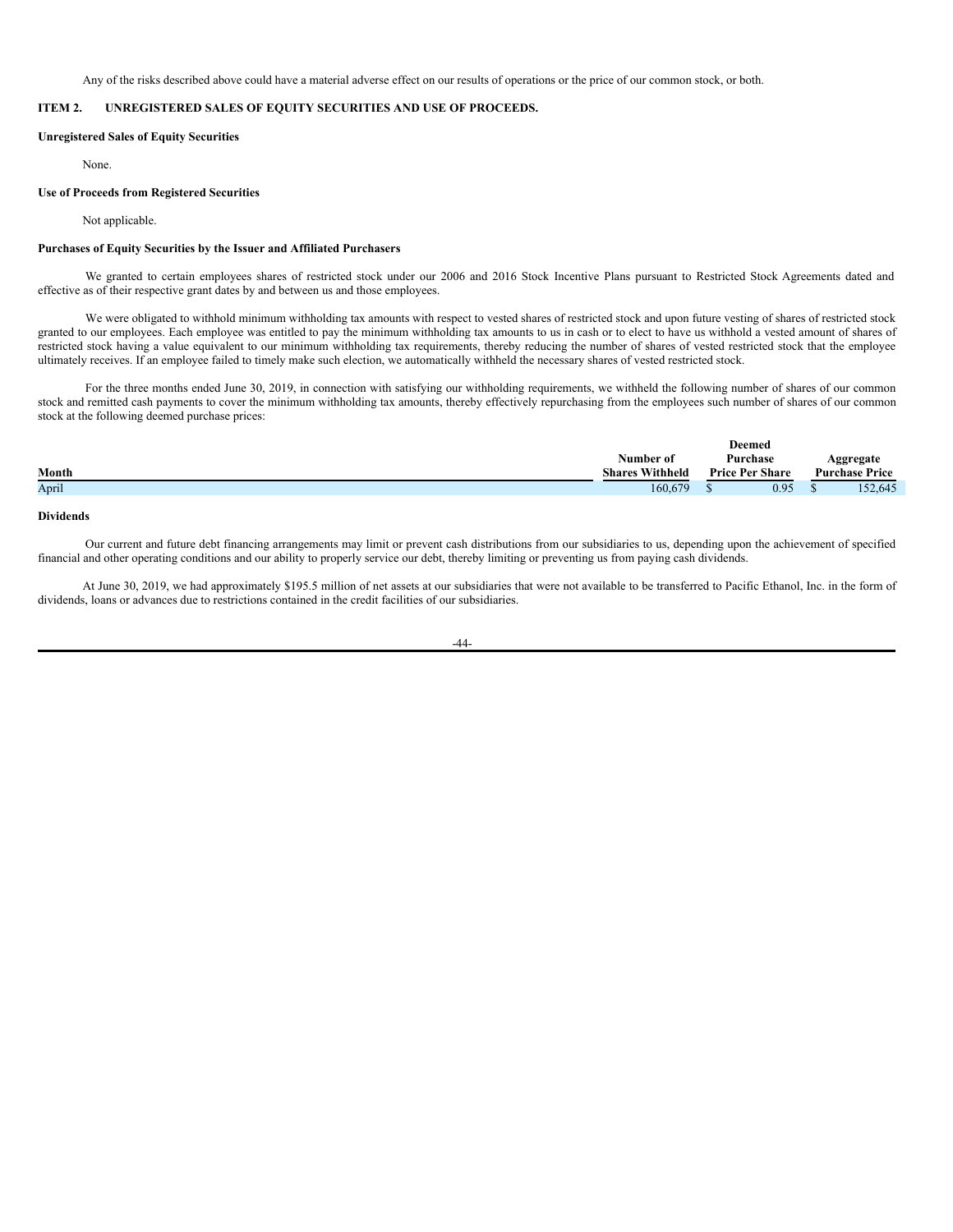For each of the three months ended June 30, 2019 and 2018, we declared and paid in cash an aggregate of \$0.3 million in dividends on our Series B Cumulative Convertible Preferred Stock, or Series B Preferred Stock. We have never declared or paid cash dividends on our common stock and do not currently intend to pay cash dividends on our common stock in the foreseeable future. We currently anticipate that we will retain any earnings for use in the continued development of our business. The holders of our outstanding Series B Preferred Stock are entitled to dividends of 7% per annum, payable quarterly. Dividends in respect of our Series B Preferred Stock must be paid prior to the payment of any dividends in respect of our common stock.

## **ITEM 3. DEFAULTS UPON SENIOR SECURITIES.**

Not applicable.

# **ITEM 4. MINE SAFETY DISCLOSURES.**

Not applicable.

## **ITEM 5. OTHER INFORMATION.**

Not applicable.

# **ITEM 6. EXHIBITS.**

| <b>Exhibit</b> |                                                                                                                                                              |
|----------------|--------------------------------------------------------------------------------------------------------------------------------------------------------------|
| <b>Number</b>  | <b>Description</b>                                                                                                                                           |
| 31.1           | Certifications Required by Rule 13a-14(a) of the Securities Exchange Act of 1934, as amended, as Adopted Pursuant to Section 302 of the Sarbanes-Oxley Act   |
|                | of $2002$ $(*)$                                                                                                                                              |
| 31.2           | Certifications Required by Rule 13a-14(a) of the Securities Exchange Act of 1934, as amended, as Adopted Pursuant to Section 302 of the Sarbanes-Oxley Act   |
|                | of 2002 $(*)$                                                                                                                                                |
| 32.1           | Certification of Chief Executive Officer and Chief Financial Officer Pursuant to 18 U.S.C. Section 1350, as Adopted Pursuant to Section 906 of the Sarbanes- |
|                | Oxley Act of 2002 $(*)$                                                                                                                                      |
| 101.INS        | XBRL Instance Document (*)                                                                                                                                   |
| 101.SCH        | XBRL Taxonomy Extension Schema (*)                                                                                                                           |
| 101.CAL        | XBRL Taxonomy Extension Calculation Linkbase (*)                                                                                                             |
| 101.DEF        | XBRL Taxonomy Extension Definition Linkbase (*)                                                                                                              |
| 101.LAB        | XBRL Taxonomy Extension Label Linkbase (*)                                                                                                                   |
| 101.PRE        | XBRL Taxonomy Extension Presentation Linkbase (*)                                                                                                            |
|                |                                                                                                                                                              |

(\*) Filed herewith.

-45-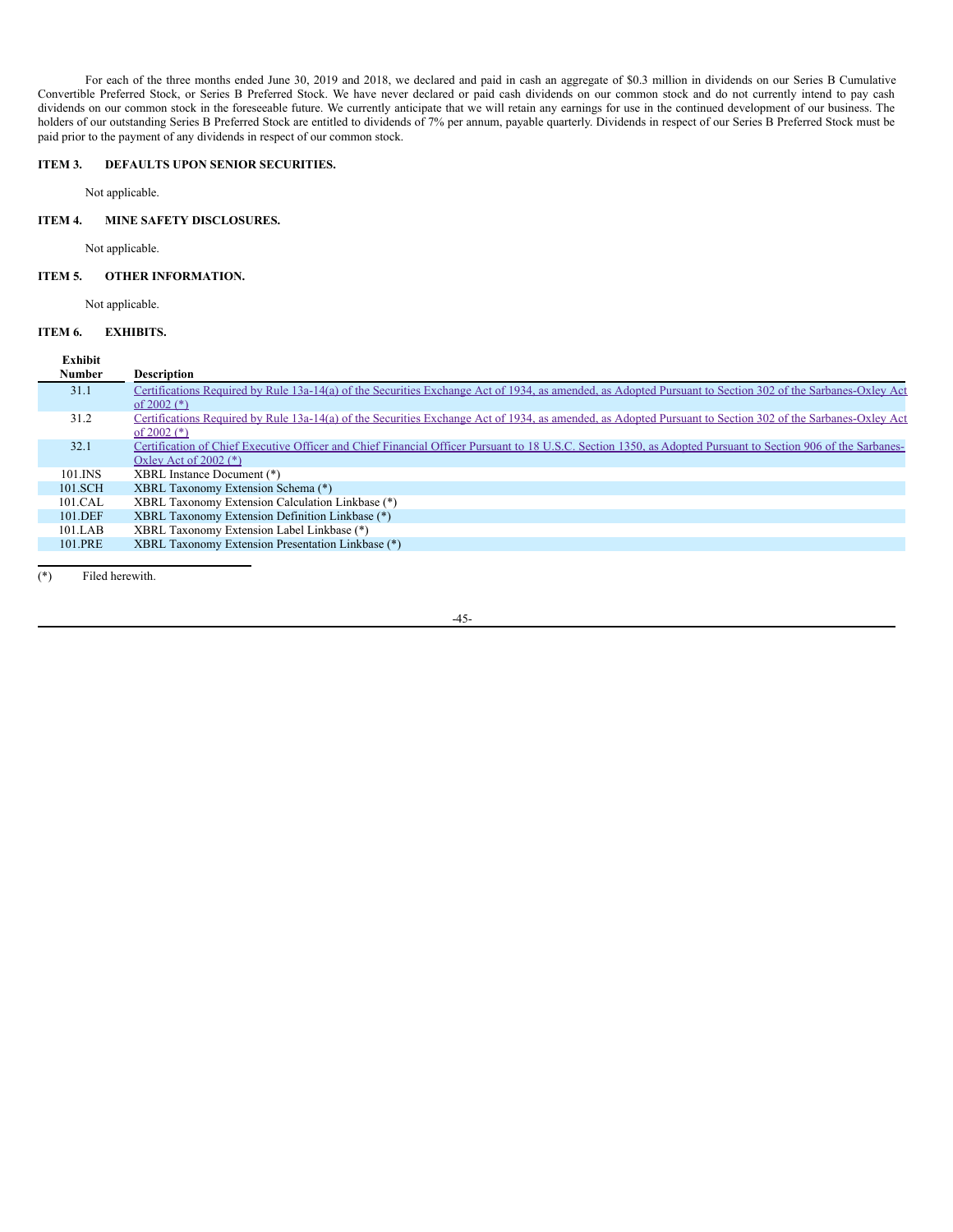# **SIGNATURES**

Pursuant to the requirements of the Securities Exchange Act of 1934, the registrant has duly caused this report to be signed on its behalf by the undersigned thereunto duly authorized.

# **PACIFIC ETHANOL, INC.**

Dated: August 7, 2019 By: /S/ BRYON T. MCGREGOR

Bryon T. McGregor Chief Financial Officer (Principal Financial and Accounting Officer)

-46-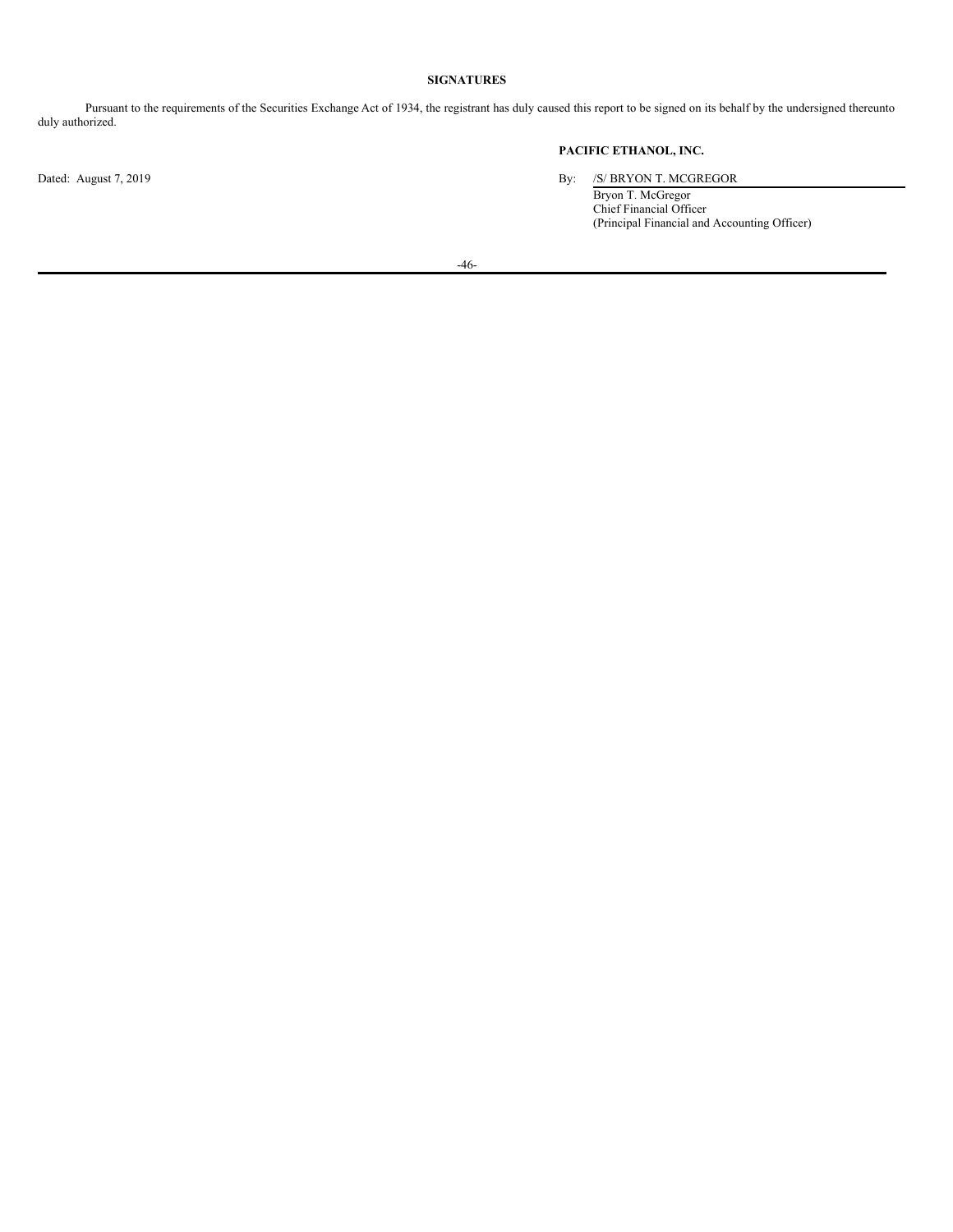## **CERTIFICATION OF PRINCIPAL EXECUTIVE OFFICER PURSUANT TO SECTION 302 OF THE SARBANES-OXLEY ACT OF 2002**

<span id="page-48-0"></span>I, Neil M. Koehler, certify that:

1. I have reviewed this Quarterly Report on Form 10-Q of Pacific Ethanol, Inc.;

2. Based on my knowledge, this report does not contain any untrue statement of a material fact or omit to state a material fact necessary to make the statements made, in light of the circumstances under which such statements were made, not misleading with respect to the period covered by this report;

3. Based on my knowledge, the financial statements, and other financial information included in this report, fairly present in all material respects the financial condition, results of operations and cash flows of the registrant as of, and for, the periods presented in this report;

4. The registrant's other certifying officer and I are responsible for establishing and maintaining disclosure controls and procedures (as defined in Exchange Act Rules 13a-15(e) and 15d-15(e)) and internal control over financial reporting (as defined in Exchange Act Rules 13a-15(f) and 15d-15(f)) for the registrant and have:

(a) Designed such disclosure controls and procedures, or caused such disclosure controls and procedures to be designed under our supervision, to ensure that material information relating to the registrant, including its consolidated subsidiaries, is made known to us by others within those entities, particularly during the period in which this report is being prepared;

(b) Designed such internal control over financial reporting, or caused such internal control over financial reporting to be designed under our supervision, to provide reasonable assurance regarding the reliability of financial reporting and the preparation of financial statements for external purposes in accordance with generally accepted accounting principles;

(c) Evaluated the effectiveness of the registrant's disclosure controls and procedures and presented in this report our conclusions about the effectiveness of the disclosure controls and procedures, as of the end of the period covered by this report based on such evaluation; and

(d) Disclosed in this report any change in the registrant's internal control over financial reporting that occurred during the registrant's most recent fiscal quarter (the registrant's fourth fiscal quarter in the case of an annual report) that has materially affected, or is reasonably likely to materially affect, the registrant's internal control over financial reporting; and

5. The registrant's other certifying officer(s) and I have disclosed, based on our most recent evaluation of internal control over financial reporting, to the registrant's auditors and the audit committee of the registrant's board of directors (or persons performing the equivalent functions):

(a) All significant deficiencies and material weaknesses in the design or operation of internal control over financial reporting which are reasonably likely to adversely affect the registrant's ability to record, process, summarize and report financial information; and

(b) Any fraud, whether or not material, that involves management or other employees who have a significant role in the registrant's internal control over financial reporting.

Date: August 7, 2019 / /S/ NEIL M. KOEHLER

Neil M. Koehler President and Chief Executive Officer (Principal Executive Officer)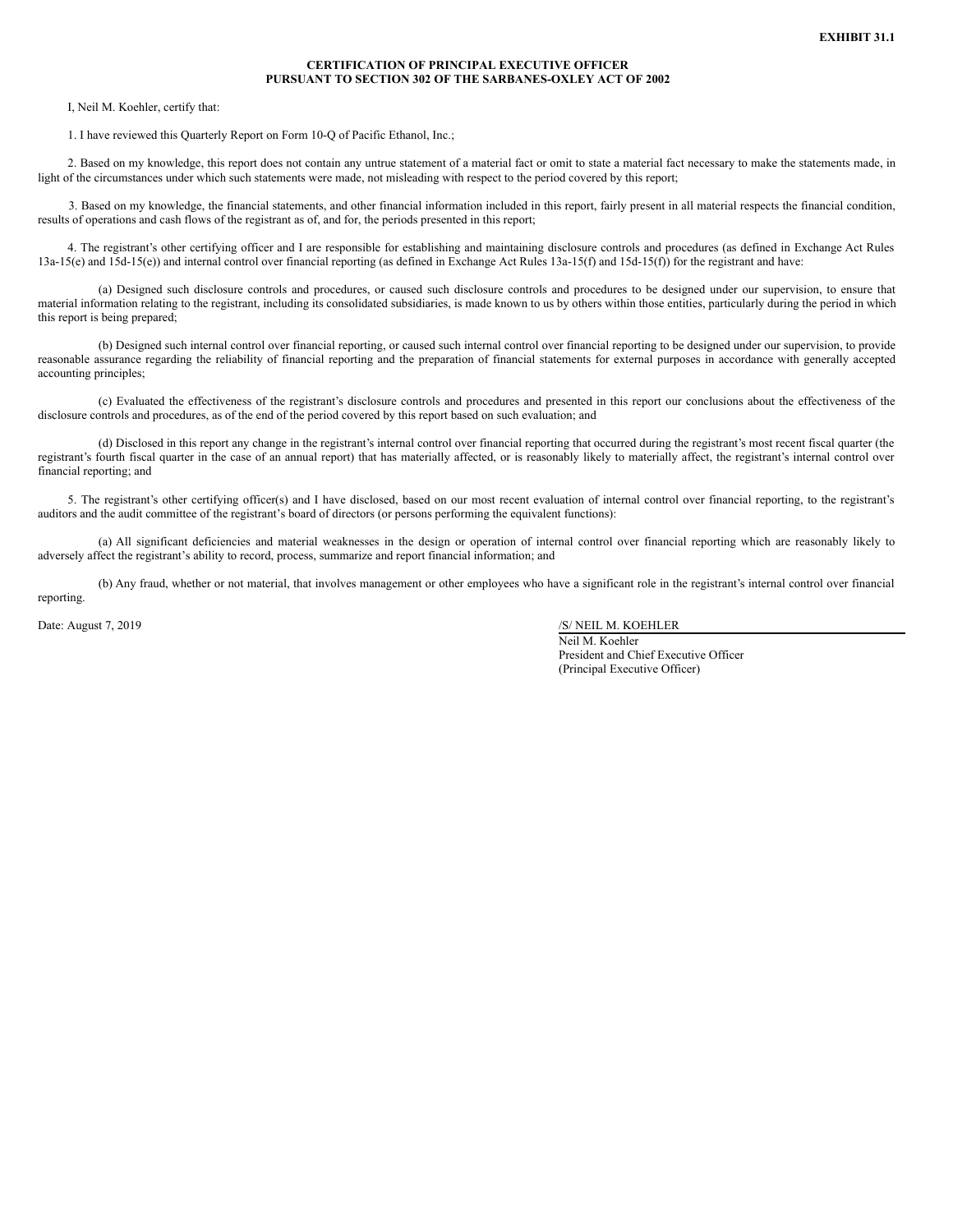## **CERTIFICATION OF PRINCIPAL FINANCIAL OFFICER PURSUANT TO SECTION 302 OF THE SARBANES-OXLEY ACT OF 2002**

<span id="page-49-0"></span>I, Bryon T. McGregor, certify that:

1. I have reviewed this Quarterly Report on Form 10-Q of Pacific Ethanol, Inc.;

2. Based on my knowledge, this report does not contain any untrue statement of a material fact or omit to state a material fact necessary to make the statements made, in light of the circumstances under which such statements were made, not misleading with respect to the period covered by this report;

3. Based on my knowledge, the financial statements, and other financial information included in this report, fairly present in all material respects the financial condition, results of operations and cash flows of the registrant as of, and for, the periods presented in this report;

4. The registrant's other certifying officer and I are responsible for establishing and maintaining disclosure controls and procedures (as defined in Exchange Act Rules 13a-15(e) and 15d-15(e)) and internal control over financial reporting (as defined in Exchange Act Rules 13a-15(f) and 15d-15(f)) for the registrant and have:

(a) Designed such disclosure controls and procedures, or caused such disclosure controls and procedures to be designed under our supervision, to ensure that material information relating to the registrant, including its consolidated subsidiaries, is made known to us by others within those entities, particularly during the period in which this report is being prepared;

(b) Designed such internal control over financial reporting, or caused such internal control over financial reporting to be designed under our supervision, to provide reasonable assurance regarding the reliability of financial reporting and the preparation of financial statements for external purposes in accordance with generally accepted accounting principles;

(c) Evaluated the effectiveness of the registrant's disclosure controls and procedures and presented in this report our conclusions about the effectiveness of the disclosure controls and procedures, as of the end of the period covered by this report based on such evaluation; and

(d) Disclosed in this report any change in the registrant's internal control over financial reporting that occurred during the registrant's most recent fiscal quarter (the registrant's fourth fiscal quarter in the case of an annual report) that has materially affected, or is reasonably likely to materially affect, the registrant's internal control over financial reporting; and

5. The registrant's other certifying officer(s) and I have disclosed, based on our most recent evaluation of internal control over financial reporting, to the registrant's auditors and the audit committee of the registrant's board of directors (or persons performing the equivalent functions):

(a) All significant deficiencies and material weaknesses in the design or operation of internal control over financial reporting which are reasonably likely to adversely affect the registrant's ability to record, process, summarize and report financial information; and

(b) Any fraud, whether or not material, that involves management or other employees who have a significant role in the registrant's internal control over financial reporting.

Date: August 7, 2019 /S/ BRYON T. MCGREGOR

Bryon T. McGregor Chief Financial Officer (Principal Financial Officer)